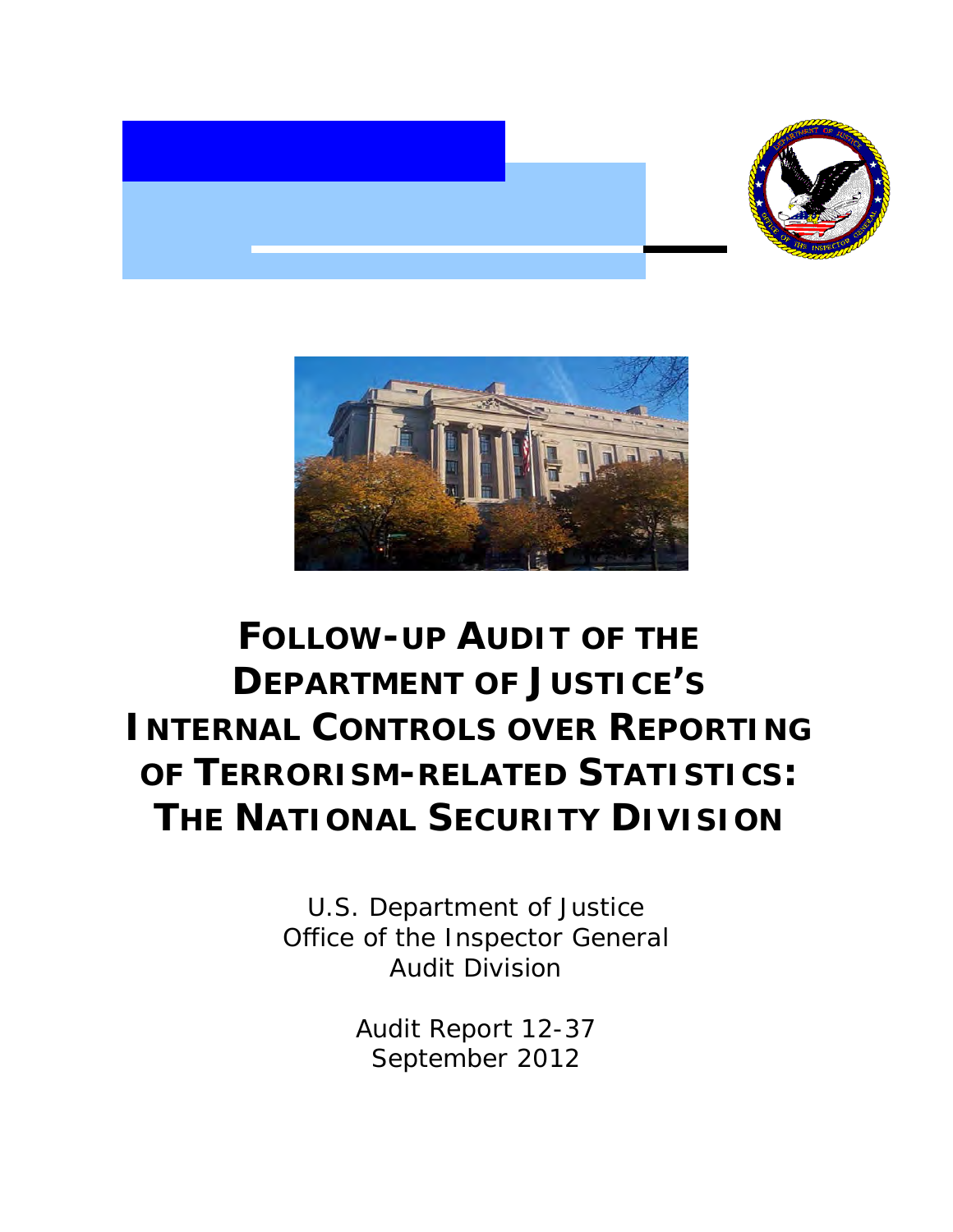# **FOLLOW-UP AUDIT OF THE DEPARTMENT OF JUSTICE'S INTERNAL CONTROLS OVER REPORTING OF TERRORISM-RELATED STATISTICS: THE NATIONAL SECURITY DIVISION**

# **EXECUTIVE SUMMARY**

In February 2007, the Office of the Inspector General (OIG) completed an audit of the Department of Justice's (Department) internal controls over reporting terrorism-related statistics. This audit reviewed terrorism-related statistics reported by the Department and three Department components – the Federal Bureau of Investigation (FBI), Executive Office for United States Attorneys (EOUSA), and Criminal Division, and it found that the Department components and the Department as a whole did not accurately report terrorism-related statistics.<sup>[1](#page-1-0)</sup> The 3 components did not accurately report 24 of the 26 statistics reviewed, with some statistics significantly overstated or understated, while others were overstated or understated by minor amounts. $^2\,$  $^2\,$  $^2\,$ 

The OIG initiated this follow-up audit to determine if: (1) Department components took appropriate actions to implement the recommendations from our 2007 audit; and (2) corrective actions implemented improved the components' ability to gather, track, classify, verify, and report accurate terrorism-related statistics. Following the 2007 audit report, the National Security Division (NSD) took over responsibility for corrective actions on the recommendations to the Criminal Division. In November 2008, the NSD's Counterterrorism Section revised and republished its circular that established and documented internal control procedures for gathering, verifying, and reporting terrorism-related statistics. These procedures, if implemented appropriately, should ensure that statistics are accurately reported and supported. This audit provides our results pertaining only to the NSD. The OIG will similarly report on the corrective actions taken by the FBI and EOUSA.

While the NSD revised its procedures for gathering, classifying, and reporting terrorism-related statistics based on the recommendations from our 2007 audit, the NSD's implementation of the revised procedures were not effective at ensuring that terrorism-related statistics were reported

<span id="page-1-0"></span><sup>1</sup> U.S. Department of Justice Office of the Inspector General, *The Department of Justice's Internal Controls over Terrorism Reporting*, Audit Report 07-20 (February 2007).

<span id="page-1-1"></span> $2$  For purposes of this audit, we considered the misreporting of a statistic as significant if the statistic was either overstated or understated by 10 percent or more.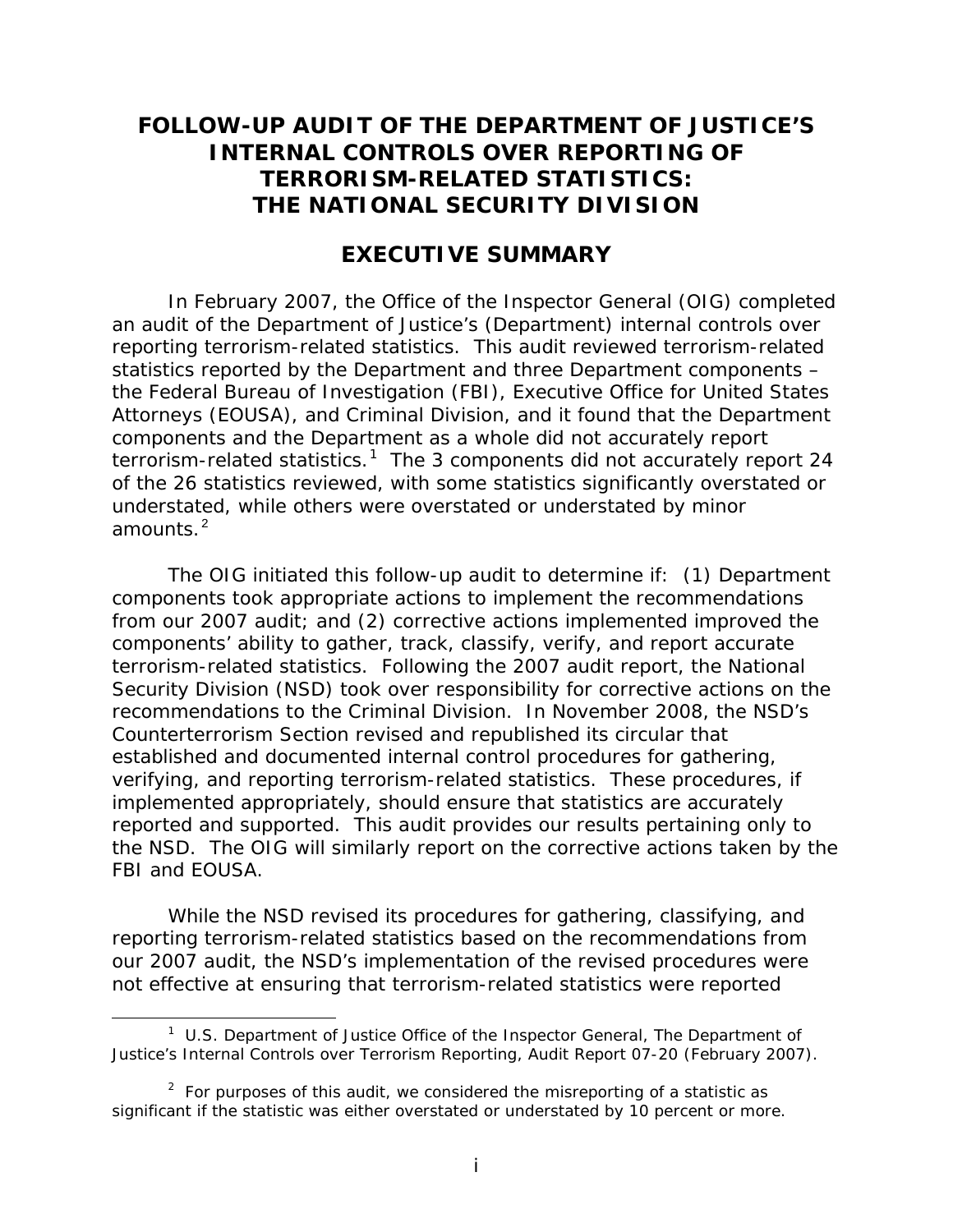accurately. In this audit, the OIG identified nine unique terrorism-related statistics reported by the NSD in budget submissions or other documents for fiscal years 2009 through 2012, and the auditors selected five of the nine statistics to test for accuracy. The OIG determined that the NSD did not accurately report four of the five statistics we reviewed.

Although it appears that the statistics were not significantly overstated or understated, the inaccurate reporting indicates a need for the NSD to strengthen further its application of controls for gathering, verifying, and reporting its terrorism-related statistics. The statistics were inaccurately reported because the NSD's: (1) Counterterrorism Section did not maintain documentation detailing the statistics on convictions, charges, and cases favorably resolved at the time the numbers were reported; and (2) Office of Justice for Victims of Overseas Terrorism did not have written internal control procedures for gathering, tracking, verifying, and reporting its terrorism-related statistic on U.S. victims of terrorism identified abroad. These inaccuracies indicate a need for the NSD to strengthen further its application of controls for gathering, verifying, and reporting terrorismrelated statistics.

This audit report makes three recommendations to help the NSD improve the accuracy and documentary support for the terrorism-related statistics it reports. Such documentation should clearly support the individuals, cases, or other applicable data necessary to support the overall number or percentage reported for each statistic. Accurate statistics are important as the data is used by Department management and Congress to make budgetary and operational decisions.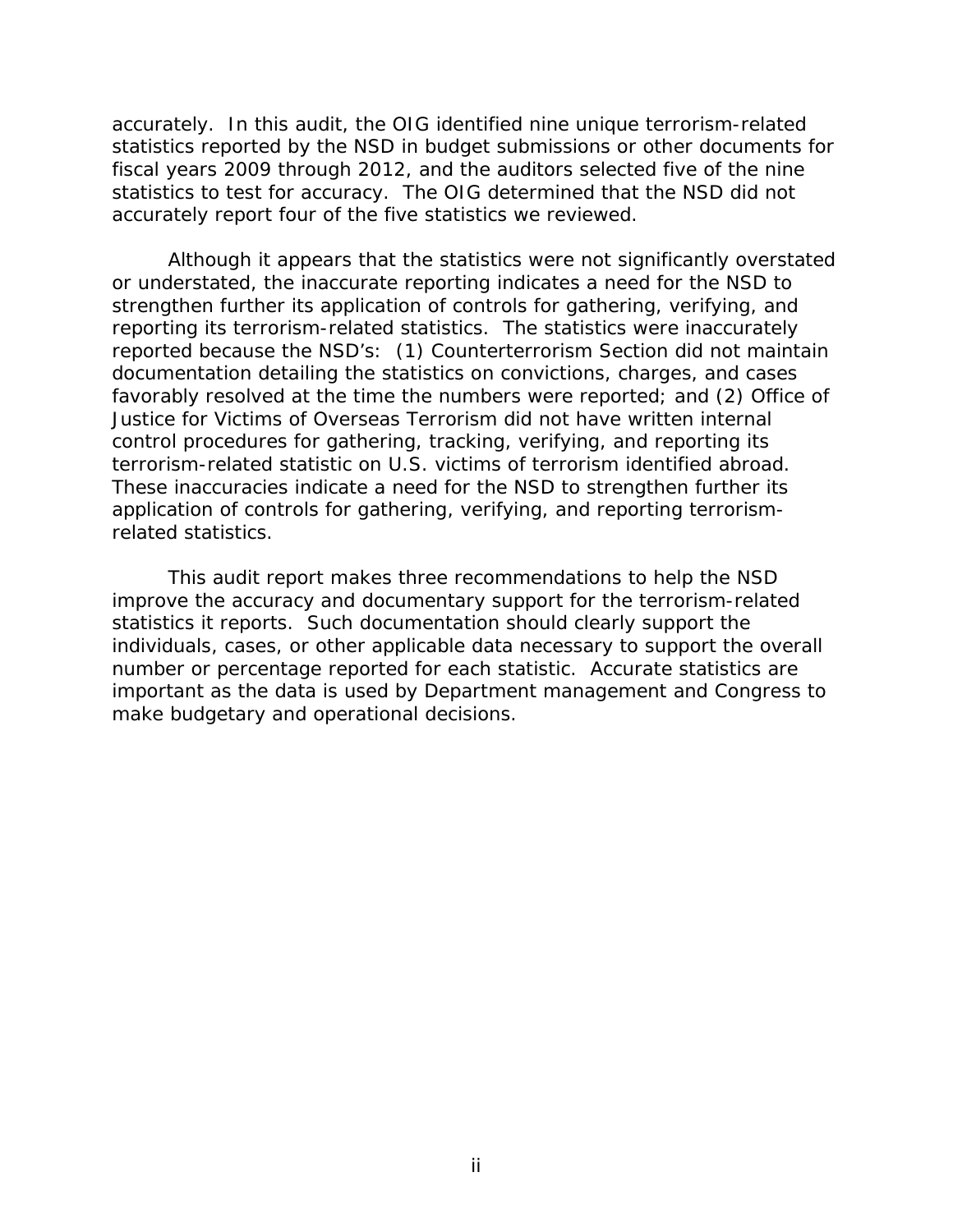# **TABLE OF CONTENTS**

|                                                                                                                                                              | $\mathbf{1}$   |
|--------------------------------------------------------------------------------------------------------------------------------------------------------------|----------------|
|                                                                                                                                                              | 2              |
|                                                                                                                                                              | 5              |
|                                                                                                                                                              | $\overline{7}$ |
| <b>ACTIONS TAKEN BY THE NSD TO IMPLEMENT THE</b><br><b>RECOMMENDATIONS FROM OUR 2007 AUDIT WERE NOT</b><br>EFFECTIVE AT ENSURING THE NSD ACCURATELY REPORTED | 7              |
|                                                                                                                                                              | $\overline{7}$ |
| The Criminal Division's and NSD's Responses to Our 2007 Audit                                                                                                | 8              |
| Accuracy of NSD Terrorism-related Statistics Reported Subsequent to                                                                                          | 9              |
| 1. Number of convictions or guilty pleas in terrorism or<br>terrorism-related cases arising from investigations primarily after                              | 13             |
| 2. Individuals charged with terrorism or terrorism-related crimes                                                                                            |                |
| 3. Percent increase in the number of U.S. victims of terrorism                                                                                               |                |
| 4. Percentage of counterterrorism cases favorably resolved 19                                                                                                |                |
| 5. Percentage of Foreign Intelligence Surveillance Act emergency                                                                                             | 23             |
|                                                                                                                                                              | 24             |
|                                                                                                                                                              | 25             |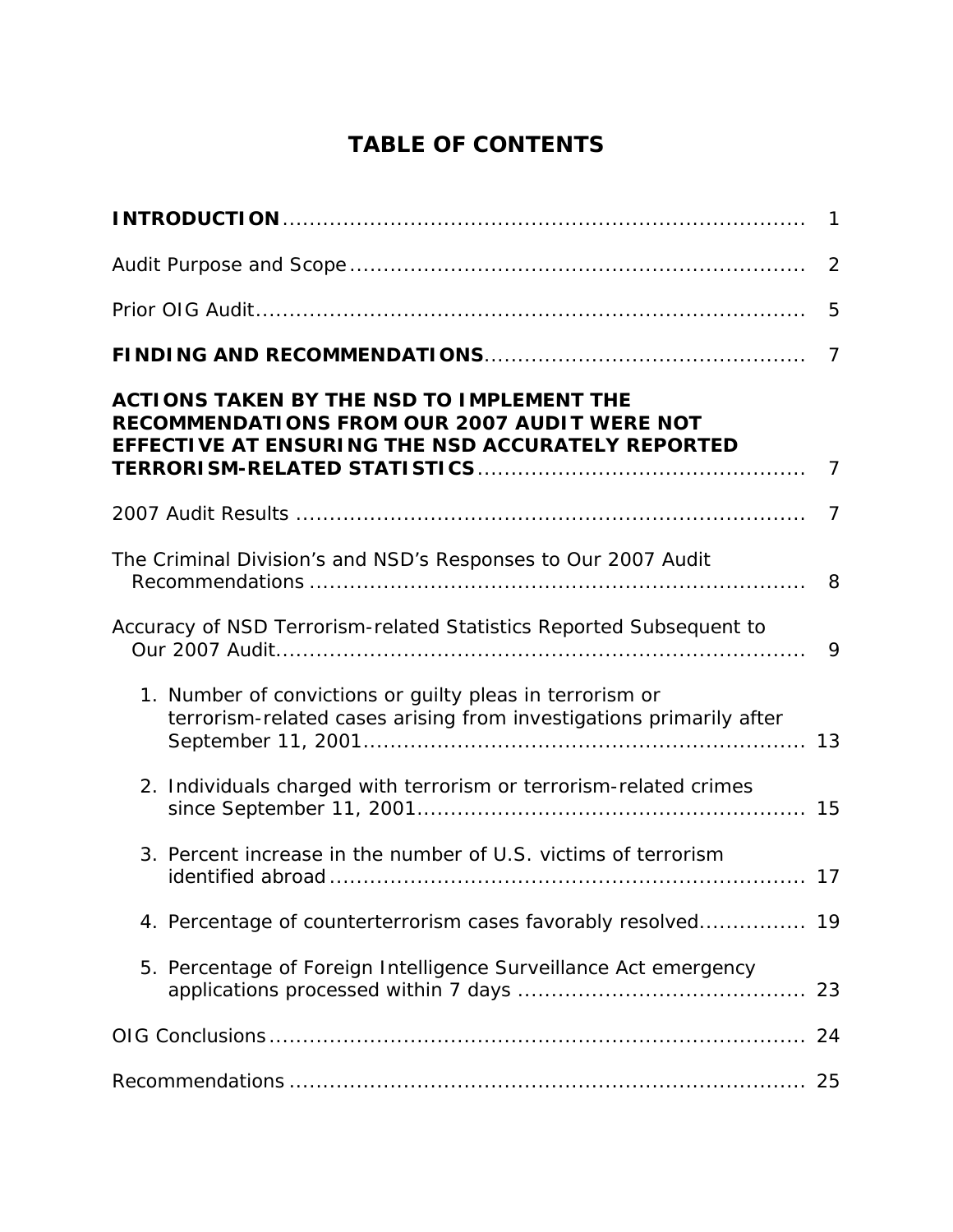| <b>STATEMENT ON COMPLIANCE WITH LAWS AND REGULATIONS 26</b>                                                                                                             |  |
|-------------------------------------------------------------------------------------------------------------------------------------------------------------------------|--|
|                                                                                                                                                                         |  |
| APPENDIX I - AUDIT OBJECTIVES, SCOPE, AND METHODOLOGY 28                                                                                                                |  |
| APPENDIX II - OTHER PRIOR AUDITS AND INSPECTIONS THAT<br>REVIEWED OR TOUCHED UPON THE ACCURACY OF TERRORISM-<br><b>RELATED STATISTICS REPORTED BY THE DEPARTMENT 36</b> |  |
| APPENDIX III - THE NATIONAL SECURITY DIVISION'S                                                                                                                         |  |
| APPENDIX IV - OFFICE OF THE INSPECTOR GENERAL ANALYSIS<br>AND SUMMARY OF ACTIONS NECESSARY TO CLOSE THE                                                                 |  |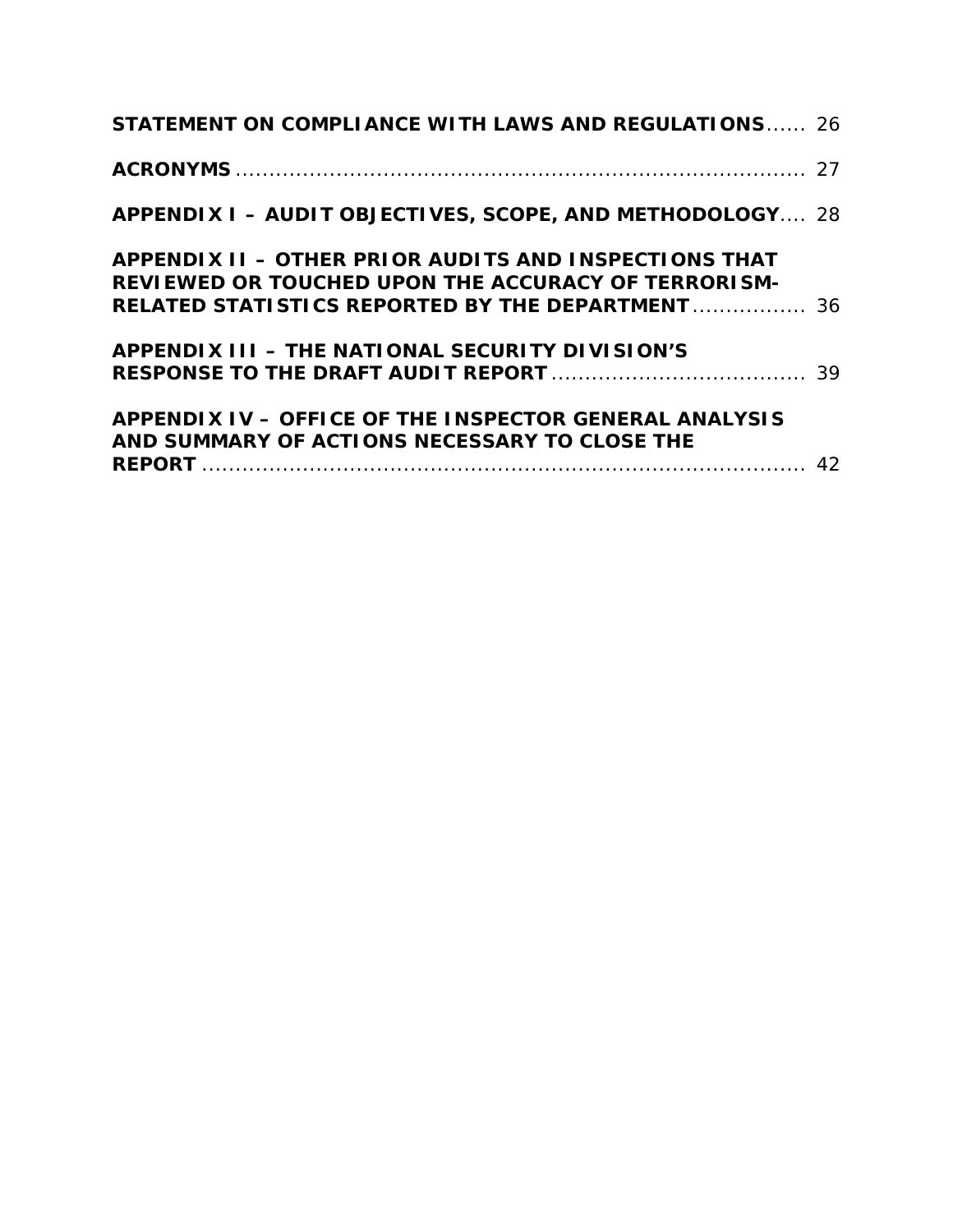# **INTRODUCTION**

After the terrorist attacks of September 11, 2001, the Department of Justice (Department) made the prevention of terrorism and promotion of America's security its primary strategic goal.<sup>[1](#page-5-0)</sup> Department resources devoted to preventing terrorism and promoting the nation's security have increased from approximately \$737 million in fiscal year (FY) 2001 to approximately \$5.2 billion in FY 2011, an increase of 606 percent. In its FY 2003 – 2008 strategic plan, the Department established the following three objectives to accomplish its terrorism strategic goal:

- Prevent, disrupt, and defeat terrorist operations before they occur.
- Investigate and prosecute those who have committed, or intend to commit, terrorist acts in the United States.
- Combat espionage against the United States by strengthening counterintelligence capabilities.<sup>[2](#page-5-1)</sup>

To show how the Department has performed against these objectives, the Department and its component agencies gather, classify, and report a wide range of terrorism-related statistics. For example, some of the terrorism-related statistics reported by the Department's National Security Division (NSD) were the:

- number of individuals charged with terrorism or terrorism-related crimes since September 11, 2001;
- number of convictions or guilty pleas in terrorism or terrorismrelated cases arising from investigations primarily after September 11, 2001;
- percentage increase in the number of U.S. victims of overseas terrorism identified;
- percentage of counterterrorism cases favorably resolved; and

<sup>&</sup>lt;sup>1</sup> U.S. Department of Justice, Strategic Plan, Fiscal Years 2012 - 2016.

<span id="page-5-1"></span><span id="page-5-0"></span> $2$  The Department subsequently made minor revisions to the objectives for accomplishing its terrorism strategic goal as noted in the Department's Strategic Plan.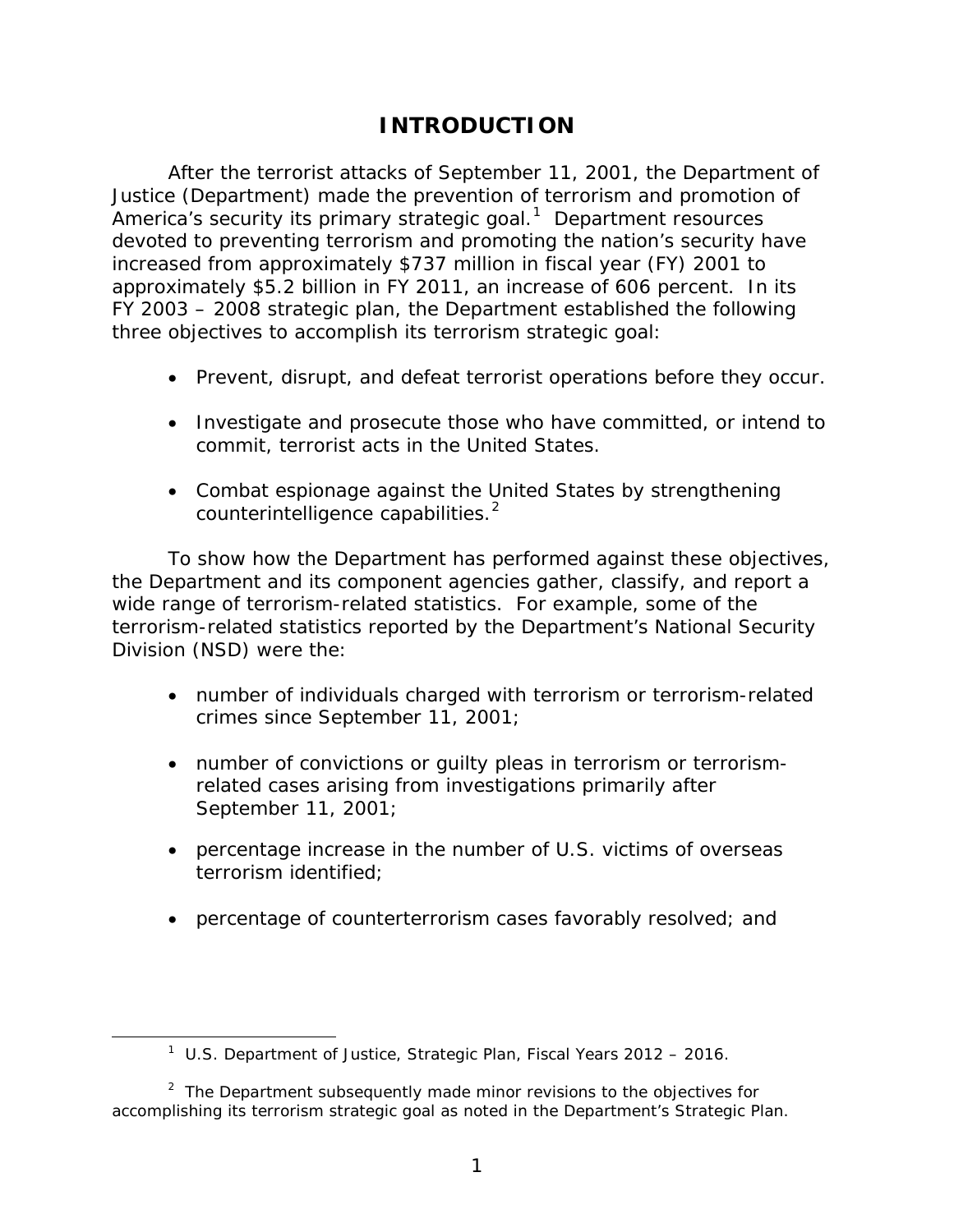• percentage of Foreign Intelligence Surveillance Act emergency applications processed within 7 days. $^3$  $^3$ 

The Department and its components regularly report such statistics in budgets, annual financial statements and statistical reports, the Office of Management and Budget's Performance Assessment Rating Tool, performance plans, congressional testimony, speeches, press releases, and official publications.[4](#page-6-1)

# **Audit Purpose and Scope**

The purpose of our follow-up audit was to determine what actions the National Security Division (NSD) took in response to our 2007 audit and whether those actions improved the NSD's ability to gather, track, classify, verify, and report accurate terrorism-related statistics. The Department relies on the NSD and other components to implement its counterterrorism strategies. The NSD collects a variety of terrorism-related statistics measuring these counterterrorism efforts.

We identified the terrorism-related statistics reported by the NSD by:

- interviewing officials from the Department and the NSD; and
- analyzing budget submissions, congressional testimony, performance plans, and other documents maintained by the Department and the NSD.

 We identified the following 9 unique terrorism-related statistics that were reported by the NSD 17 times in budget submissions or other documents for FYs 2009 through 2012.

<span id="page-6-0"></span> $\overline{a}$  $3$  The first two statistics on charges and convictions were reported in the Department of Justice's Congressional Budget Submission for FY 2009. The latter three statistics – U.S. victims of overseas terrorism, counterterrorism cases favorably resolved, and Foreign Intelligence Surveillance Act emergency applications – were reported in the NSD's Performance Budget Congressional submissions for FY 2011 and FY 2012.

<span id="page-6-1"></span> <sup>4</sup>  $<sup>4</sup>$  The Performance Assessment Rating Tool is used to identify the strengths and</sup> weaknesses of federal programs and to develop funding and management decisions aimed at making the programs more effective.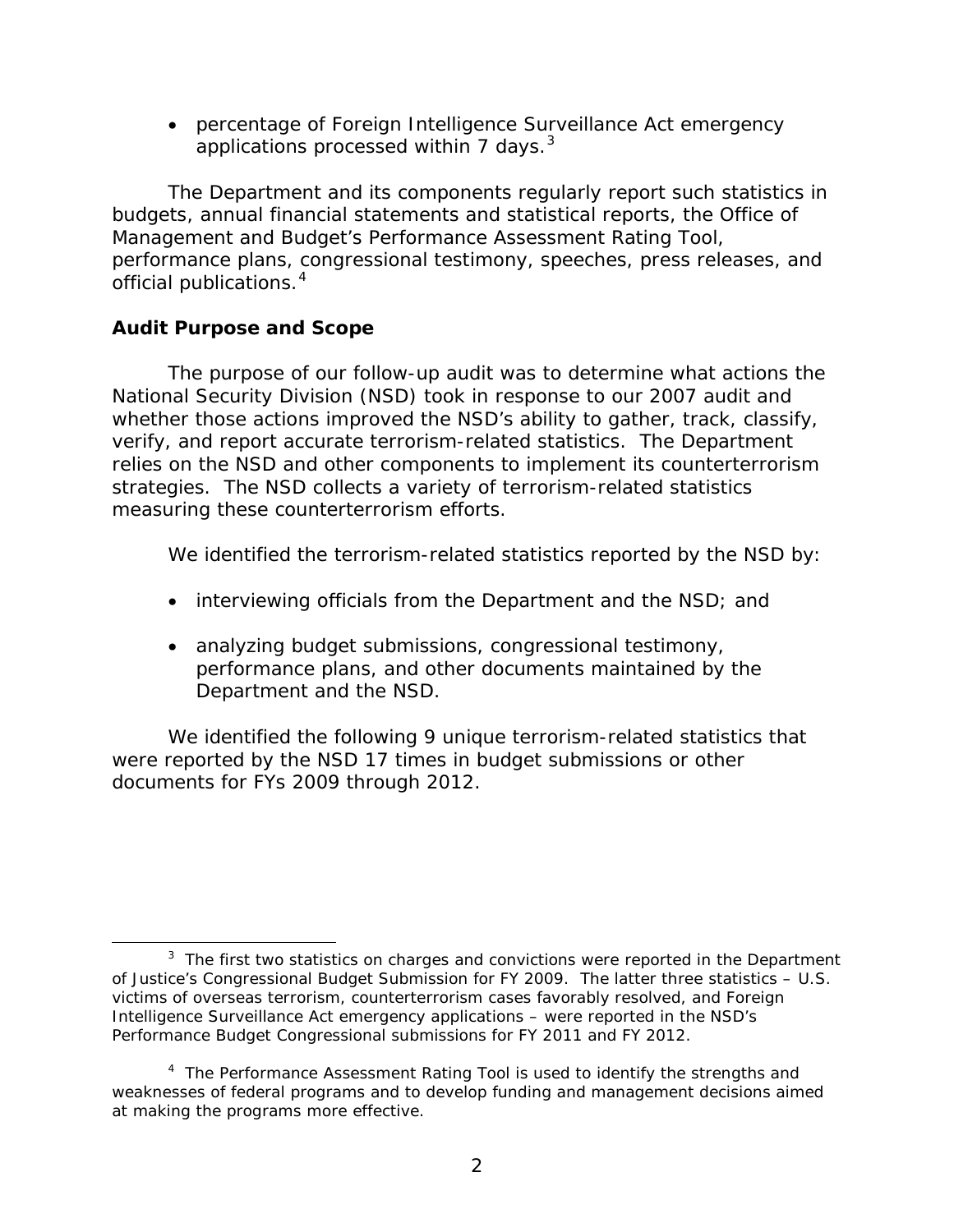|    |                                                                                                 | <b>Number</b>             | <b>Where Statistic</b>                                                                                                                                              | <b>Operational or</b>      |
|----|-------------------------------------------------------------------------------------------------|---------------------------|---------------------------------------------------------------------------------------------------------------------------------------------------------------------|----------------------------|
|    | <b>Statistic Description</b>                                                                    | <b>Reported</b>           | was Reported                                                                                                                                                        | Informational <sup>5</sup> |
| 1. | Number of convictions<br>or guilty pleas in<br>terrorism or terrorism-<br>related cases arising | 319<br>through<br>FY 2007 | Department's FY 2009<br><b>Congressional Budget</b><br>Submission                                                                                                   | Operational                |
|    | from investigations<br>primarily after<br>September 11, 2001                                    | 319<br>through<br>FY 2007 | Fact Check: Terrorism<br>and Terrorism Related<br>Prosecutions by the<br><b>Bush Administration</b><br>(posted to the<br>Department's website -<br>www.justice.gov) | Informational              |
| 2. | Number of individuals<br>charged with terrorism<br>or terrorism-related<br>crimes since         | 512<br>through<br>FY 2007 | Department's FY 2009<br><b>Congressional Budget</b><br>Submission                                                                                                   | Operational                |
|    | September 11, 2001                                                                              | 512<br>through<br>FY 2007 | Fact Check: Terrorism<br>and Terrorism Related<br>Prosecutions by the<br><b>Bush Administration</b><br>(posted to the<br>Department's website -<br>www.justice.gov) | Informational              |
| 3. | Percentage increase in<br>the number of U.S.<br>victims of overseas<br>terrorism identified     | 400% in<br>FY 2009        | <b>NSD's FY 2011</b><br>Performance Budget<br>Congressional<br>Submission                                                                                           | Operational                |
|    |                                                                                                 | 113% in<br>FY 2010        | <b>NSD's FY 2012</b><br>Performance Budget<br>Congressional<br>Submission                                                                                           | Operational                |
| 4. | Percentage of<br>counterterrorism cases<br>favorably resolved                                   | 100% in<br>FY 2009        | <b>NSD's FY 2011</b><br>Performance Budget<br>Congressional<br>Submission                                                                                           | Operational                |
|    |                                                                                                 | 100% in<br>FY 2010        | <b>NSD's FY 2012</b><br>Performance Budget<br>Congressional<br>Submission                                                                                           | Operational                |

<span id="page-7-0"></span><sup>&</sup>lt;sup>5</sup> We focused our review on statistics used for operational purposes and excluded statistics used for informational purposes. Operational purposes included statistics used in budget requests, performance plans, and annual financial statements and statistical reports. Informational purposes included statistics used in speeches, press releases, publications, and websites. While some terrorism-related statistics were reported only once, most were reported twice.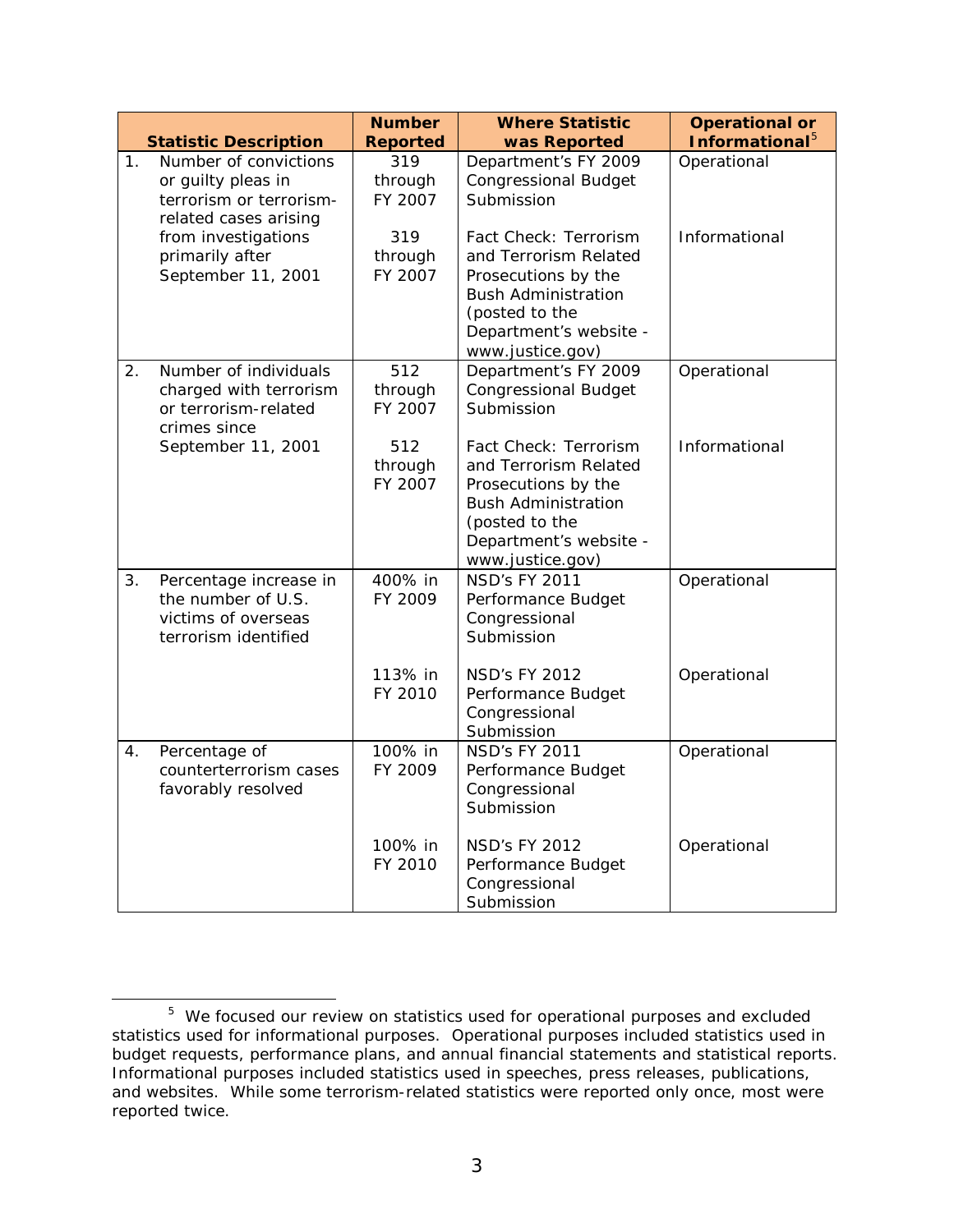|    | <b>Statistic Description</b>                                                                                                                                                                            | <b>Number</b><br><b>Reported</b>        | <b>Where Statistic</b><br>was Reported                                                                              | <b>Operational or</b><br><b>Informational</b> |
|----|---------------------------------------------------------------------------------------------------------------------------------------------------------------------------------------------------------|-----------------------------------------|---------------------------------------------------------------------------------------------------------------------|-----------------------------------------------|
| 5. | Percentage of Foreign<br>Intelligence<br>Surveillance Act<br>emergency applications<br>processed within 7                                                                                               | 100% in<br>Calendar<br>Year 2009        | <b>NSD's FY 2011</b><br>Performance Budget<br>Congressional<br>Submission                                           | Operational                                   |
|    | days                                                                                                                                                                                                    | 100% in<br>Calendar<br><b>Year 2010</b> | <b>NSD's FY 2012</b><br>Performance Budget<br>Congressional<br>Submission                                           | Operational                                   |
| 6. | Percent of U.S. victims<br>of terrorism provided<br>with service and<br>compensation<br>information within 3                                                                                            | 80% in<br>FY 2009                       | <b>NSD's FY 2011</b><br>Performance Budget<br>Congressional<br>Submission                                           | Operational                                   |
|    | business days of victim<br>response to Office of<br>Justice for Victims of<br>Overseas Terrorism<br>Outreach                                                                                            | 95% in<br>FY 2010                       | <b>NSD's FY 2012</b><br>Performance Budget<br>Congressional<br>Submission                                           | Operational                                   |
| 7. | Percentage of<br>counterterrorism cases<br>where classified<br>information is<br>safeguarded (according                                                                                                 | 100% in<br>FY 2009                      | <b>NSD's FY 2011</b><br>Performance Budget<br>Congressional<br>Submission                                           | Operational                                   |
|    | to the Classified<br><b>Information Procedures</b><br>Act requirements)<br>without impacting the<br>judicial process                                                                                    | 100% in<br>FY 2010                      | <b>NSD's FY 2012</b><br>Performance Budget<br>Congressional<br>Submission                                           | Operational                                   |
| 8. | Percentage of<br>international training<br>needs met                                                                                                                                                    | 78% (47 of<br>60) in<br>FY 2009         | <b>NSD's FY 2011</b><br>Performance Budget<br>Congressional<br>Submission                                           | Operational                                   |
|    |                                                                                                                                                                                                         | 100% (13<br>of 13) in<br>FY 2010        | NSD's FY 2012<br>Performance Budget<br>Congressional<br>Submission                                                  | Operational                                   |
| 9. | Number of individuals<br>that were charged with<br>terrorism violations<br>from January to June<br>2009 and have been<br>successfully prosecuted<br>and/or sentenced in<br>federal courts<br>nationwide | Greater<br>than 30                      | Statement of the<br>Attorney General before<br>the U.S. Senate<br>Committee on the<br>Judiciary on June 17,<br>2009 | Informational                                 |

 **Source:** Documents as identified in the "Where Statistic was Reported" column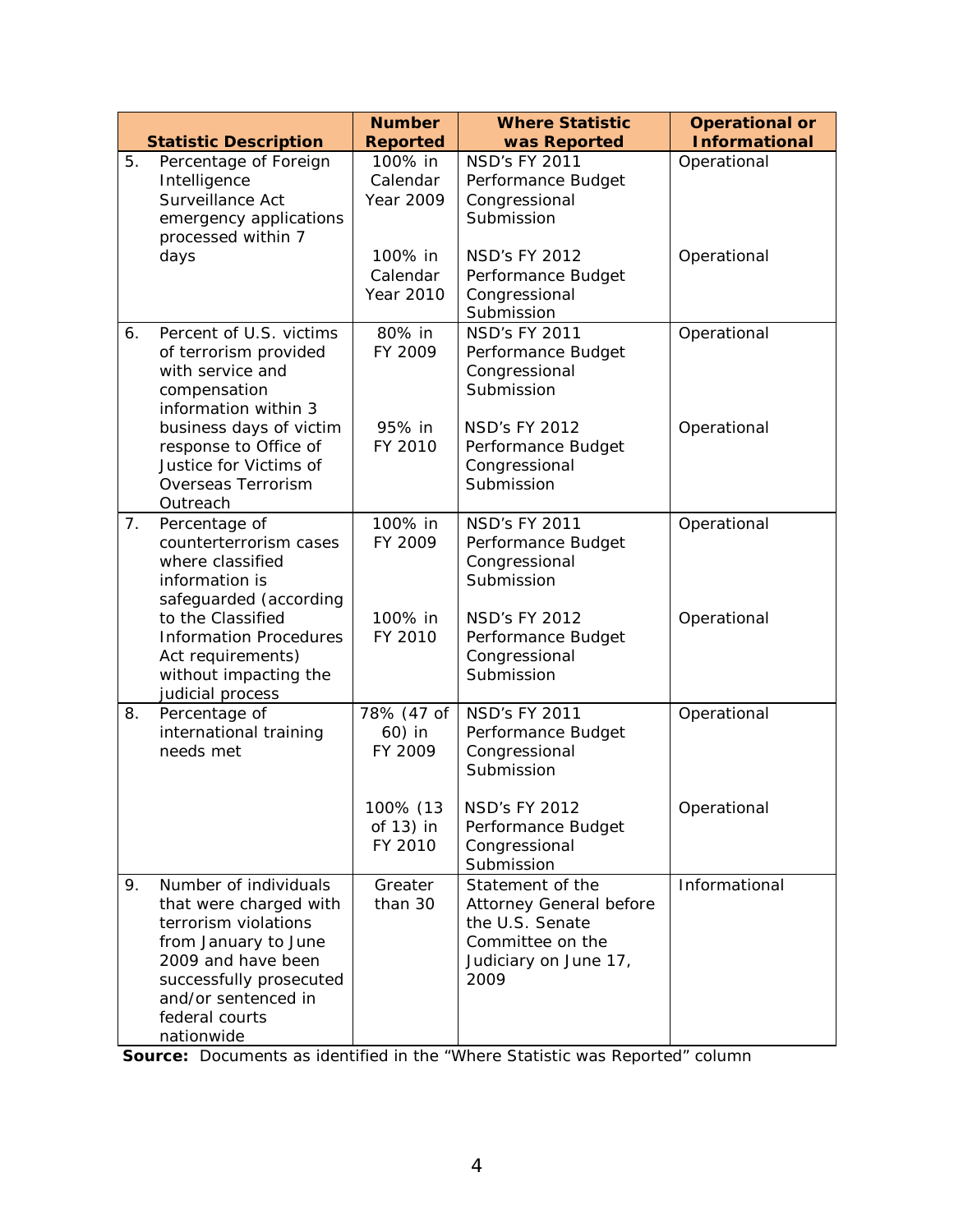After our initial review of the nine statistics, we excluded from our review the last statistic shown in the preceding table because the statistic was used for informational purposes only, as opposed to operational purposes. We interviewed NSD officials and reviewed documents showing the actions the NSD took in response to our prior audit. To assess whether the NSD's actions in response to the 2007 audit improved its ability to gather, track, classify, verify, and report accurate terrorism-related statistics, we selected the first five statistics shown in the preceding table to test whether the statistics were accurate. We selected these five statistics based on: (1) our assessment of the significance of the statistic to the Department's counterterrorism efforts; (2) certain risk factors such as the number of times the statistic was reported, the extent to which internal controls were established and documented, and the extent we found inconsistencies in the statistics reported; and (3) whether the statistic was reviewed in the prior audit. The NSD reported the five statistics a total of eight times for operational purposes.

We analyzed documentation and conducted interviews with NSD officials to determine if the information reported for each statistic was accurate. In some cases we reviewed documentation for each item counted in the statistic reported. In other cases we reviewed documentation for a sample of the items counted.<sup>[6](#page-9-0)</sup>

More details about our methodology for selecting and evaluating the accuracy of the terrorism-related statistics reported by the NSD are contained in Appendix I. The results of our audit work and testing are reported in the Finding and Recommendations section of the report.

#### **Prior OIG Audit**

 $\overline{a}$ 

In February 2007, the OIG issued an audit report on the Department's internal controls over reporting terrorism-related statistics.<sup>[7](#page-9-1)</sup> The audit found that the Department components did not accurately report terrorism-related statistics. The Department components lacked adequate internal controls for gathering, verifying, and reporting terrorism-related statistics.

In the report, we made five recommendations to the Department's Criminal Division to assist it in improving the internal controls to ensure the

<span id="page-9-0"></span><sup>&</sup>lt;sup>6</sup> For those statistics where we reviewed a sample of items counted, the number of incorrectly reported transactions could have been higher if we had conducted a 100 percent review of items reported.

<span id="page-9-1"></span> <sup>7</sup> U.S. Department of Justice Office of the Inspector General, *The Department of Justice's Internal Controls over Terrorism Reporting*, Audit Report 07-20 (February 2007).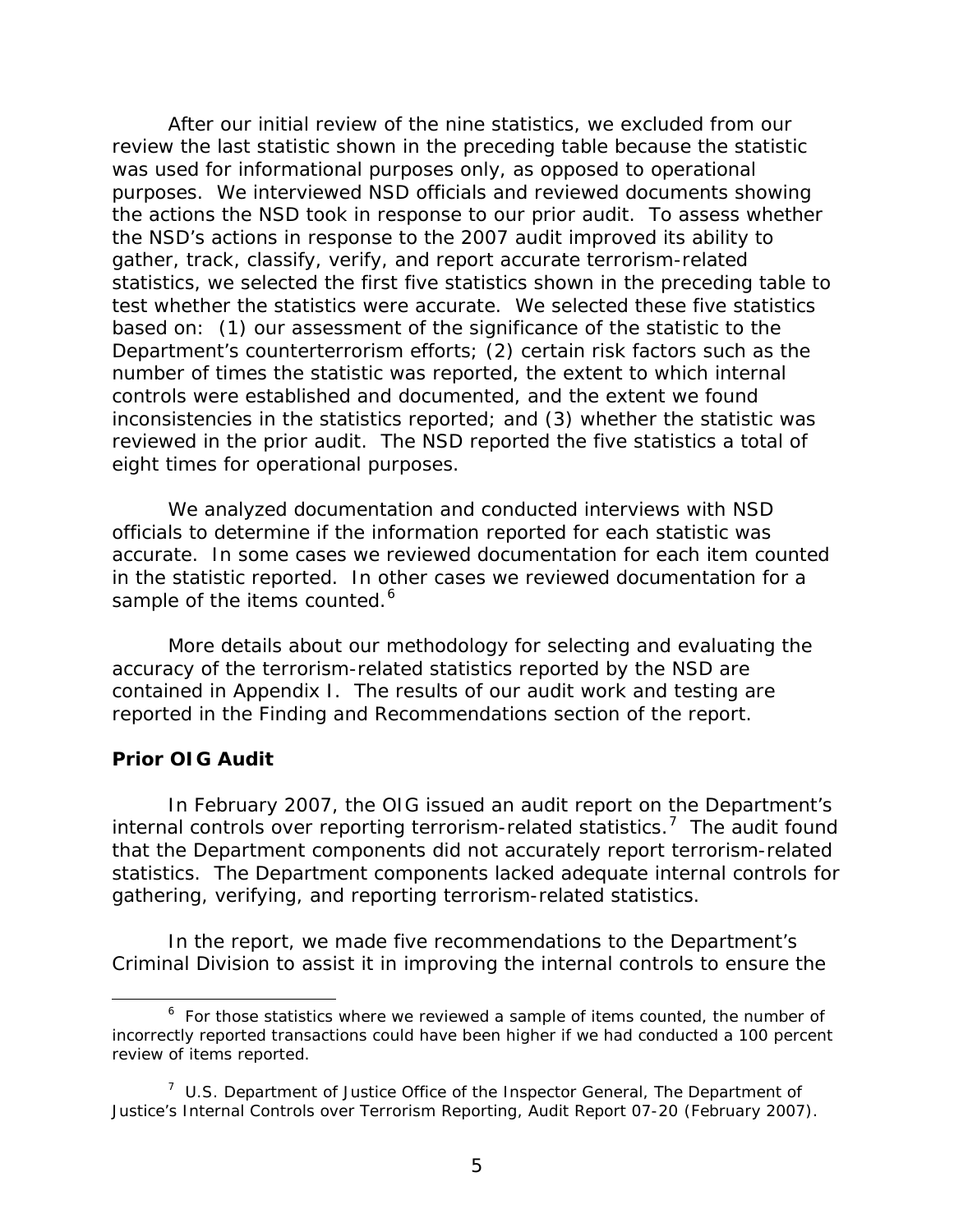accuracy of its reported terrorism-related statistics. Subsequent to the audit, the Department's newly established NSD took over responsibility for corrective action on the recommendations we made to the Criminal Division. In response to the recommendations, in November 2008 the NSD's Counterterrorism Section revised and republished its terrorism-related statistics procedural circular that established and documented internal control procedures for gathering, verifying, and reporting terrorism-related statistics. In our judgment, the procedures, if implemented appropriately, should ensure that statistics are accurately reported and supported.

This current audit is a follow-up audit to our 2007 audit. In the Finding and Recommendations section of this report, we discuss in detail the corrective actions the NSD took in response to our prior recommendations, as well as the results of our testing to determine whether those actions improved the NSD's ability to gather, track, classify, verify, and report accurate terrorism-related statistics.

Appendix II discusses other previous audits and inspections completed by the OIG and Government Accountability Office (GAO) prior to our 2007 audit that reviewed or touched upon the accuracy of terrorism-related statistics reported by the Department.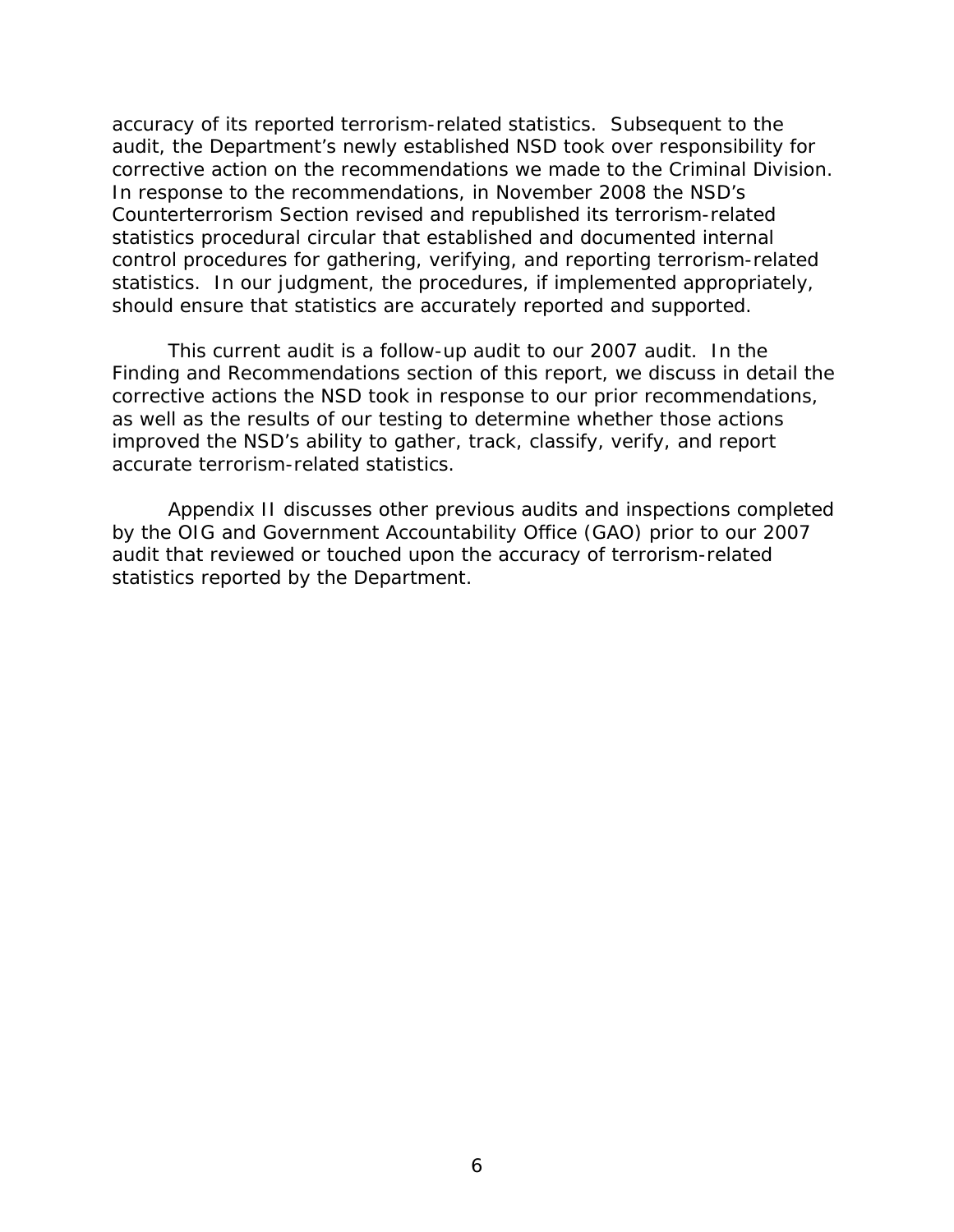# **FINDING AND RECOMMENDATIONS**

# **ACTIONS TAKEN BY THE NSD TO IMPLEMENT THE RECOMMENDATIONS FROM OUR 2007 AUDIT WERE NOT EFFECTIVE AT ENSURING THE NSD ACCURATELY REPORTED TERRORISM-RELATED STATISTICS**

While the NSD revised its procedures for gathering, classifying, and reporting terrorism-related statistics based on the recommendations from our 2007 audit, the NSD's implementation of the revised procedures were not effective at ensuring that terrorism-related statistics were reported accurately. As a result, our testing of terrorism-related statistics reported by the NSD subsequent to the corrective actions being implemented found that the NSD inaccurately reported four of the five statistics we tested. Our testing revealed that the inaccuracies likely were not by significant margins. $8$ However, the inaccuracies indicate a need for the NSD to strengthen further its application of controls for gathering, verifying, and reporting terrorismrelated statistics. Accurate statistics are important as the data is used by Department management and Congress to make budgetary and operational decisions.

# **2007 Audit Results**

 $\overline{a}$ 

Our 2007 audit found that the Criminal Division inaccurately reported the five statistics we tested. We determined that the Criminal Division should improve its procedures for gathering and reporting statistics. For the five statistics we tested, we found that:

- two statistics were significantly understated;
- one statistic was understated by a minor amount;
- one statistic was reported accurately one time and was significantly understated another time it was reported; and
- one statistic was accurately reported one time it was reported, was significantly understated one time it was reported, was overstated by a minor amount one time it was reported, and was understated by a minor amount another time it was reported.

<span id="page-11-0"></span><sup>&</sup>lt;sup>8</sup> For the purposes of this audit, we considered the misreporting of a statistic as significant if the statistic was either overstated or understated by 10 percent or more.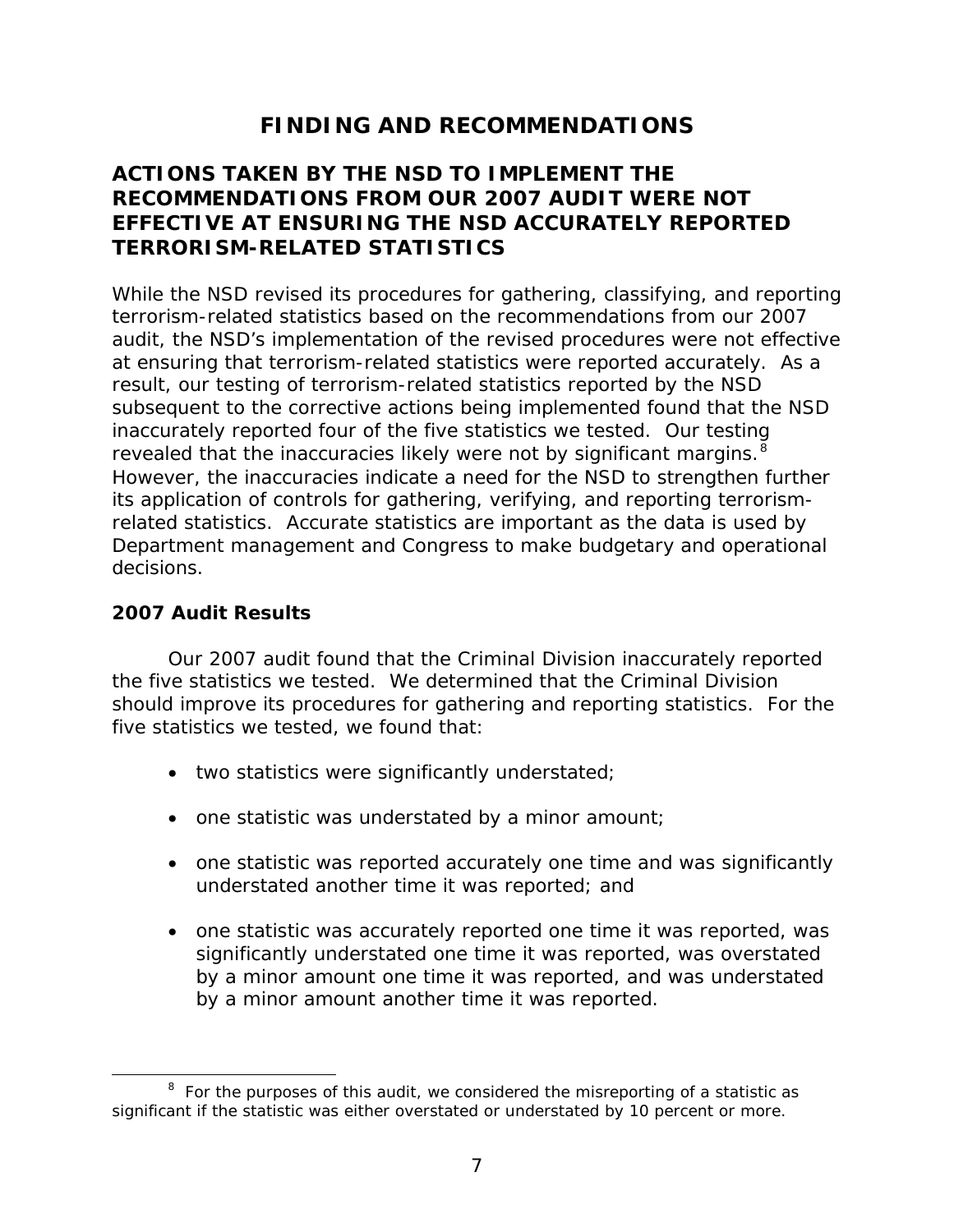Our 2007 audit found that the statistics were inaccurately reported primarily because the database used to track the statistics was incomplete and not kept up-to-date. We found that the Criminal Division's Counterterrorism Section had not established formal procedures to: (1) instruct staff on what data is to be reported in the database, and how and when the data is to be reported; and (2) validate the accuracy of the information reported in the database.

## **The Criminal Division's and NSD's Responses to Our 2007 Audit Recommendations**

Our 2007 audit made five recommendations to strengthen the Criminal Division's internal controls for accurate collection and reporting of terrorismrelated statistics. We recommended that the Criminal Division:

(1) establish and document the internal control procedures for gathering, verifying, and reporting terrorism-related statistics;

(2) maintain documentation to identify the source of all terrorismrelated statistics reported;

(3) maintain documentation of the procedures and systems used to gather or track the statistics reported;

(4) maintain documentation of the methodologies and procedures used to verify the accuracy of the statistics reported; and

(5) ensure that terrorism-related statistics are not reported unless evidence is maintained to support the statistics.

In March 2007, the NSD informed us that it had assumed responsibility from the Criminal Division for maintaining the terrorism-related statistics and for addressing the recommendations we made to the Criminal Division. As a result, in November 2008 the NSD's Counterterrorism Section revised and republished its terrorism-related statistics procedural circular that established and documented internal control procedures for gathering, verifying, and reporting terrorism-related statistics. Our review of these documented procedures found that the NSD had developed an internal control structure that, if implemented properly, should be sufficient to ensure accurate reporting of terrorism-related statistics.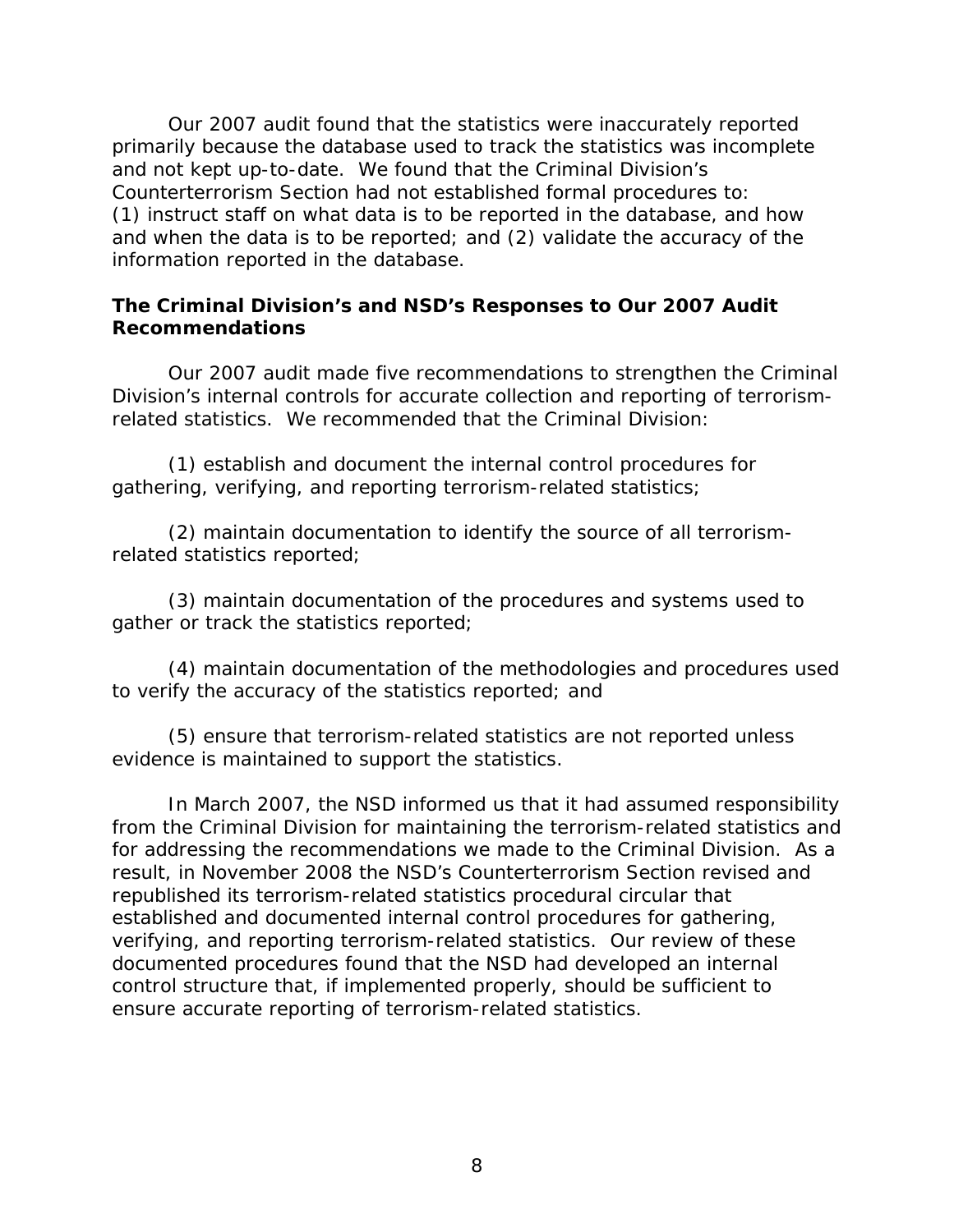#### **Accuracy of NSD Terrorism-related Statistics Reported Subsequent to 2007 OIG Audit**

For this follow-up audit, we identified nine unique terrorism-related statistics that were reported by the NSD in budget submissions and other documents for FYs 2009 through 2012. As shown in the table beginning on page 3 of the report, the NSD reported the 9 statistics a total of 17 times.

For our initial testing during this audit, we interviewed NSD officials to determine whether internal controls were in place and documented to ensure the nine statistics were accurately gathered, classified, and reported. $9$ Through these interviews, we learned that NSD's Counterterrorism Section, Office of Justice for Victims of Overseas Terrorism, and Office of Intelligence had established internal controls to ensure all nine terrorism-related statistics reported were accurately gathered, classified, and reported. We found that internal controls were both established and documented as required for seven of the nine terrorism-related statistics reported by the NSD. Internal controls for the remaining two terrorism-related statistics tested were established, but not documented in writing for the Office of Justice for Victims of Overseas Terrorism, which provided us a written draft of its internal control procedures during our testing activities.

As explained previously, subsequent to our initial review of the nine statistics we excluded one statistic from our review because the statistic was used for informational purposes only as opposed to operational purposes.<sup>[10](#page-13-1)</sup> From the remaining eight terrorism-related statistics, we selected five statistics for detailed testing. We considered: (1) the significance of the statistic to the Department's counterterrorism efforts; (2) certain risk factors such as the number of times the statistic was reported, the extent to which internal controls were established and documented, and the extent we found

<span id="page-13-0"></span><sup>9</sup> According to Office of Management and Budget Circular A-123, *Management's Responsibility for Internal Control*, internal controls are the organization, policies, and procedures that help program and financial managers achieve results and safeguard the integrity of their programs. The Government Accountability Office's *Standards for Internal Control in the Federal Government* require that the controls and all transactions and other significant events be clearly documented, and that the documentation be readily available for examination. The documentation should appear in management directives, administrative policies, or operating manuals and may be in paper or electronic form. All documentation and records should be properly managed and maintained.

<span id="page-13-1"></span><sup>&</sup>lt;sup>10</sup> We focused our review on statistics used for operational purposes and excluded statistics used for informational purposes. Operational purposes included statistics used in budget requests, performance plans, and annual financial statements and statistical reports. Informational purposes included statistics used in speeches, press releases, publications, and websites.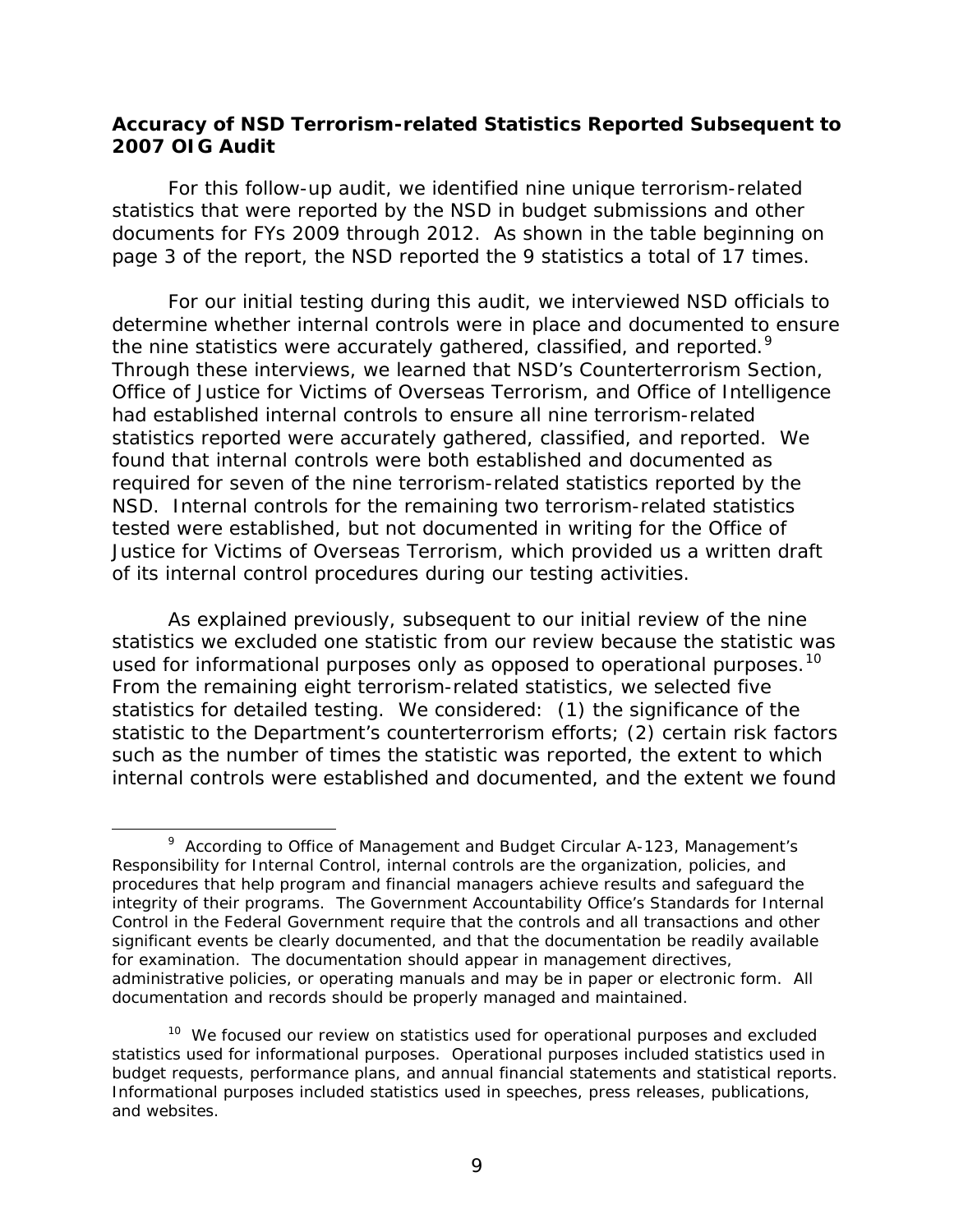inconsistencies in the statistics reported; and (3) whether the statistic was reviewed in the prior audit.

During our 2007 audit, we found that the statistics identified were primarily reported as numbers. During this follow-up audit, we found that the statistics identified were primarily reported as percentages instead of numbers. For the statistics reported as numbers, we attempted to obtain a listing of the data (charges or convictions) included in the reported numbers. However, as discussed in detail in the following sections, the NSD did not maintain a listing of the data at the time each statistic was reported. Instead the NSD provided us current lists from its tracking system detailing the numbers reported, but those lists did not match the numbers reported for the statistics. For the statistics reported as percentages, we obtained a listing of the data (victims, cases, or applications) that NSD officials told us they used to calculate the percentages reported. For four of the five statistics we tested, we selected a sample of the data from the listings provided by the NSD and reviewed evidence to support the data reported. Consequently, had we reviewed 100 percent of the data for each of these four statistics, the number of improperly reported data items that we identified could have been higher than our audit results show. For the remaining statistic tested, the number of data items reported was relatively low and therefore, we reviewed 100 percent of those data items.

As shown in the following table, we found that the NSD did not accurately report four of the five statistics we tested. We found that the documentation that NSD provided us did not support most of the reported statistics we tested, but it appears not by material amounts. Nevertheless, the inaccurate reporting does indicate a need for the NSD to strengthen further the application of its controls for gathering, verifying, and reporting its terrorism-related statistics.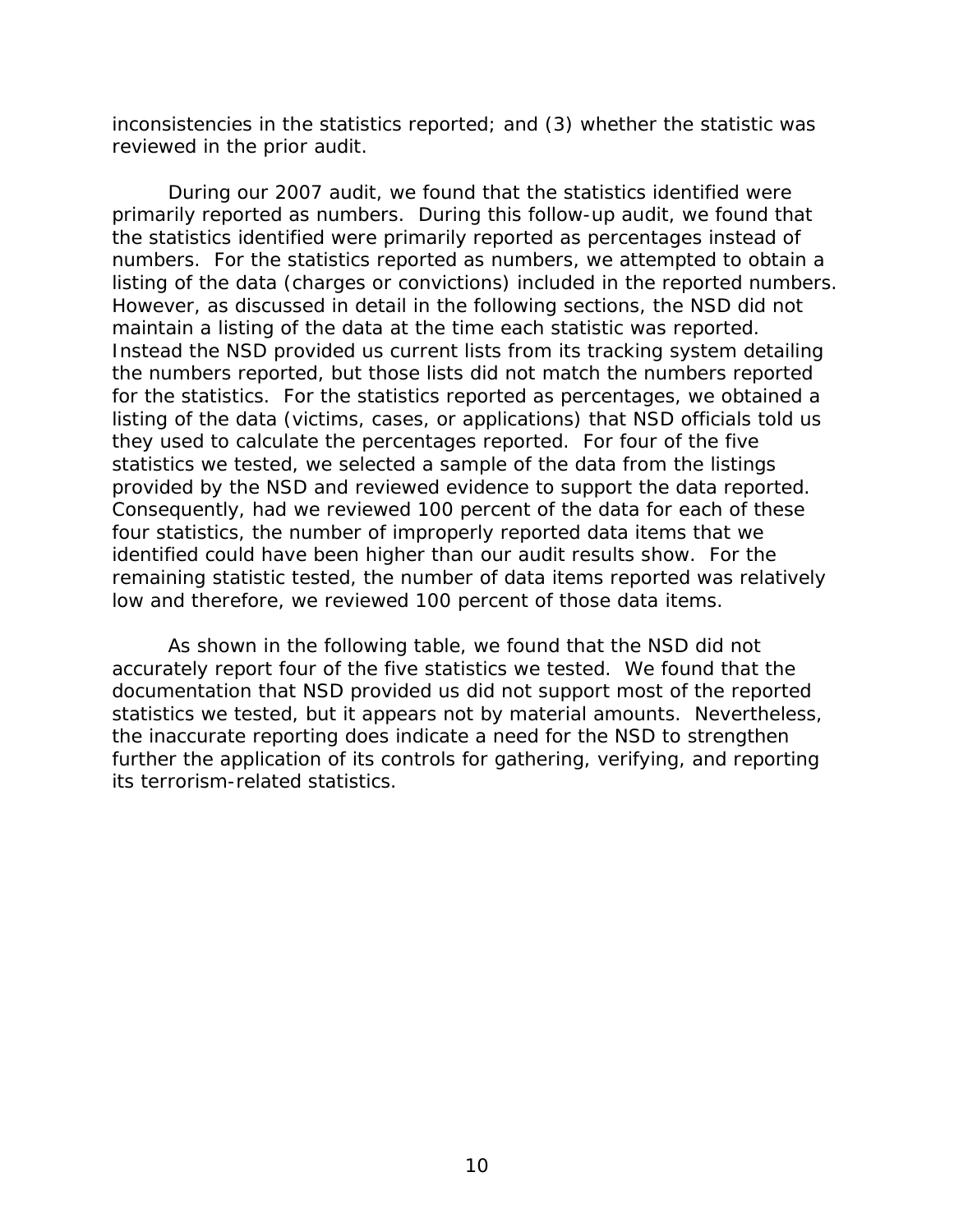| <b>Description of NSD</b>                                                                                                                                                              | <b>Results of OIG Analysis</b>                                                                                                                                                                                                                                                                                                                                                                                                                                                                                                                                                                                                                                                                                                                                                                                                                                                                                                                                                                                                                                                                                                                                                                                                                                                                                                                                                                                                    |
|----------------------------------------------------------------------------------------------------------------------------------------------------------------------------------------|-----------------------------------------------------------------------------------------------------------------------------------------------------------------------------------------------------------------------------------------------------------------------------------------------------------------------------------------------------------------------------------------------------------------------------------------------------------------------------------------------------------------------------------------------------------------------------------------------------------------------------------------------------------------------------------------------------------------------------------------------------------------------------------------------------------------------------------------------------------------------------------------------------------------------------------------------------------------------------------------------------------------------------------------------------------------------------------------------------------------------------------------------------------------------------------------------------------------------------------------------------------------------------------------------------------------------------------------------------------------------------------------------------------------------------------|
| <b>Statistic Reported</b>                                                                                                                                                              | and Sample Testing                                                                                                                                                                                                                                                                                                                                                                                                                                                                                                                                                                                                                                                                                                                                                                                                                                                                                                                                                                                                                                                                                                                                                                                                                                                                                                                                                                                                                |
| 1. Number of convictions or guilty pleas in<br>terrorism or terrorism-related cases<br>arising from investigations primarily after<br>September 11, 2001 (as of<br>September 30, 2007) | In the FY 2009 budget submission, the NSD<br>reported 319 convictions or guilty pleas, but<br>the NSD did not maintain support for the<br>convictions or guilty pleas included in the<br>reported number. The NSD provided a list<br>during the audit that identified 324<br>convictions or guilty pleas occurred during<br>the reporting period. We tested a sample of<br>34 of the 324 convictions or guilty pleas and<br>found no discrepancies.                                                                                                                                                                                                                                                                                                                                                                                                                                                                                                                                                                                                                                                                                                                                                                                                                                                                                                                                                                               |
| 2. Number of individuals charged with<br>terrorism or terrorism-related crimes<br>since September 11, 2001 (as of<br>September 30, 2007)                                               | In the FY 2009 budget submission, the NSD<br>reported 512 individuals charged, but the<br>NSD did not maintain support to show the<br>individuals included in the reported number.<br>The NSD provided a list during the audit that<br>identified 544 individuals charged during the<br>reporting period. We tested a sample of 55<br>of the 544 individuals and found no<br>discrepancies.                                                                                                                                                                                                                                                                                                                                                                                                                                                                                                                                                                                                                                                                                                                                                                                                                                                                                                                                                                                                                                       |
| Percent increase in the number of U.S.<br>3.<br>victims of terrorism identified abroad                                                                                                 | In its FY 2011 performance budget<br>submission, the NSD reported that the<br>number of victims identified during FY 2009<br>increased by 400 percent over the number of<br>victims that had been identified prior to<br>FY 2009. The NSD provided a list of 50<br>victims identified through the end of<br>FY 2008, and an additional 200 victims<br>identified in FY 2009. We tested a sample of<br>17 of the 50 victims identified through<br>FY 2008 and 71 of the 200 victims identified<br>in FY 2009. We did not find any<br>discrepancies in the 17 victims tested for the<br>period through FY 2008. However, we found<br>that for 7 of the 71 victims tested for<br>FY 2009, the NSD did not receive address<br>information until FY 2010 and, consequently,<br>these victims should not have been counted.<br>In its FY 2012 performance budget<br>submission, the NSD reported that the<br>number of victims identified during FY 2010<br>increased by 113 percent over the number of<br>victims that had been identified prior to<br>FY 2010. The NSD provided a list of 282<br>victims identified in FY 2010. We tested a<br>sample of 94 of the 282 victims identified in<br>FY 2010 and did not find any discrepancies.<br>However, the 282 victims reported did not<br>include the 7 victims that were reported as<br>identified in FY 2009 that we found should<br>have been reported as identified in FY 2010. |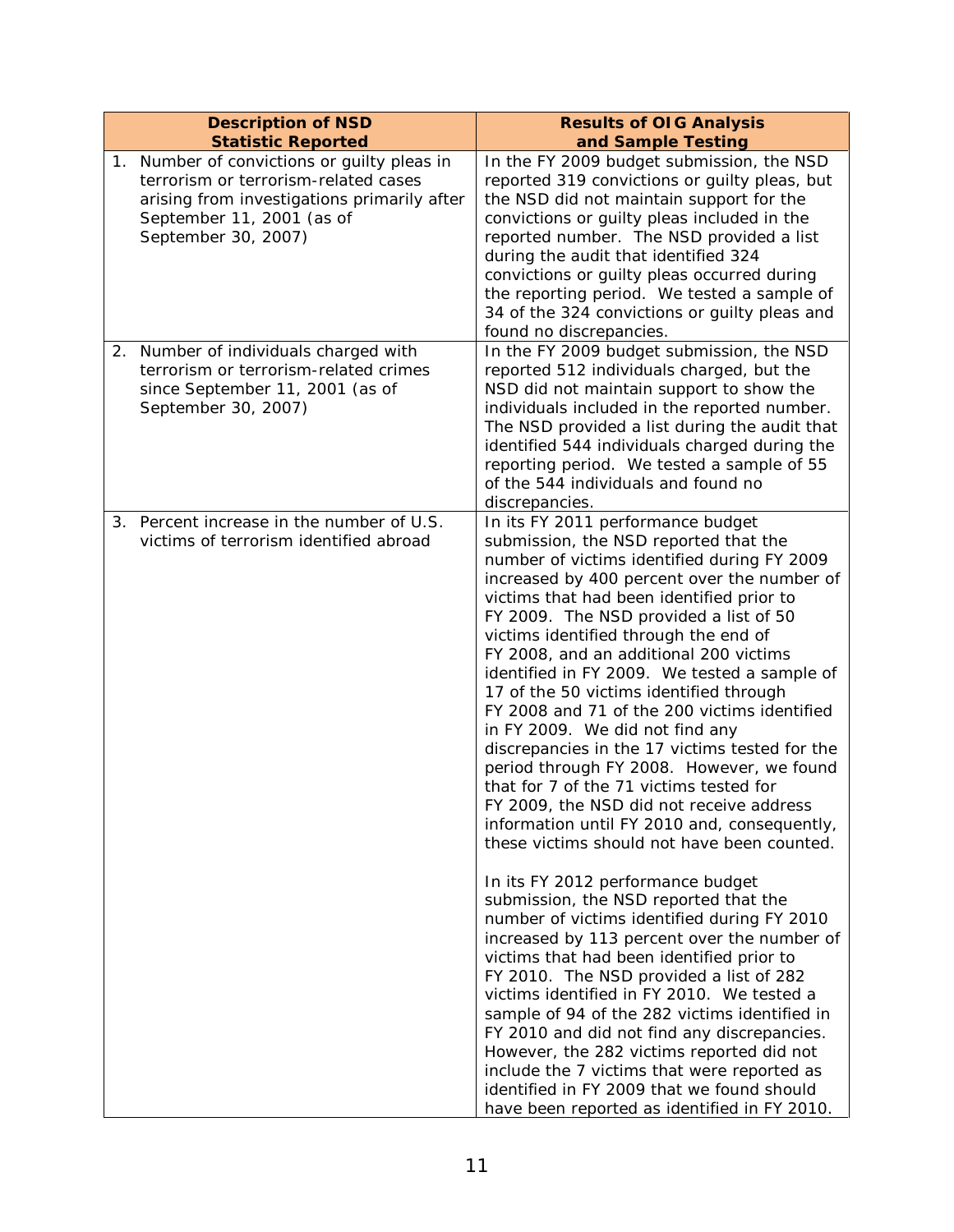| and Sample Testing<br>In its FY 2011 performance budget<br>submission, the NSD reported that 100<br>percent of the counterterrorism cases closed<br>in FY 2009 were favorably resolved. The<br>NSD provided us a list of 59 individuals<br>whose cases were closed in FY 2009 and the<br>NSD officials told us that 2 of those 59<br>individuals were incorrectly reported as<br>having favorable outcomes. We reviewed all<br>59 individuals and did not find any<br>discrepancies other than the 2 discrepancies                                                                                                                                                                                         |
|------------------------------------------------------------------------------------------------------------------------------------------------------------------------------------------------------------------------------------------------------------------------------------------------------------------------------------------------------------------------------------------------------------------------------------------------------------------------------------------------------------------------------------------------------------------------------------------------------------------------------------------------------------------------------------------------------------|
|                                                                                                                                                                                                                                                                                                                                                                                                                                                                                                                                                                                                                                                                                                            |
| identified by the NSD.                                                                                                                                                                                                                                                                                                                                                                                                                                                                                                                                                                                                                                                                                     |
| In its FY 2012 performance budget<br>submission, the NSD reported that 100<br>percent of the counterterrorism cases closed<br>in FY 2010 were favorably resolved. The<br>NSD provided us a list of 39 individuals<br>whose cases were closed in FY 2010 and that<br>the NSD counted as cases favorably<br>resolved. We reviewed all 39 individuals and<br>found 1 individual that had an outcome that<br>was neither favorable nor unfavorable. The<br>NSD believed the individual should not be<br>included in the group of cases closed and we<br>agree. However, we believe the NSD should<br>have explained in the budget submission<br>that one case was excluded and the basis for<br>its exclusion. |
| In its FY 2011 performance budget<br>submission, the NSD reported that 100<br>percent of the FY 2009 Foreign Intelligence<br>Surveillance Act emergency applications<br>were processed within 7 days. The NSD<br>provided us a classified list of the<br>applications processed. Because the<br>numbers are classified, we do not disclose<br>these numbers in this unclassified report.<br>We tested a sample of the applications<br>reported and found no discrepancies.<br>In its FY 2012 performance budget<br>submission, the NSD reported that 100<br>percent of the FY 2010 Foreign Intelligence<br>Surveillance Act emergency applications<br>were processed within 7 days. The NSD                |
|                                                                                                                                                                                                                                                                                                                                                                                                                                                                                                                                                                                                                                                                                                            |

 **Source:** OIG analysis of NSD documentation for the statistics tested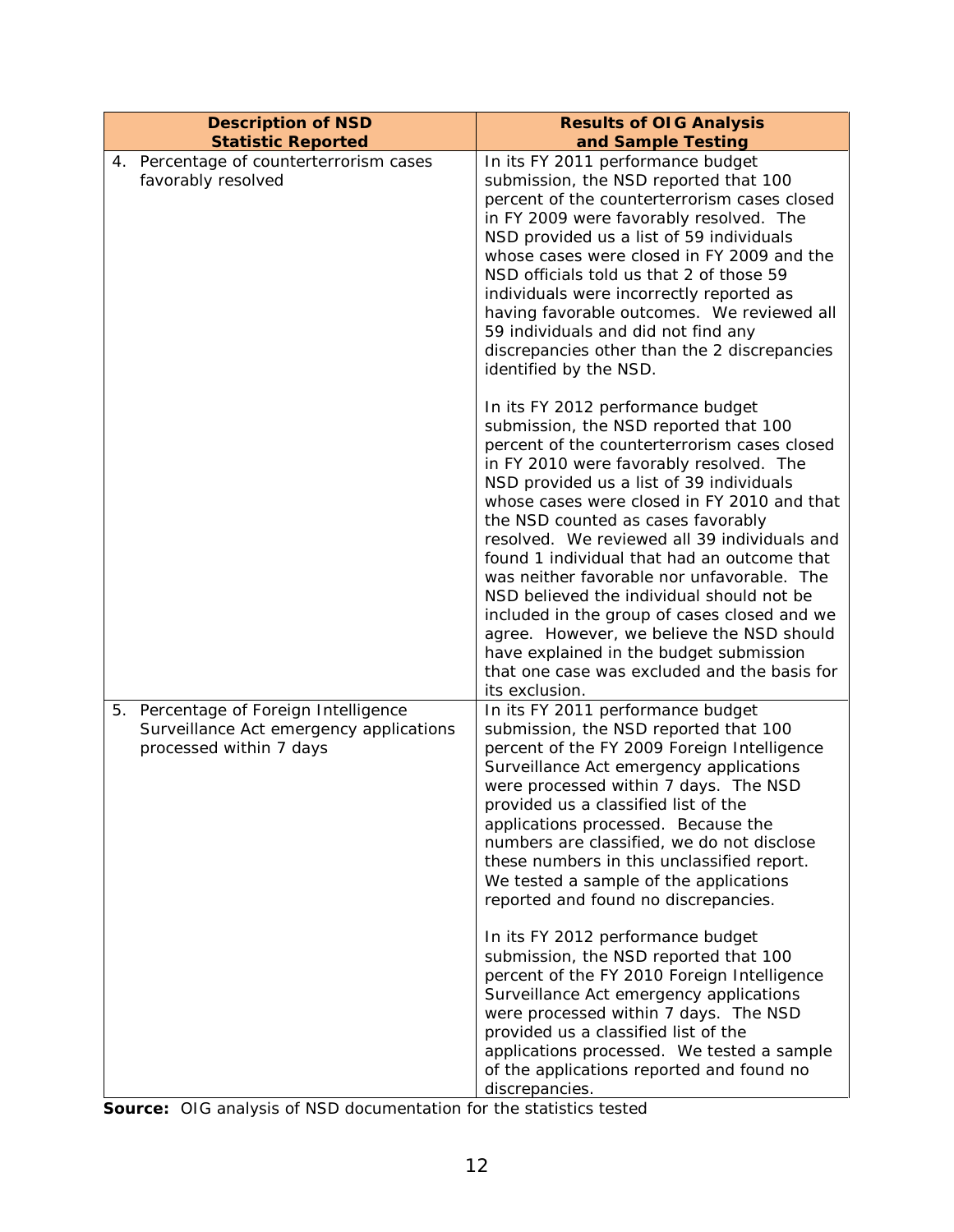We determined that the statistics reported by the NSD were inaccurate for the following reasons.

- The NSD's Counterterrorism Section did not maintain documentation detailing the data reported for statistics on convictions, charges, and cases favorably resolved at the time the numbers were reported. Until early 2010, the Counterterrorism Section was using an electronic spreadsheet application to track cases. Using the electronic spreadsheet, the Counterterrorism Section counted its statistics manually, which increased the risk of human error. In early 2010, the Counterterrorism Section established a new case tracking system that, in our judgment, reduced the potential for human error.
- The NSD's Office of Justice for Victims of Overseas Terrorism did not have written internal control procedures for gathering, tracking, verifying, and reporting its terrorism-related statistic on U.S. victims of terrorism identified abroad because the Office was relatively new, was switching from a manual tracking system to an automated tracking system, and was still developing the process at the time the statistic was reported. During the audit, the Office drafted the internal control procedures.

Our detailed testing results for the five statistics are discussed in the following sections:

# **1. Number of convictions or guilty pleas in terrorism or terrorismrelated cases arising from investigations primarily after September 11, 2001**

In the Department's FY 2009 Congressional Budget submission, the NSD reported that through September 30, 2007, it had obtained 319 convictions or guilty pleas in terrorism or terrorism-related cases arising from investigations primarily conducted after September 11, 2001.

We requested that the NSD provide us a listing of the 319 individuals reported as being convicted or having pled guilty, along with documentation to support that each conviction or guilty plea was in a terrorism or terrorismrelated case, and that each conviction or guilty plea occurred during the period September 11, 2001, through September 30, 2007. An official in the NSD's Counterterrorism Section, who is currently responsible for tracking such terrorism statistics, told us that he was not involved in the tracking of this statistic at the time it was reported. The official also told us that the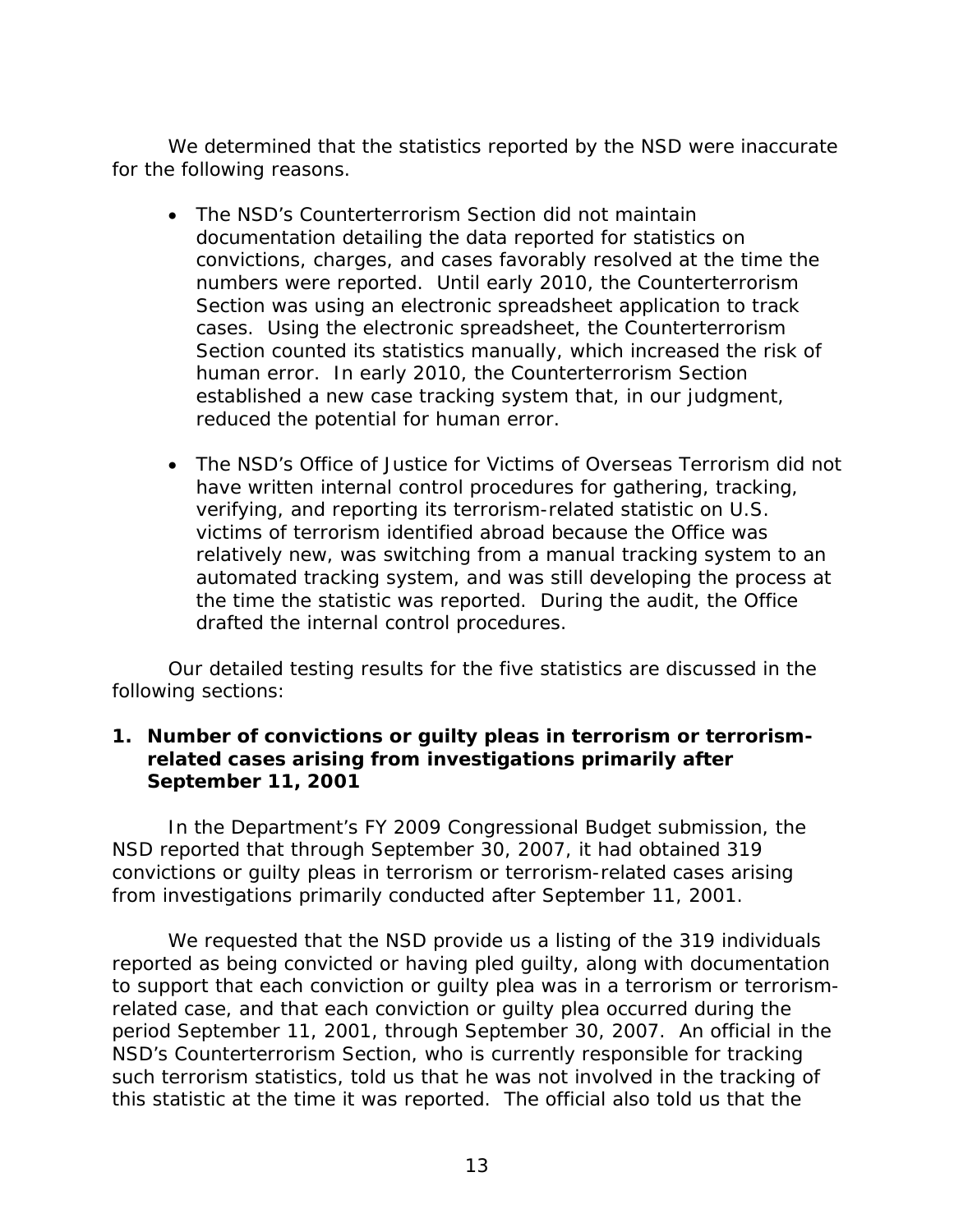individual responsible for this statistic at the time it was reported was no longer employed by the NSD. When we asked the Section to reproduce the 319 individuals reported with convictions or guilty pleas, it was unable to do so. Instead, the list provided from the electronic spreadsheet showed that 324 individuals were convicted or pled guilty in terrorism or terrorism-related cases from September 11, 2001, through September 30, 2007.

During our discussion with the NSD Counterterrorism Section official, he agreed that the spreadsheet is routinely updated as changes occur in the case. Therefore, data in the spreadsheet at any given time may not match data reported as of a previous date. Such was the case when we asked for the system data to support the 319 convictions and guilty pleas reported. In our judgment, the NSD should maintain the documentation available at the time the statistic was reported that details the convictions or guilty pleas reported for the statistic.

We asked why the support was not maintained given that: (1) our prior recommendation was to ensure that terrorism-related statistics are not reported unless evidence is maintained to support the statistics, and (2) the NSD's revised procedures resulting from our prior recommendation require that source documentation be maintained for reported statistics. A Counterterrorism Section official said that his interpretation of our prior recommendation was that it related only to statistics that were reported outside of the NSD. He said that he did not believe that statistics reported by the NSD within the Department were considered external to the NSD. We explained that this interpretation of our prior report and recommendation was inaccurate because: (1) our prior report and recommendation on maintaining support for statistics were not limited to externally reported statistics, and (2) supporting documentation should be maintained for all reported statistics. Moreover, by submitting this statistic on convictions for inclusion in the Department's budget submission to Congress, the statistic is reported outside of the NSD and is ultimately released publicly. Therefore, the NSD should ensure such statistics are accurate.

We explained to the Counterterrorism Section Chief that the electronic spreadsheet listing provided by a member of his staff showed 324 individuals with convictions or guilty pleas from September 11, 2001, through September 30, 2007, but the Counterterrorism Section reported 319 individuals with convictions or guilty pleas in the budget. The Chief said he was surprised the number was that close. The Chief thought the number would have been further off considering they did not retain support for the statistic. The Chief also said that part of the problem was their tracking system. Until early 2010, the Counterterrorism Section was using an electronic spreadsheet application to track cases. Using the electronic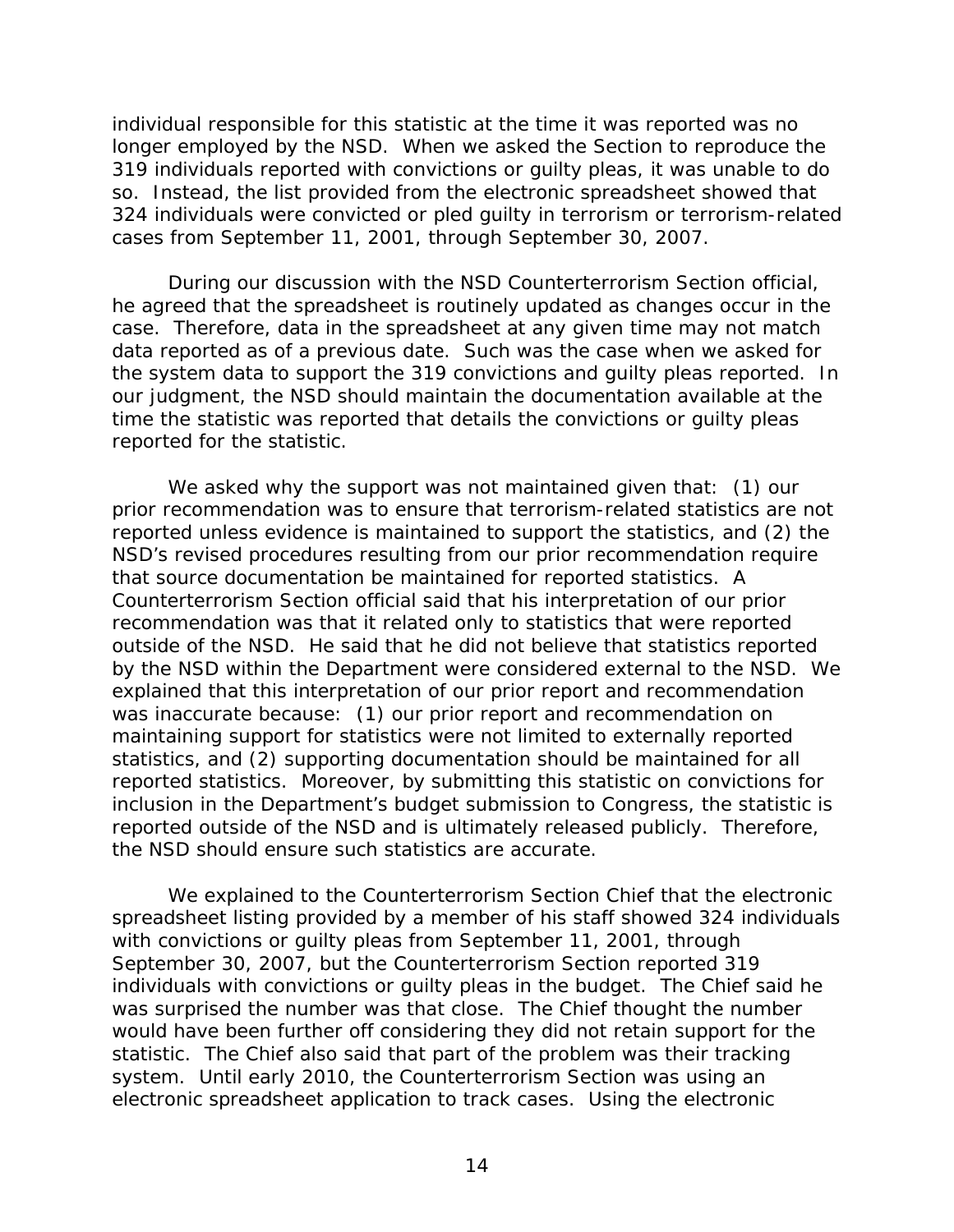spreadsheet, the Counterterrorism Section counted its statistics manually, which increased the risk of human error. In early 2010, the Counterterrorism Section established a new case tracking system that, in our judgment, minimized the potential for human error.

To assess the accuracy of the reported statistic, we selected a sample of 108 of the 324 individuals listed as convicted or pleading guilty in terrorism or terrorism-related cases. We determined that 74 of the 108 individuals selected were convicted or pled guilty prior to February 4, 2005. Because these 74 convictions or guilty pleas were included in the pool of cases tested during our prior audit, we excluded the 74 convictions or guilty pleas from testing during this audit. For the remaining 34 convictions or guilty pleas, we reviewed documentation in the Public Access to Court Electronic Records (PACER) system to verify that the individuals were convicted or pled guilty in a terrorism or terrorism-related case, and that the date of the conviction or guilty plea occurred during the period September [11](#page-19-0), 2001, to September 30, 2007.<sup>11</sup> If the documentation in the PACER system did not show the conviction or guilty plea was in a terrorism or terrorism-related case, we asked NSD officials to provide additional information to show the conviction or guilty plea was for a terrorism or terrorism-related case. We found that all 34 individuals tested were convicted or pled guilty in a terrorism or terrorism-related case during the reporting period.<sup>[12](#page-19-1)</sup> However, because the listing provided by the NSD showed 324 individuals were convicted or had pled guilty, instead of the 319 reported, the NSD apparently understated by at least 1.5 percent the reported number of convictions or guilty pleas. We do not consider the amount of this deviation to be significant.

# **2. Individuals charged with terrorism or terrorism-related crimes since September 11, 2001**

In the Department of Justice's FY 2009 Congressional Budget submission, the NSD reported that the Department had charged 512 individuals with terrorism or terrorism-related crimes since September 11, 2001, through September 30, 2007.

We requested that the NSD provide us a listing of these 512 individuals. We also requested documentation supporting that each charge

<span id="page-19-0"></span> $\overline{a}$  $11$  PACER is an electronic public access service that allows users to obtain case information from federal appellate, district, and bankruptcy courts via the internet.

<span id="page-19-1"></span> $12$  Our testing for this statistic was based on a sample of convictions or guilty pleas reported. While our sample testing did not identify any discrepancies, discrepancies may have been identified based on a 100 percent review of convictions and guilty pleas reported.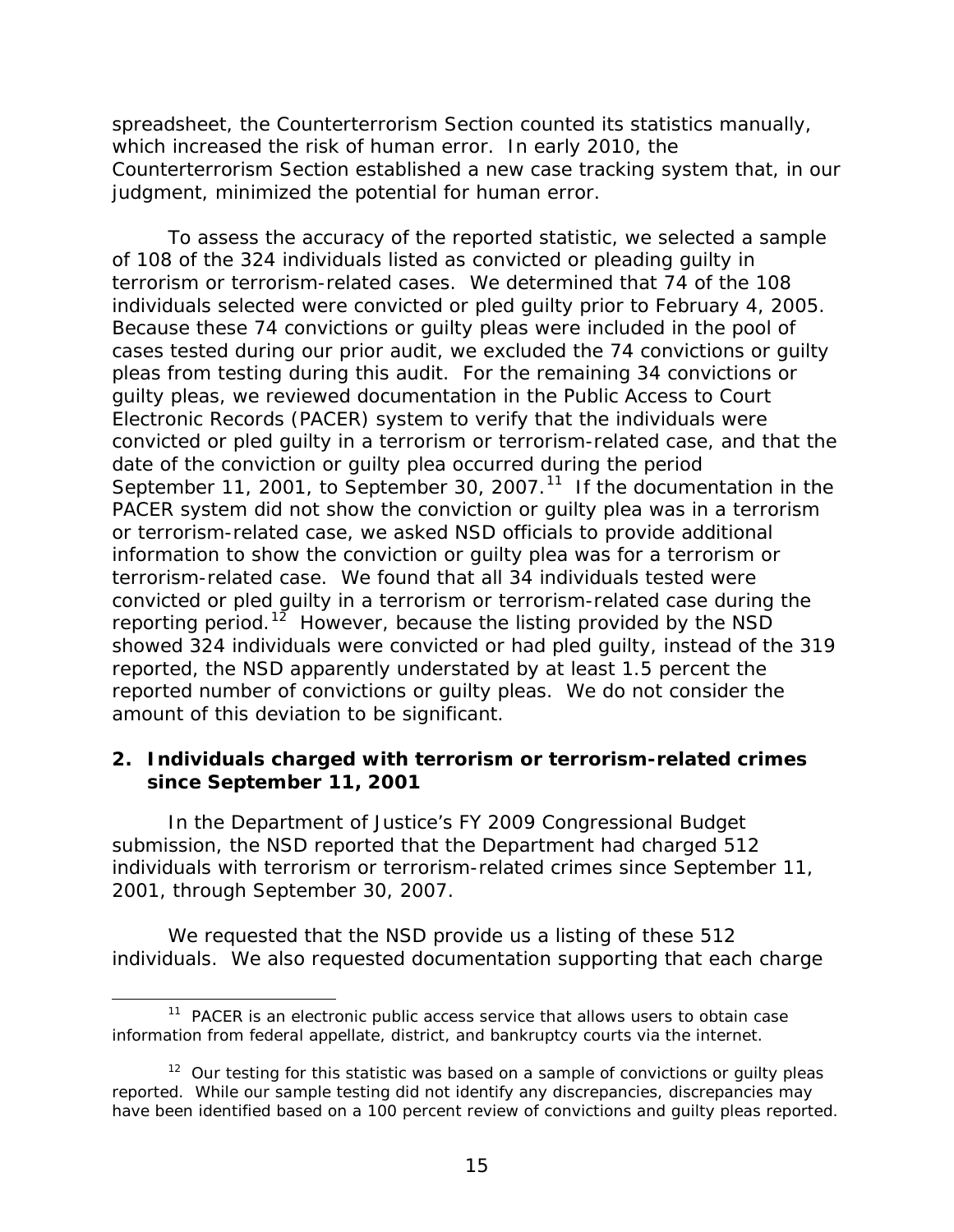was for a terrorism or terrorism-related violation and that each charge occurred during the period September 11, 2001, through September 30, 2007. For the same reasons as discussed for the first statistic tested on convictions, the Counterterrorism Section did not maintain a listing of the 512 individuals reported. Likewise, the Counterterrorism Section could not reproduce a listing showing the 512 individuals reported as charged. Instead, a Counterterrorism Section official provided a list from the electronic spreadsheet showing 544 individuals charged with terrorism or terrorism-related crimes from September 11, 2001, through September 30, 2007.

As discussed for the previous statistic, because the spreadsheet is routinely updated as changes occur in the case, data in the spreadsheet at any given time may not match data reported as of a previous date. Such was the case when we asked for the system data to support the 512 reported for the number of individuals charged. Therefore, the current spreadsheet is not adequate support for statistics reported in the past. In our judgment, the NSD should maintain the documentation available at the time the statistic was reported that details the individuals reported for the statistic.

 The Counterterrorism Section Chief told us that the 512 charged statistic was in fact reported by the Counterterrorism Section. The Chief also told us that the period covered by the reported number was from September 11, 2001, through September 30, 2007. We explained to the Chief that the electronic spreadsheet listing provided by a member of his staff showed 544 individuals charged, but the Counterterrorism Section reported 512 individuals charged in the Department's 2009 budget. As for the statistic on convictions, the Chief attributed part of the problem to the Counterterrorism Section's tracking systems.

 We selected a sample of 182 of the 544 individuals reported as charged with terrorism or terrorism-related violations to perform testing to determine the accuracy of the reported number. We determined that 127 of the 182 individuals selected were charged prior to February 4, 2005, and thus were included in the group of individuals charged that we tested during our prior audit. We excluded those 127 individuals from testing during this audit. For the remaining 55 individuals, we reviewed documentation in the PACER system to verify that the individuals were charged with a terrorism or terrorism-related violation, and that the date of the charge occurred during September 11, 2001, to September 30, 2007. We found that all 55 individuals tested were charged with a terrorism or terrorism-related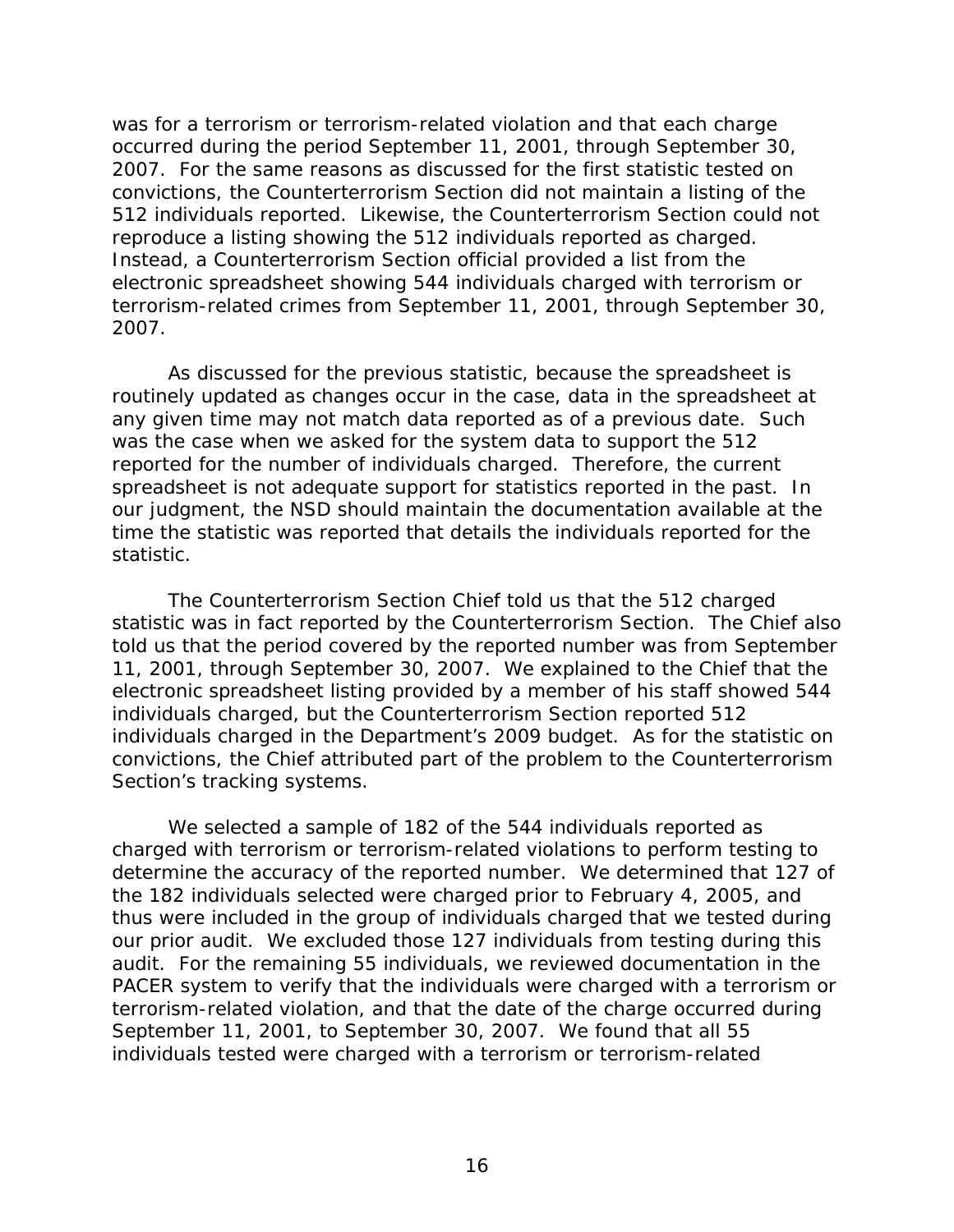violation during the period.<sup>13</sup> However, because the listing provided by the NSD showed 544 individuals charged, instead of the 512 reported as charged, the NSD apparently understated by about 5.9 percent the individuals charged with a terrorism or terrorism-related violation. We do not consider the amount of this deviation to be significant.

## **3. Percent increase in the number of U.S. victims of terrorism identified abroad**

# *Fiscal Year 2011 Performance Budget Congressional Submission*

 In the NSD's FY 2011 Performance Budget Congressional submission, the Office of Justice for Victims of Overseas Terrorism (Office) reported that it had increased the number of U.S. victims of overseas terrorism identified abroad from 50 as of the end of FY 2008, to 200 through the end of FY 2009, an increase of 300 percent. However, before submitting its FY 2012 Performance Budget Congressional submission, the Office compared the current data to the previously reported data and realized that it had reported this statistic incorrectly in the FY 2011 Performance Budget. The Office had reported that the overseas victims identified increased to 200, when it should have reported that the overseas victims identified increased by 200 victims identified to a total of 250 victims. The Office corrected this error in the FY 2012 Performance Budget by showing the increase from FY 2008 to FY 2009 was 200, or a 400 percent increase. We asked officials of the Office of Justice for Victims of Overseas Terrorism for a listing of the 50 victims of overseas terrorism that had been identified from the inception of the program through FY 2008, and the 200 victims reported as identified in FY 2009.

 We selected samples of 17 of the 50 victims identified through FY 2008 and 67 of the 200 victims reported for FY 2009, and we tested the accuracy of the reported numbers. Office of Justice for Victims of Overseas Terrorism officials explained that individuals are not counted as victims of overseas terrorism until the date the FBI, or other credible source provides victims' names and addresses.<sup>[14](#page-21-1)</sup> We reviewed documentation maintained by the

<span id="page-21-0"></span> $13$  Our testing for this statistic was based on a sample of individuals reported. While our sample testing did not identify any discrepancies, discrepancies may have been identified based on a 100 percent review of individuals reported.

<span id="page-21-1"></span><sup>&</sup>lt;sup>14</sup> According to an official from the Office of Justice for Victims of Overseas Terrorism, other credible sources include the State Department, United States Attorney's Offices, NSD's Counterterrorism Section, United States military, or other non-government sources that the Office of Justice for Victims of Overseas Terrorism considers credible based on professional judgment.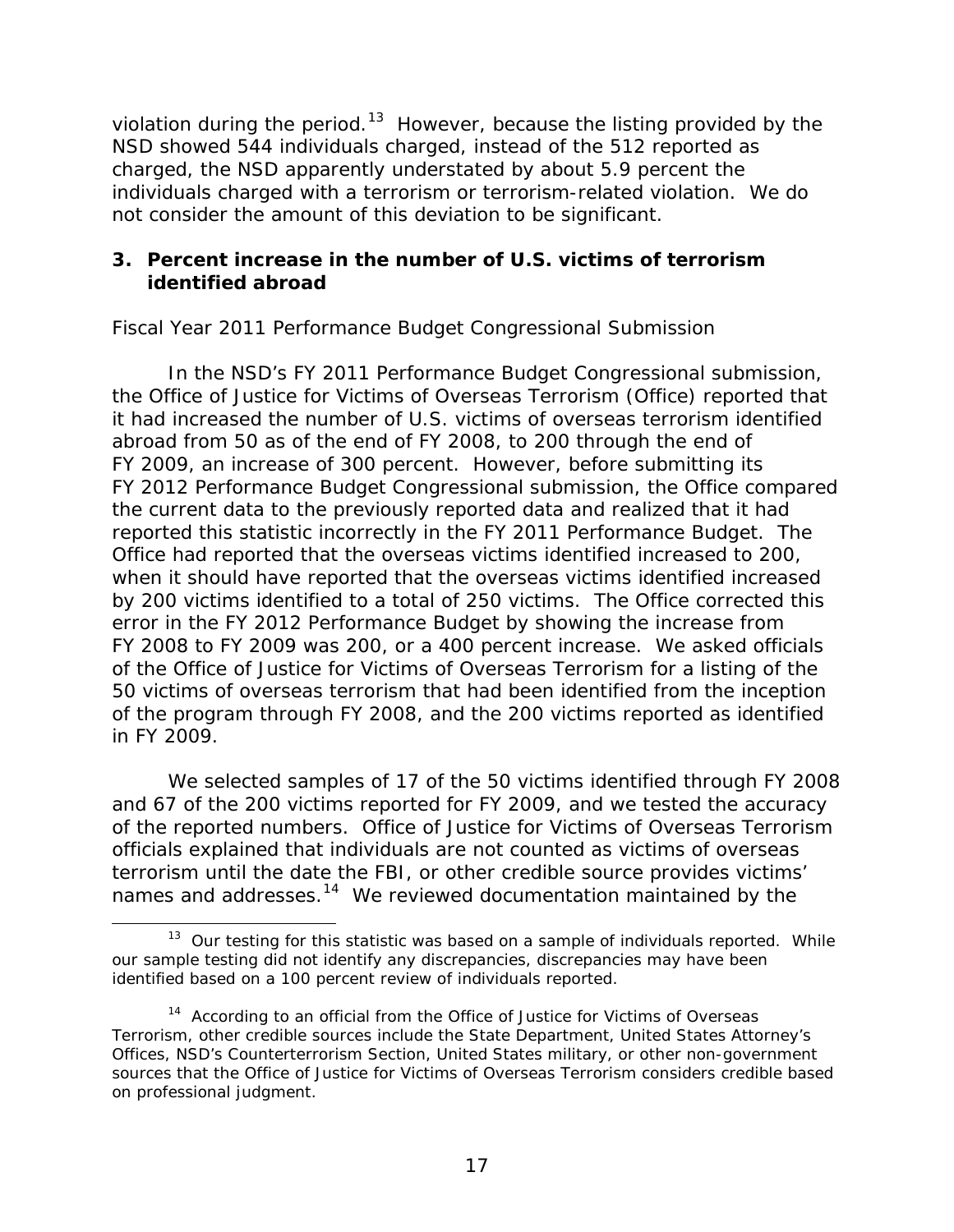Office and the FBI showing the date the FBI provided the victims' names and addresses to the Office. We found that all 17 victims tested from the 50 victims identified through FY 2008 were appropriately reported as identified since the inception of the program through FY 2008. However, we found that 3 of the 67 victims reported as identified in FY 2009 were actually not identified until FY 2010.<sup>15</sup> In addition, four other victims associated with one of the three sampled victims were inappropriately reported as identified in FY 2009. The seven individuals incorrectly counted in FY 2009, were U.S. victims of July 2009 suicide bombings at hotels in Jakarta, Indonesia. However, because the victims' names and addresses were not provided by the FBI until January 29, 2010, they should not have been reported until FY 2010. We discussed these inaccuracies with officials within the Office of Justice for Victims of Overseas Terrorism, and the officials agreed that the seven victims should have been counted in FY 2010 instead of FY 2009 statistic.

We believe the statistic for the increase in victims of overseas terrorism was inaccurately reported primarily because of an oversight by the Office of Justice for Victims of Overseas Terrorism. However, we did note that while the Office had a process for gathering, verifying, and reporting this statistic, the process was not documented in writing. The Office did not have written procedures because the Office was newly established in 2005, was switching from a manual tracking system to an automated tracking system, and was still developing the process at the time the statistic was reported. However, at our suggestion, in October 2011, the Office developed draft written procedures to gather, verify, and report United States victims of overseas terror attacks. As of June 21, 2012, those draft procedures had not been finalized.

We concluded that the Office of Justice for Victims of Overseas Terrorism should have reported no more than 193 victims identified in FY 2009, instead of 200. As a result, the Office overstated by at least 3.6 percent the percentage reported for the increase in U.S. victims of overseas terrorism identified abroad in FY 2009. We do not consider the amount of this deviation to be significant.

#### *Fiscal Year 2012 Performance Budget Congressional Submission*

 $\overline{a}$ 

In the FY 2012 Performance Budget Congressional submission, the Office of Justice for Victims of Overseas Terrorism reported that it had increased the number of U.S. victims of overseas terrorism identified abroad

<span id="page-22-0"></span><sup>&</sup>lt;sup>15</sup> Our testing for this statistic is based on a sample of victims reported. Therefore, the number of transactions incorrectly reported could have been more based on a 100 percent review of victims reported.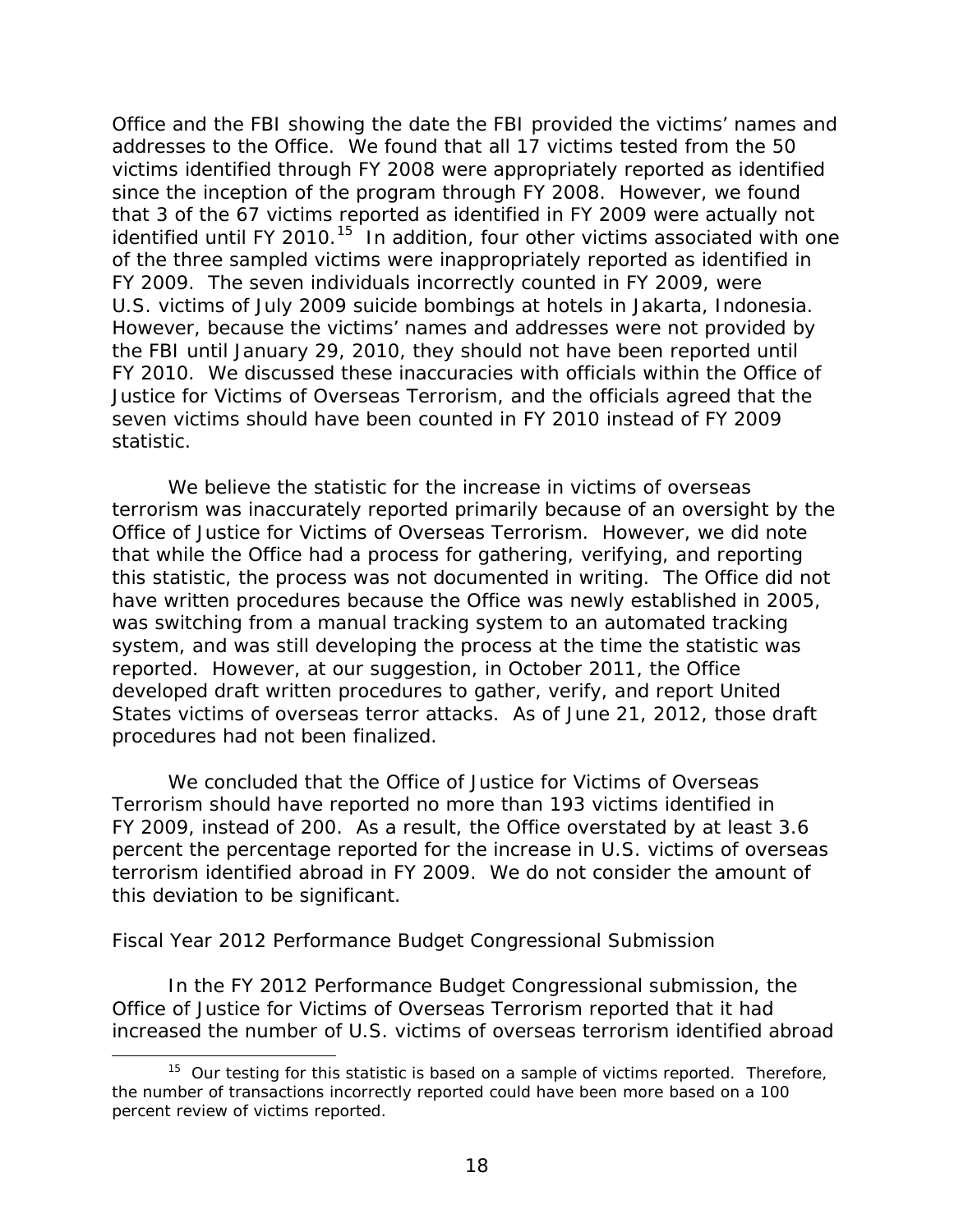from 250 as of the end of FY 2009 to 532 through the end of FY 2010, an increase of 113 percent. We asked officials of the Office for a listing of the 282 victims of overseas terrorism that it reported as identified during FY 2010.

 We selected a sample of 94 of the 282 victims for testing to determine the accuracy of the reported number. We reviewed documentation maintained by the Office of Justice for Victims of Overseas Terrorism and the FBI showing when the FBI or other credible source provided the victims' names and addresses to the Office. We found that all 94 victims tested were appropriately reported as identified during FY 2010.<sup>[16](#page-23-0)</sup> However, as previously discussed, we found seven victims reported as identified during FY 2009 who should have been reported in FY 2010. As a result, the Office understated by at least 5 percent the percentage reported for the increase in U.S. victims of overseas terrorism identified abroad in FY 2010. We do not consider the amount of this deviation to be significant.

# **4. Percentage of counterterrorism cases favorably resolved**[17](#page-23-1)

## *Fiscal Year 2011 Performance Budget Congressional Submission*

In the NSD's FY 2011 Performance Budget Congressional submission, the Counterterrorism Section reported that 100 percent of its counterterrorism cases were favorably resolved in FY 2009. We explained to a Counterterrorism Section official that the budget did not clearly define how this statistic was determined. In the FY 2011 budget, the NSD defined this statistic only as including all cases closed during the fiscal year. The definition did not contain a standard for determining whether a case was favorably resolved, such as through any conviction, convictions on certain charges, convictions with certain punishment or length of sentence, or some other standard. Without such a standard, it is not apparent what cases are counted when calculating this statistic. In addition, the definition did not explain how a case was counted when the case involved multiple defendants with different outcomes, such as convicted, acquitted, or dismissed. We asked whether the statistic related to: (1) cases resolved favorably for the government or (2) defendants for whom charges were resolved favorably for the government. After discussion with us, the official said that the statistic

<span id="page-23-0"></span><sup>&</sup>lt;sup>16</sup> Our testing for this statistic is based on a sample of victims reported. While our sample testing did not identify any discrepancies, discrepancies may have been identified based on a 100 percent review of victims reported.

<span id="page-23-1"></span> $17$  As discussed in the following text, the NSD's performance budget submissions did not include a standard for "favorably resolved," so it is difficult to determine the accuracy of this statistic.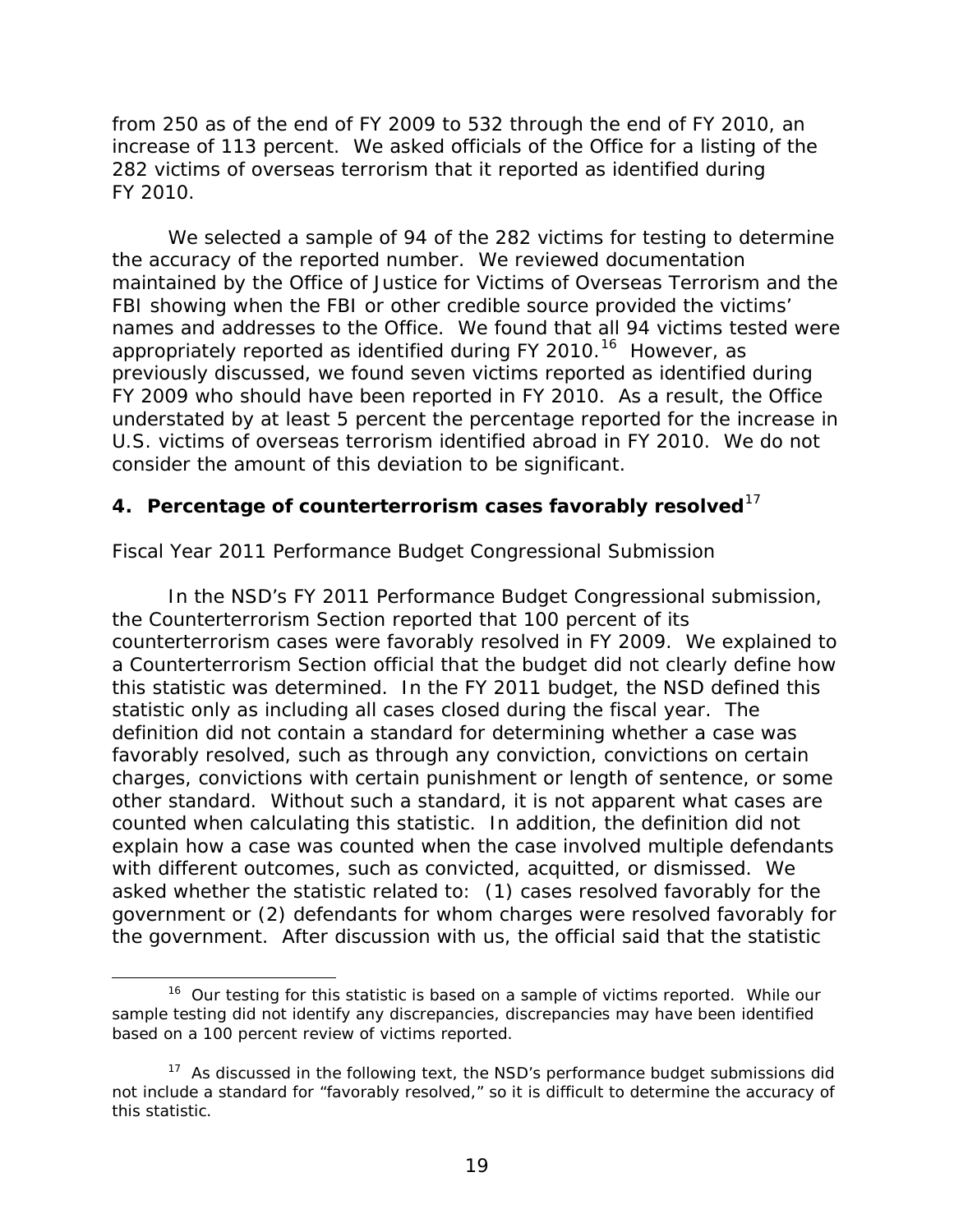was based on defendants and not cases because of the difficulty in making a determination when the cases involve multiple defendants with different outcomes.

We requested that the NSD provide us a listing of the defendants associated with the reported percentage of cases favorably resolved in FY 2009. A Counterterrorism Section official told us that the NSD did not retain a list or number associated with the reported percentage because the NSD's electronic spreadsheet application supported the results and those results could be produced upon request. We asked the official to provide us a listing of all defendants charged with terrorism or terrorism-related violations who had those charges resolved (convicted, acquitted, dismissed, or other resolution) during FY 2009. The official provided us a listing of 59 such defendants. We compared this listing to a listing we previously obtained from the NSD showing: (1) all defendants charged with terrorism or terrorism-related violations since September 11, 2001; (2) the outcome, if any, of those charges; and (3) the date of the outcome. Based on the comparison, we concluded that the list of 59 defendants with resolution of charges in FY 2009 was complete.

After providing us the listing of 59 defendants with favorable resolution action in FY 2009, a Counterterrorism Section official performed an analysis of the actions for these defendants and determined that 2 of the 59 defendants were incorrectly counted as having favorable outcomes. Both of these defendants were acquitted of the charges.

We also reviewed the documentation in the PACER system to verify that all 59 defendants were charged with a terrorism or terrorism-related violation, and to determine whether the defendants' charges were resolved favorably for the government during FY 2009. Our review confirmed that the charges for 2 of the 59 defendants were not favorably resolved in FY 2009. Below are details for the two cases which were not supported by the evidence.

- The defendant was charged with transporting explosive materials without a license or permit and carrying an unregistered weapon. The jury acquitted the defendant on both charges.
- The defendant was charged with: (1) one count of material support to a foreign terrorist organization, (2) one count of material support to a foreign terrorist, (3) one count of conspiracy to destroy buildings by explosives, and (4) one count of seditious conspiracy. The jury acquitted the defendant on all four counts.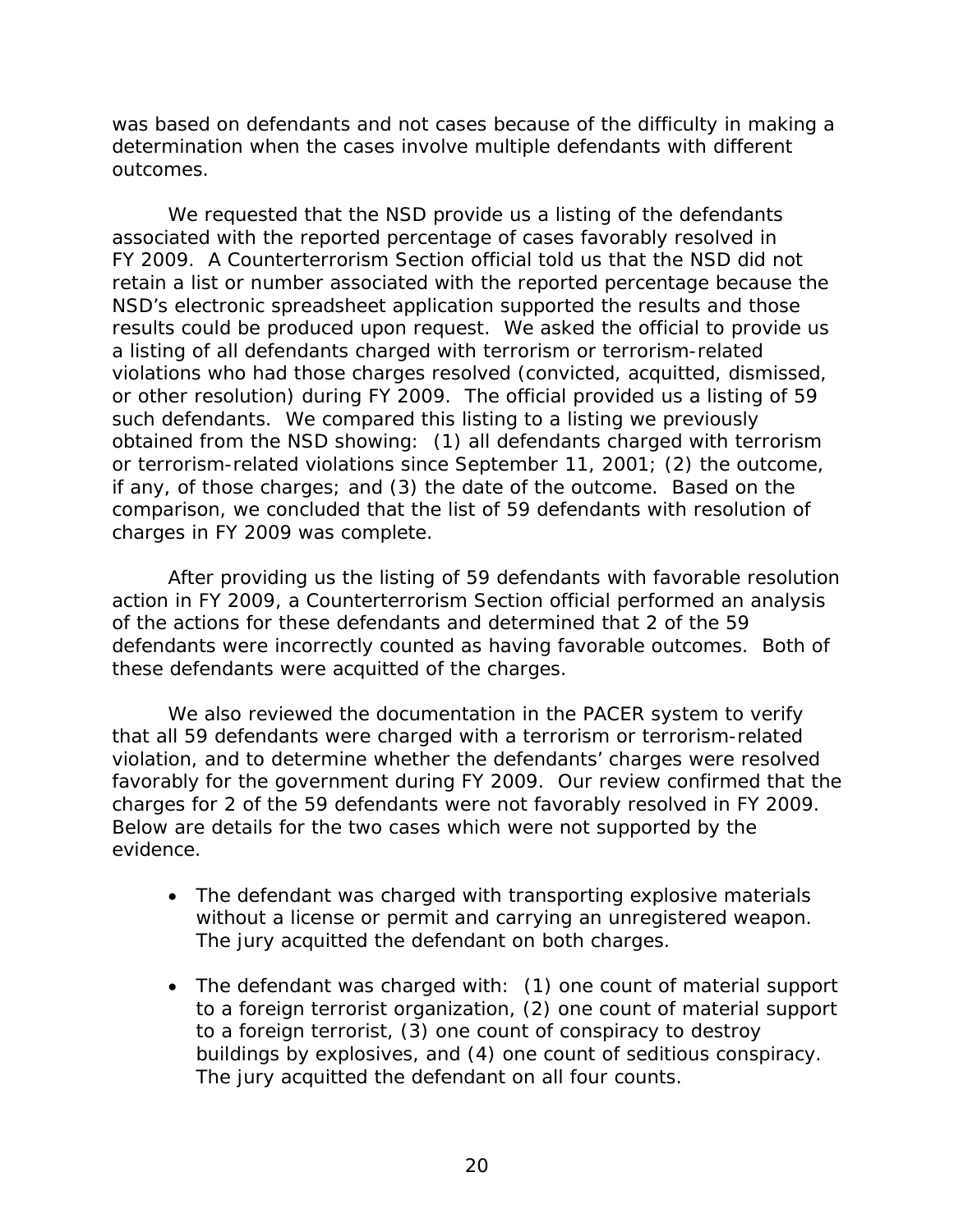As a result, the NSD overstated by about 3 percent the reported counterterrorism cases favorably resolved in FY 2009. We do not consider the amount of this deviation to be significant.

 We discussed the discrepancy with the Counterterrorism Section Chief, who said the Counterterrorism Section did not retain listings of defendants and documents showing the outcome of the charges against these defendants because the support would be voluminous and require a large amount of file space. The Chief also reiterated that part of the problem was the Counterterrorism Section's electronic spreadsheet tracking system that has subsequently been replaced with a new tracking system that in our judgment is more effective.

#### *Fiscal Year 2012 Performance Budget Congressional Submission*

In the NSD's FY 2012 Performance Budget Congressional submission, the Counterterrorism Section reported that 100 percent of its counterterrorism cases were favorably resolved in FY 2010. We noted the same problem with the FY 2012 budget not containing a clear definition of how this statistic was determined. In the FY 2012 budget, the NSD defined this statistic as counterterrorism cases closed during the fiscal year that resulted in court judgments favorable to the government. However, like for the FY 2011 budget, the definition did not: (1) contain a standard for determining whether a case was favorably resolved; and (2) explain how a case was counted when the case involved multiple defendants with different outcomes, such as convicted, acquitted, or dismissed. Again, the Counterterrorism Section official said that the statistic was based on defendants and not cases because of the difficulty in making a determination when the cases involve multiple defendants with different outcomes.

We requested that the NSD provide us a listing of the defendants associated with the reported percentage of cases favorably resolved in FY 2010. A Counterterrorism Section official told us that the NSD did not retain a list or number associated with the reported percentage because the NSD's electronic spreadsheet application supported the results and those results could be produced upon request. We asked the official to provide us a listing of all defendants charged with terrorism or terrorism-related violations who had those charges resolved (convicted, acquitted, dismissed, or other resolution) during FY 2010. The official provided us a listing of 41 defendants, but the official told us that the NSD did not include 2 of the 41 defendants in the pool of defendants whose charges were resolved in FY 2010. The rationale for excluding these two defendants is explained below.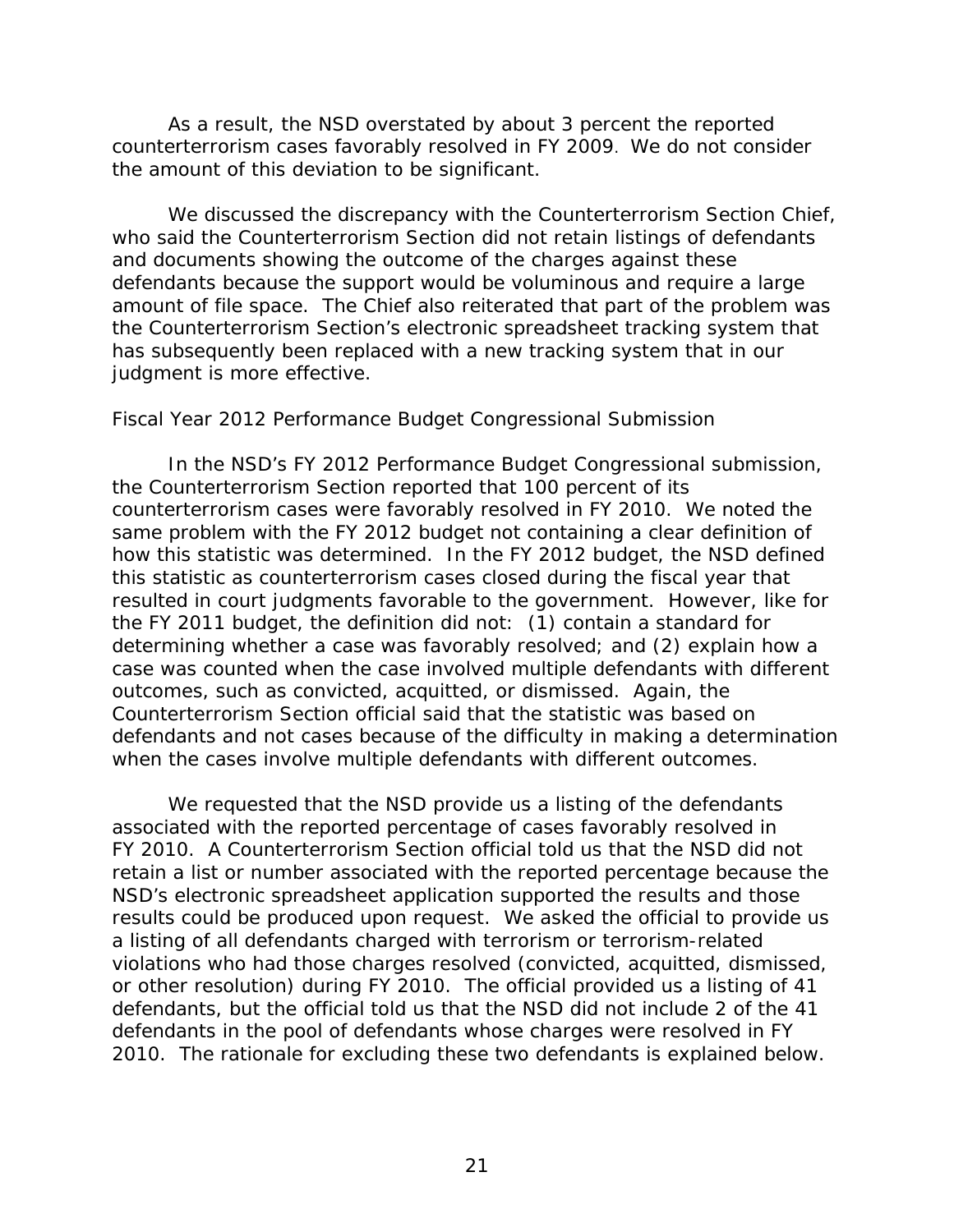- One defendant excluded was believed to have been killed in September 2010 during a foreign government operation. However, the charges against the defendant had not been dismissed as of the end of FY 2010.
- The other excluded defendant was considered to be a fugitive and the charges against this defendant were still pending as of the end of FY 2010.

We believe it was appropriate not to include these two defendants in the calculation since there was no formal resolution action on the charges during FY 2010.

We compared the listed information for the remaining 39 defendants to a listing we previously obtained from the NSD showing: (1) all defendants charged with terrorism or terrorism-related violations since September 11, 2001; (2) the outcome, if any, of those charges; and (3) the date of the outcome. Based on the comparison, we concluded that the list of 39 defendants with resolution of charges in FY 2010 was complete.

After providing us the listing of 39 defendants with favorable resolution action in FY 2010, the Counterterrorism Section official performed an analysis of the actions for these defendants and determined that all 39 defendants were correctly counted as having favorable outcomes.

We reviewed the documentation in the PACER system to verify that all 39 defendants were charged with a terrorism or terrorism-related violation and to determine whether the defendants' charges were resolved favorably for the government during FY 2010. Our review noted that 1 of the 39 defendants did not have a favorable outcome for the government in FY 2010 as explained below.

• The defendant was charged in the District of Colorado for making false statements to a federal agent in a matter involving international and domestic terrorism. The case against the defendant was dismissed in the District of Colorado on February 1, 2010, because, according to the Counterterrorism Section Chief, the defendant was part of another ongoing case being prosecuted in the Eastern District of New York. In conjunction with the dismissal, the defendant was ordered to appear in the Eastern District of New York on the other charges. Subsequent to the dismissal of the charges in the District of Colorado, the defendant was also charged during July 2011 in the Southern District of New York with fraud and misuse of visas and permits.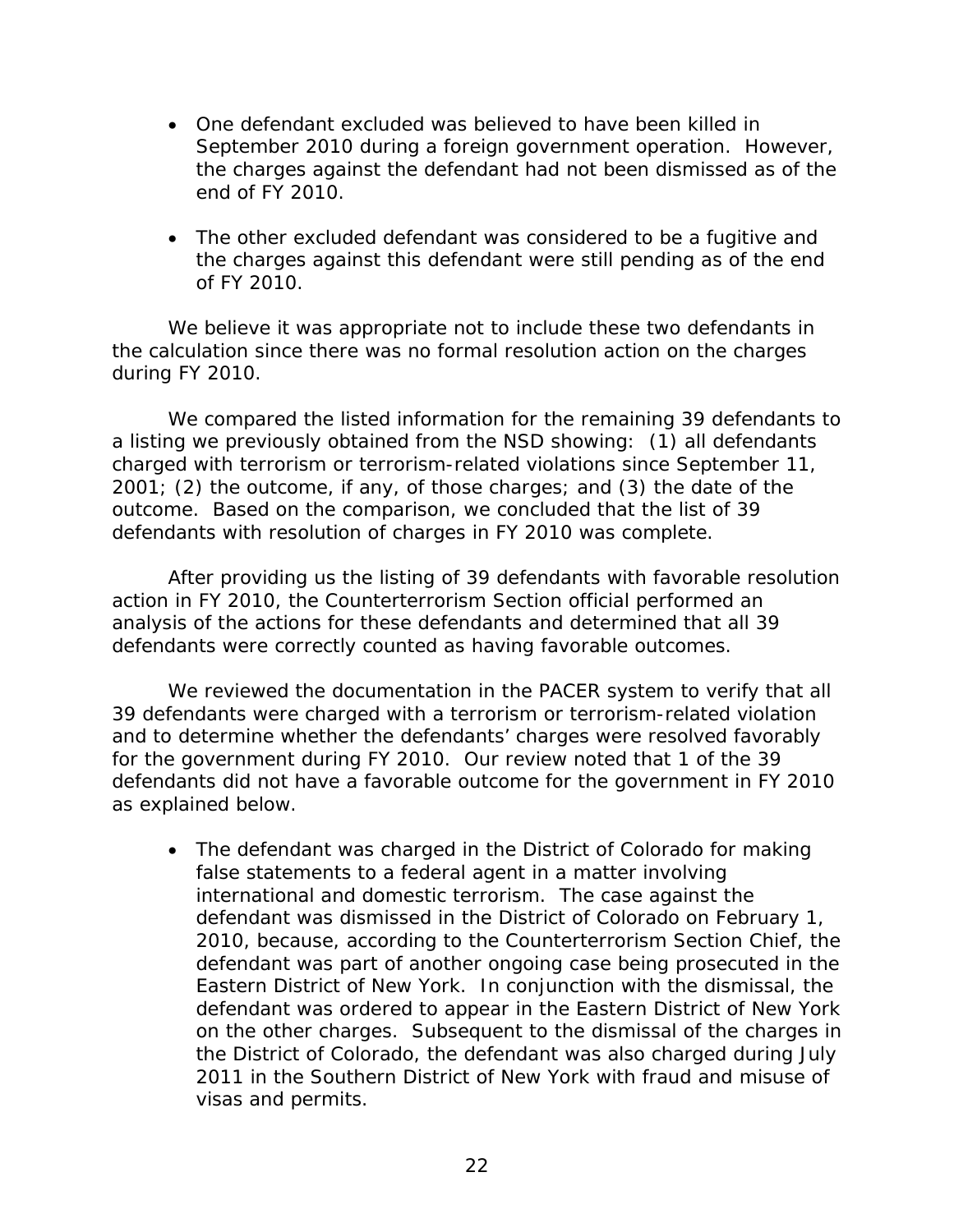During FY 2011, a jury in the Eastern District of New York found the defendant guilty of conspiracy to obstruct justice and obstruction of justice that entailed destroying and concealing evidence, providing false statements, and encouraging others to testify falsely. During FY 2012, the defendant pled guilty in the Southern District of New York to the visa fraud and agreed to consent to the disposition of the case in the Eastern District of New York. The defendant was sentenced for the convictions in both cases on February 10, 2012.

The Counterterrorism Section Chief said that the dismissal of the charges against the defendant in the District of Colorado in FY 2010 was a neutral outcome as it was neither favorable nor unfavorable. The Chief believed that the case should not have been included in the group of cases counted for this statistic since the individual was re-charged in another case. We agree that it would have been appropriate to not include this case in the group given the circumstances.

#### **5. Percentage of Foreign Intelligence Surveillance Act emergency applications processed within 7 days**

In the FY 2011 Performance Budget Congressional submission, the NSD reported that 100 percent of its emergency applications made pursuant to the Foreign Intelligence Surveillance Act of 1978, as amended (the FISA Act) for calendar year 2009 were processed within 7 days. The FISA Act requires that an emergency application be submitted to the FISA Court within 7 days after the Attorney General, or his designee as defined by the statute, approves the emergency authorization. To meet operational needs, the NSD's practice is to file these applications with enough time for the FISA Court judge to rule on the applications within 7 days after the Attorney General, or his designee, approves the emergency authorization.

We obtained a list of the calendar year 2009 FISA emergency applications from the NSD's Office of Intelligence's FISA Case Tracking System and associated with the 100 percent statistic reported by NSD.<sup>[18](#page-27-0)</sup> We selected a sample of the calendar year 2009 FISA emergency applications for testing to determine the accuracy of the reported percentage.

For each of the sampled emergency applications, we reviewed whether the amount of time between when the Attorney General, or his designee,

<span id="page-27-0"></span><sup>&</sup>lt;sup>18</sup> The numbers associated with this statistic are classified and therefore are not disclosed in this unclassified report.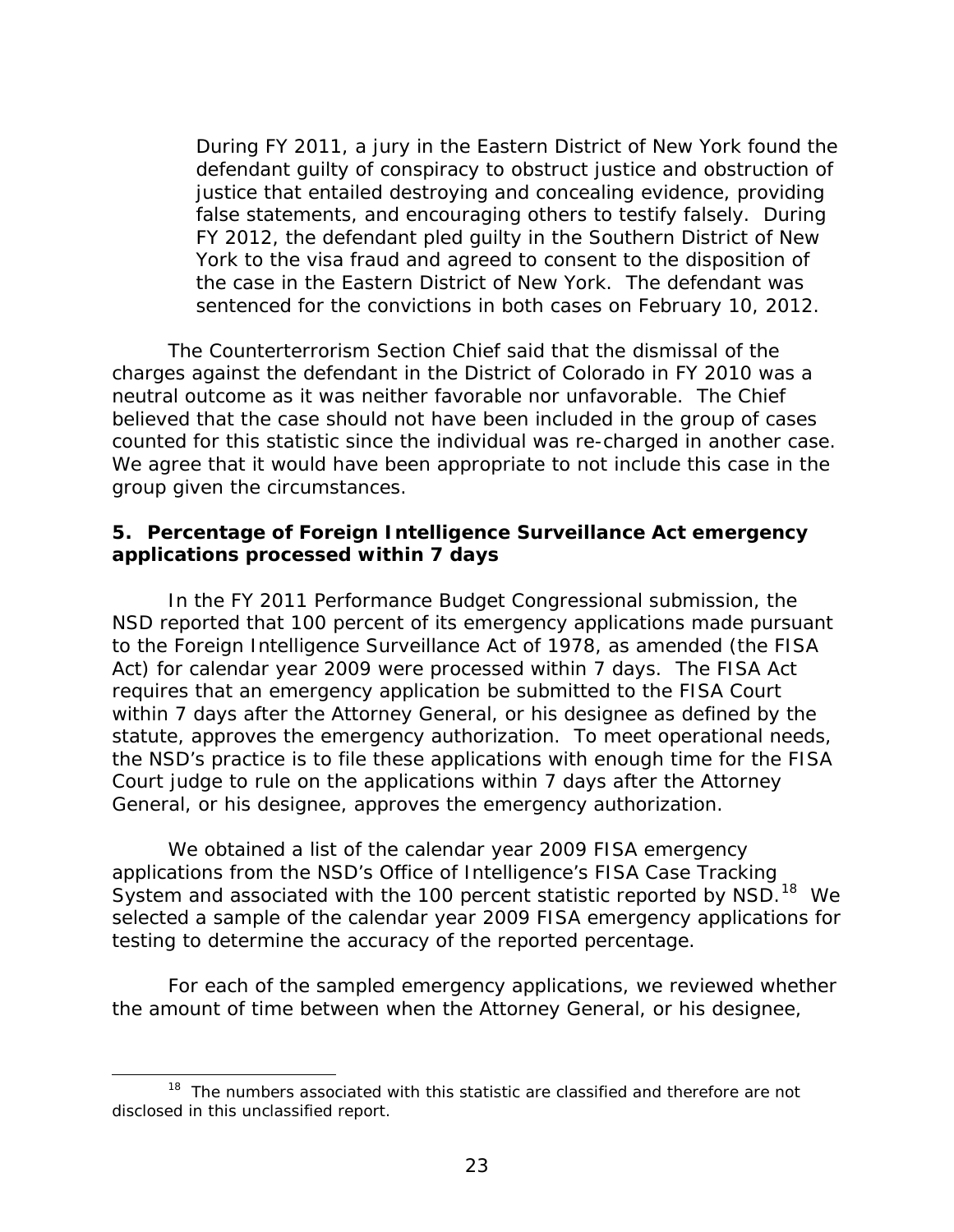approved the emergency authorization and when a FISA Court judge approved the application was no more than 7 days.

We found that all sampled emergency applications for emergency authorization were approved by a FISA Court judge within 7 days of the date the Attorney General, or his designee, initially approved the authorization.

In the FY 2012 Performance Budget Congressional submission, the NSD reported that 100 percent of its FISA emergency applications for calendar year 2010 were processed within 7 days.

We obtained a list of the calendar year 2010 FISA emergency applications from the NSD's Office of Intelligence's FISA Case Tracking System and associated with the 100 percent statistic reported by NSD. We selected a sample of the calendar year 2010 FISA emergency applications for testing to determine the accuracy of the reported percentage.

For each of the sampled emergency applications, we reviewed whether the amount of time between when the Attorney General, or his designee, approved the emergency authorization and when a FISA Court judge approved the application was no more than 7 days.

We found that all sampled emergency applications for emergency authorization were approved by a FISA Court judge within 7 days of the date the Attorney General, or his designee, initially approved the authorization.

# **OIG Conclusions**

Overall, we found that the NSD had improved its reporting of terrorism-related statistics, but additional improvements are needed to ensure accurate reporting of all statistics. The NSD had revised its procedures for gathering, verifying, classifying, and reporting its statistics based on the recommendations from our 2007 audit, but the NSD's implementation of those revised procedures were not effective to ensure the accuracy of most of the statistics we tested. During our 2007 audit, all five of the statistics reported by the Criminal Division, for which the NSD now has responsibility, were reported inaccurately. In this follow-up audit, four of the five NSD statistics we tested were reported inaccurately. While the inaccuracies were not by significant margins, these inaccuracies are important because Department management and Congress need accurate terrorism-related statistics to make informed budgetary and operational decisions.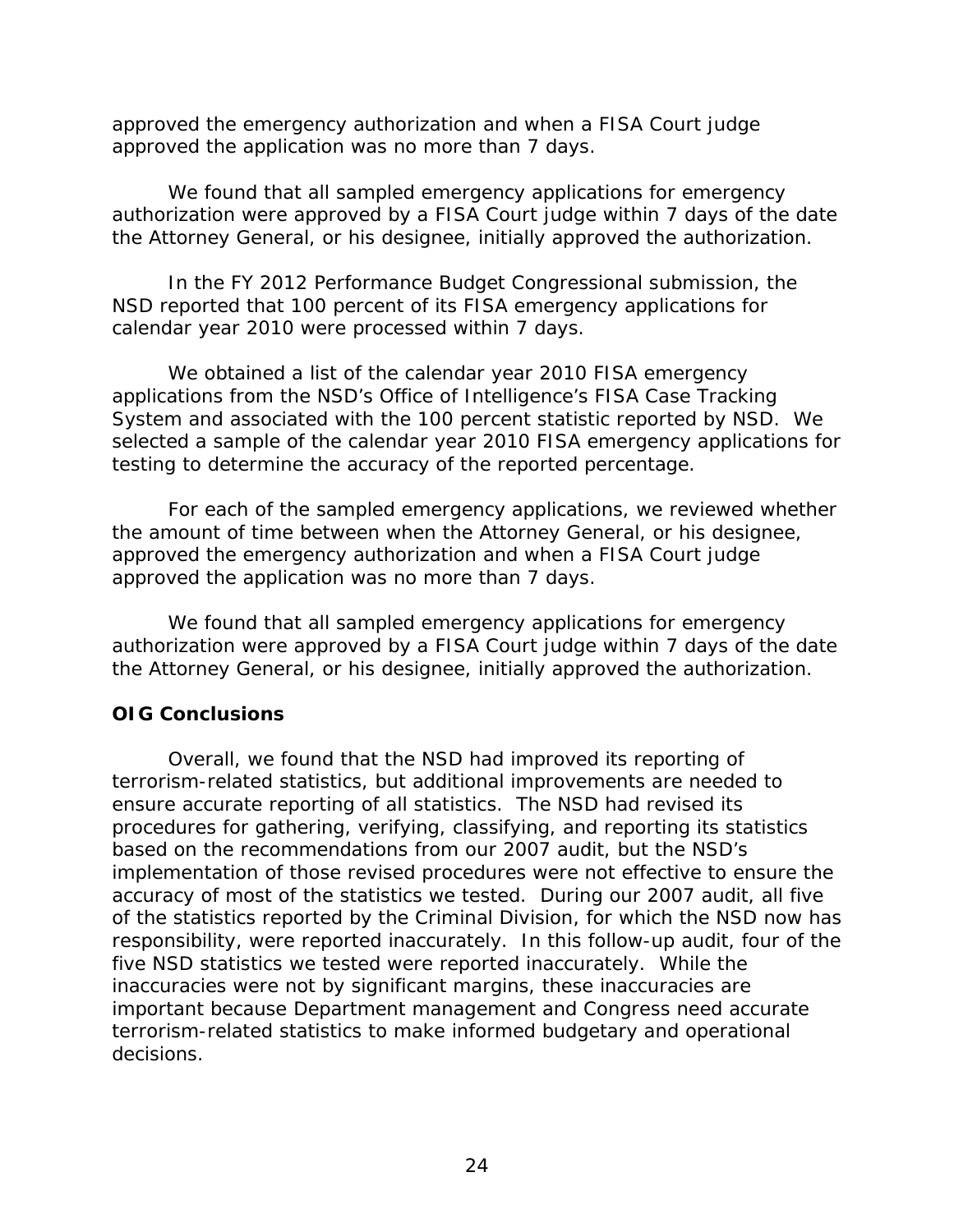# **Recommendations:**

We recommend that the NSD:

- 1. Ensure that established procedures for maintaining documentation to support all terrorism-related statistics reported are followed. Such documentation should contain a list of the individuals, cases, or other applicable data necessary to verify the overall number or percentage reported for each statistic.
- 2. Ensure that the draft procedures developed by the Office of Justice for Victims of Overseas Terrorism for gathering, verifying, and reporting its terrorism-related statistics are formally published.
- 3. Ensure that the definitions included in the budget for reported statistics clearly identify how the group of items counted for each statistic was determined.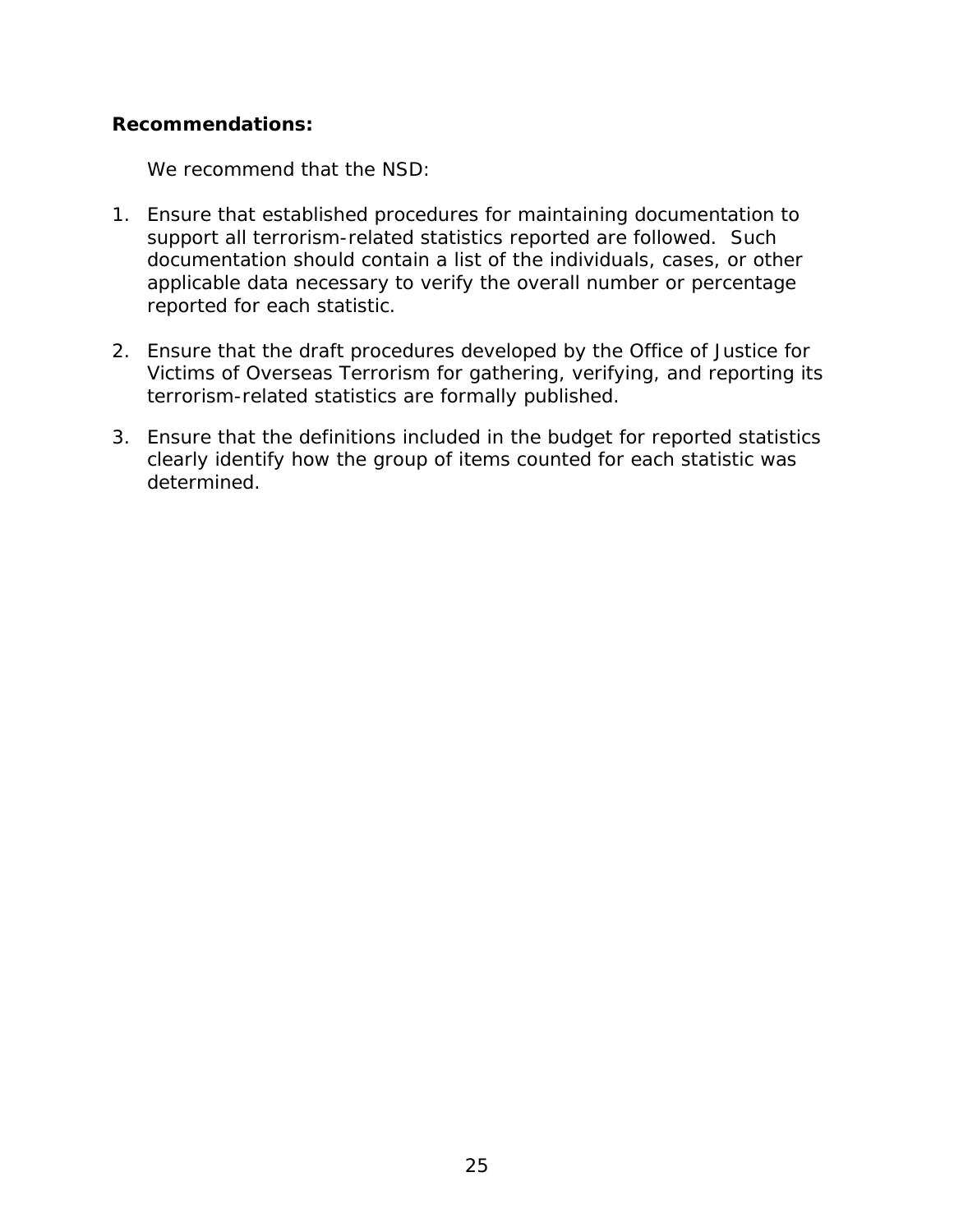# **STATEMENT ON COMPLIANCE WITH LAWS AND REGULATIONS**

As required by the *Government Auditing Standards*, we tested the NSD's processes, controls, and records to obtain reasonable assurance that the Department complied with laws and regulations that, if not complied with, could have a material effect on the NSD's ability to report terrorismrelated statistics accurately. Compliance with laws and regulations applicable to the NSD's reporting of such statistics is the responsibility of NSD management. An audit includes examining, on a test basis, evidence about compliance with laws and regulations. The specific laws and regulations we reviewed included the relevant portions of the Office of Management and Budget Circular A-123, Management's Responsibility for Internal Control.

Except for instances of non-compliance identified in the Finding and Recommendations section of this report, the NSD complied with the laws and regulations cited above. With respect to those activities not tested, nothing came to our attention that caused us to believe that the NSD was not in compliance with the laws and regulations cited above.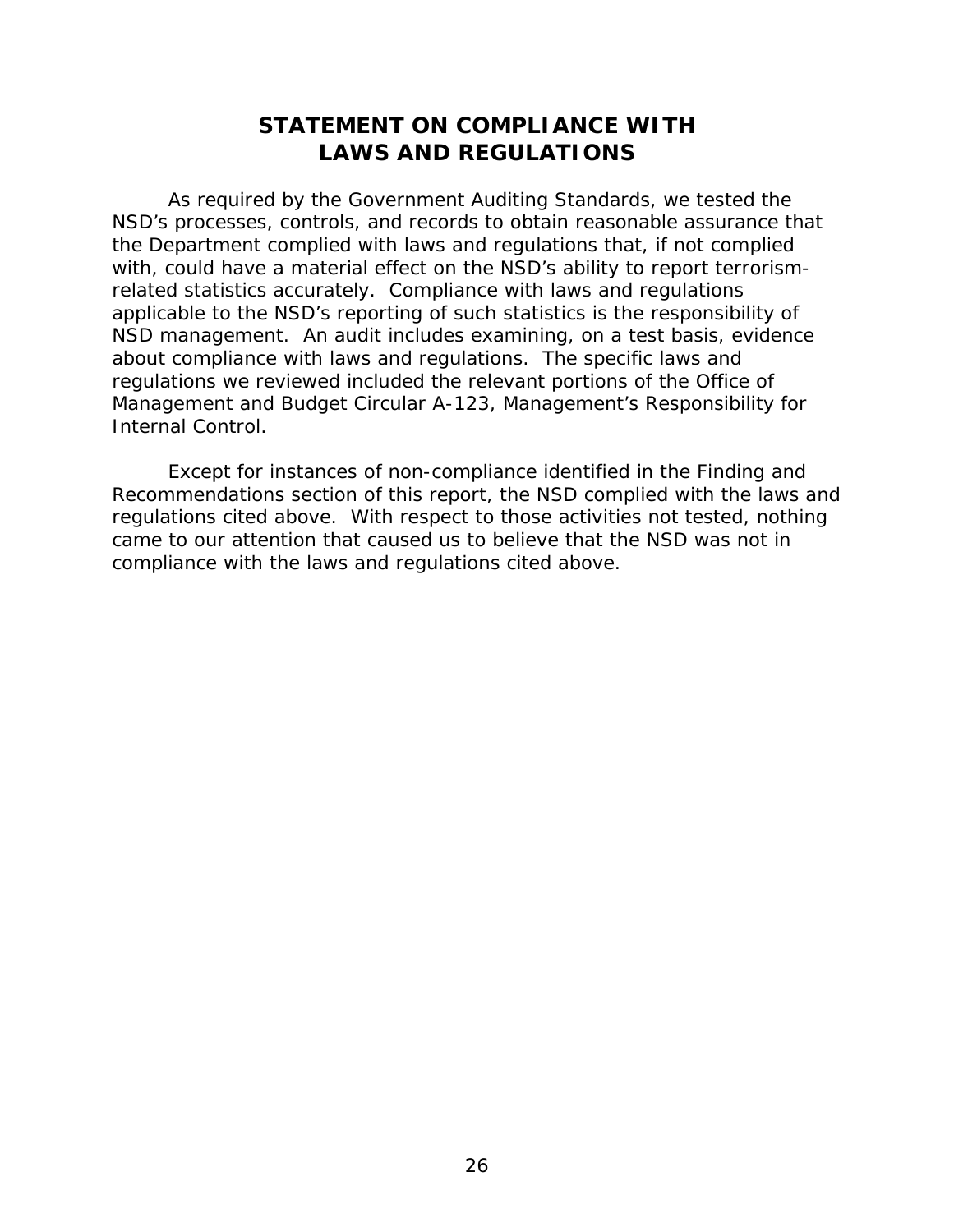# **ACRONYMS**

| <b>Acronym</b>    | <b>Description</b>                                  |
|-------------------|-----------------------------------------------------|
| <b>Department</b> | Department of Justice                               |
| <b>EOUSA</b>      | <b>Executive Office for United States Attorneys</b> |
| <b>FBI</b>        | Federal Bureau of Investigation                     |
| <b>FISA</b>       | Foreign Intelligence Surveillance Act               |
| l FY              | <b>Fiscal Year</b>                                  |
| <b>GAO</b>        | Government Accountability Office                    |
| <b>NSD</b>        | <b>National Security Division</b>                   |
| <b>OIG</b>        | Department of Justice Office of the Inspector       |
|                   | General                                             |
| <b>PACER</b>      | <b>Public Access to Court Electronic Records</b>    |
| <b>PENTTBOM</b>   | Pentagon/Twin Towers Bombing Investigation          |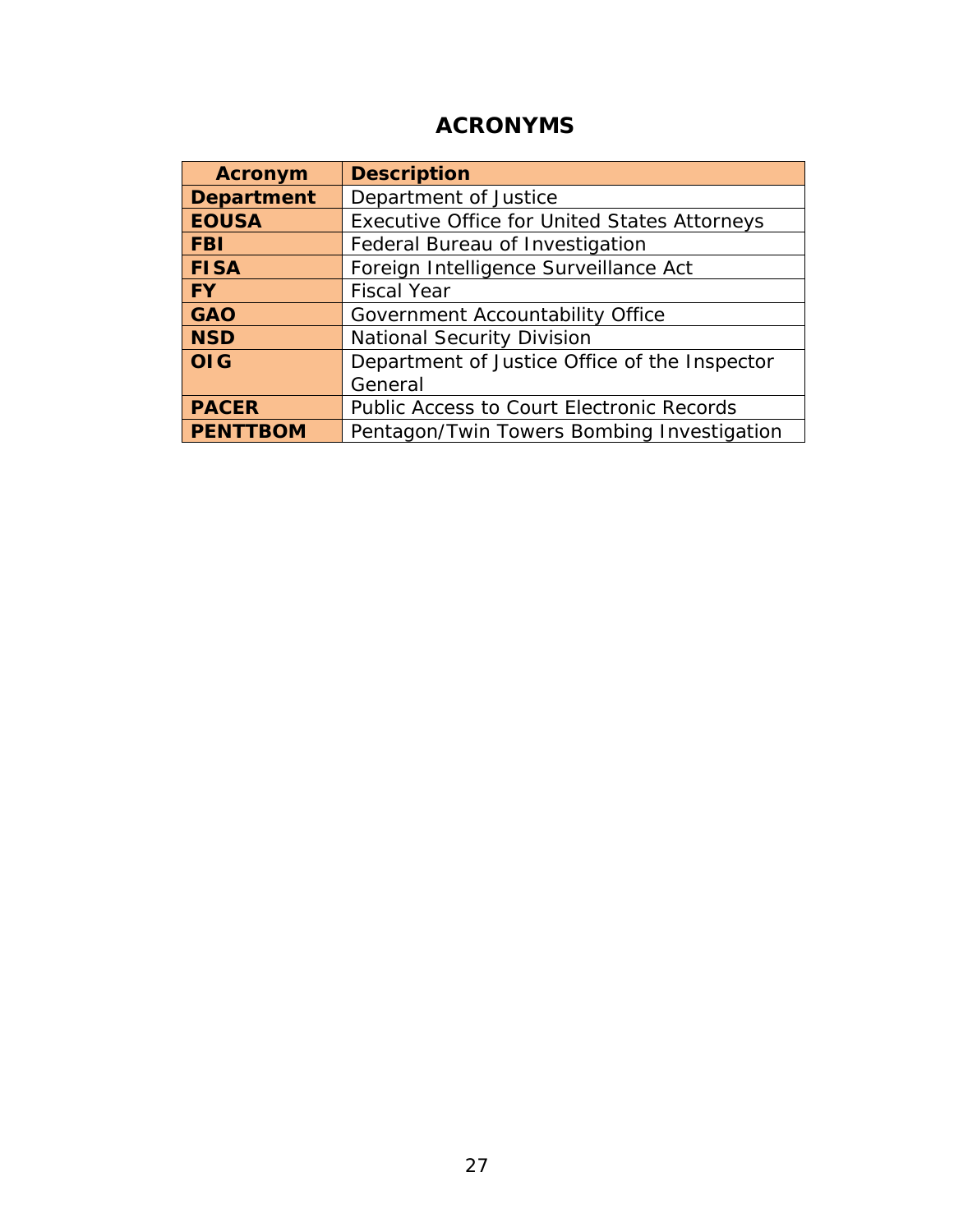# **APPENDIX I**

# **AUDIT OBJECTIVES, SCOPE, AND METHODOLOGY**

Our objectives were to determine if the: (1) NSD took appropriate actions to implement the recommendations from our 2007 audit; and (2) corrective actions implemented improved the NSD's ability to gather, track, classify, verify, and report accurate terrorism-related statistics. We conducted this performance audit in accordance with generally accepted government auditing standards. Those standards require that we plan and perform the audit to obtain sufficient, appropriate evidence to provide a reasonable basis for our findings and conclusions based on our audit objectives. We believe that the evidence obtained provides a reasonable basis for our findings and conclusions based on our audit objectives. Our audit concentrated on, but was not limited to, the period subsequent to the issuance of our prior audit in February 2007 through April 2, 2012.

 We performed the following work at the NSD located in Washington, D.C.:

- 1. As shown in the following table, we developed a group of 9 unique terrorism-related statistics reported by the NSD 17 times in budget submissions or other documents for FY 2009 through FY 2012 by:
	- interviewing key NSD personnel regarding internal and external documents in which terrorism-related statistics are reported; and
	- reviewing the documents identified through interviews and searches for terrorism-related statistics.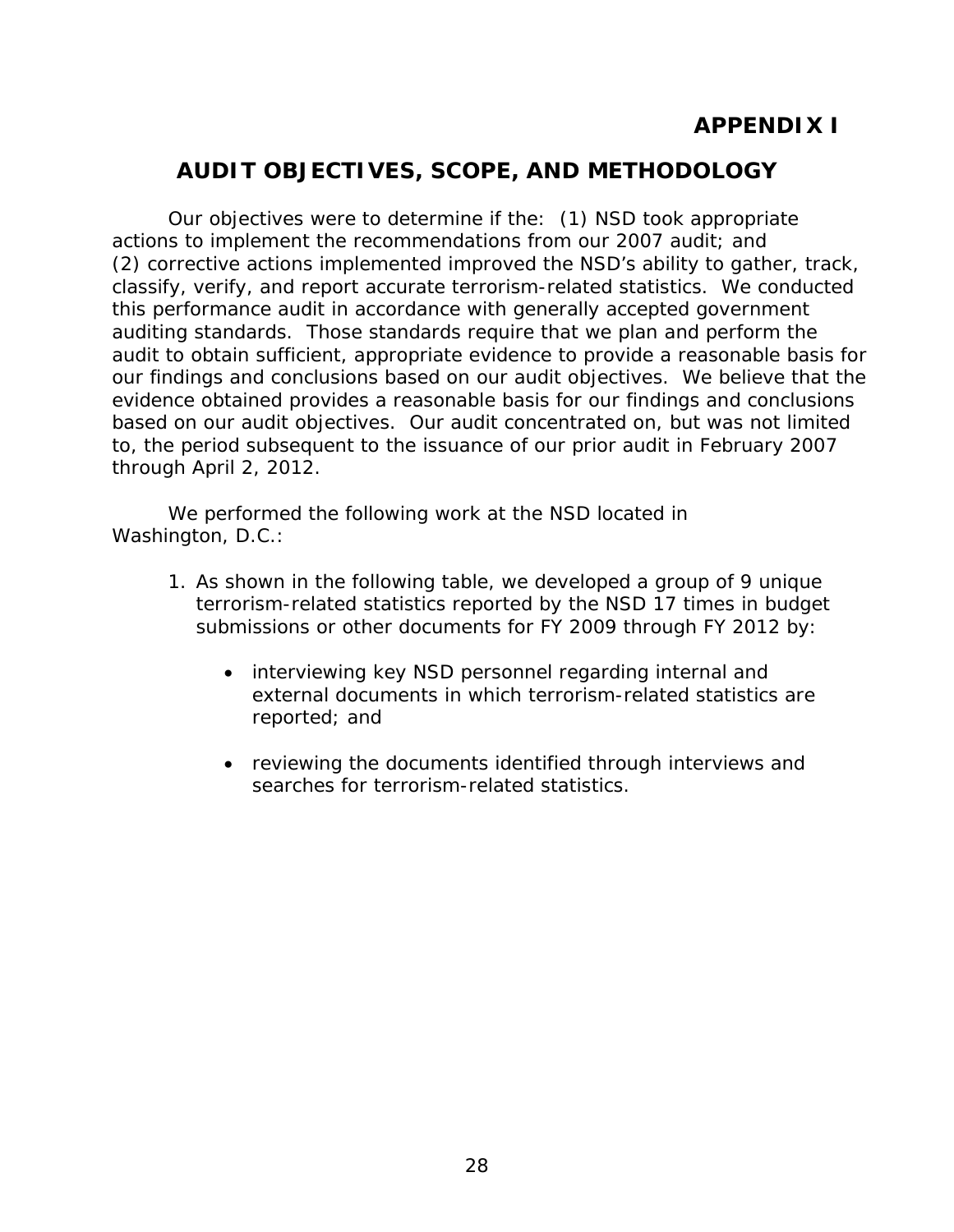|                |                                                                                                  | <b>Number</b>                    | <b>Where Statistic</b>                                                                              | <b>Operational or</b>                      |
|----------------|--------------------------------------------------------------------------------------------------|----------------------------------|-----------------------------------------------------------------------------------------------------|--------------------------------------------|
| 1 <sub>1</sub> | <b>Statistic Description</b><br>Number of convictions                                            | <b>Reported</b><br>319           | was Reported<br>Department's FY 2009                                                                | Informational <sup>19</sup><br>Operational |
|                | or guilty pleas in<br>terrorism or terrorism-<br>related cases arising                           | through<br>FY 2007               | <b>Congressional Budget</b><br>Submission                                                           |                                            |
|                | from investigations<br>primarily after<br>September 11, 2001                                     | 319<br>through<br>FY 2007        | Fact Check: Terrorism<br>and Terrorism Related<br>Prosecutions by the<br><b>Bush Administration</b> | Informational                              |
| 2.             | Number of individuals<br>charged with<br>terrorism-related<br>crimes since                       | 512 in<br>FY 2007                | Department's FY 2009<br><b>Congressional Budget</b><br>Submission                                   | Operational                                |
|                | September 11, 2001                                                                               | 512 in<br>FY 2007                | Fact Check: Terrorism<br>and Terrorism Related<br>Prosecutions by the<br><b>Bush Administration</b> | Informational                              |
| 3.             | Percent increase in the<br>number of U.S.<br>victims of terrorism<br>identified abroad           | 400% in<br>FY 2009               | <b>NSD's FY 2011</b><br>Performance Budget<br>Congressional<br>Submission                           | Operational                                |
|                |                                                                                                  | 113% in<br>FY 2010               | <b>NSD's FY 2012</b><br>Performance Budget<br>Congressional<br>Submission                           | Operational                                |
| 4.             | Percentage of<br>counterterrorism<br>cases favorably<br>resolved                                 | 100% in<br>FY 2009               | <b>NSD's FY 2011</b><br>Performance Budget<br>Congressional<br>Submission                           | Operational                                |
|                |                                                                                                  | 100% in<br>FY 2010               | <b>NSD's FY 2012</b><br>Performance Budget<br>Congressional<br>Submission                           | Operational                                |
| ხ.             | Percentage of Foreign<br>Intelligence<br>Surveillance Act<br>emergency<br>applications processed | 100% in<br>Calendar<br>Year 2009 | <b>NSD's FY 2011</b><br>Performance Budget<br>Congressional<br>Submission                           | Operational                                |
|                | within 7 days                                                                                    | 100% in<br>Calendar<br>Year 2010 | <b>NSD's FY 2012</b><br>Performance Budget<br>Congressional<br>Submission                           | Operational                                |

<span id="page-33-0"></span><sup>&</sup>lt;sup>19</sup> We focused our review on statistics used for operational purposes and excluded statistics used for informational purposes. Operational purposes included statistics used in budget requests, performance plans, and annual financial statements and statistical reports. Informational purposes included statistics used in speeches, press releases, publications, and websites. While some terrorism-related statistics were reported only once, most were reported twice.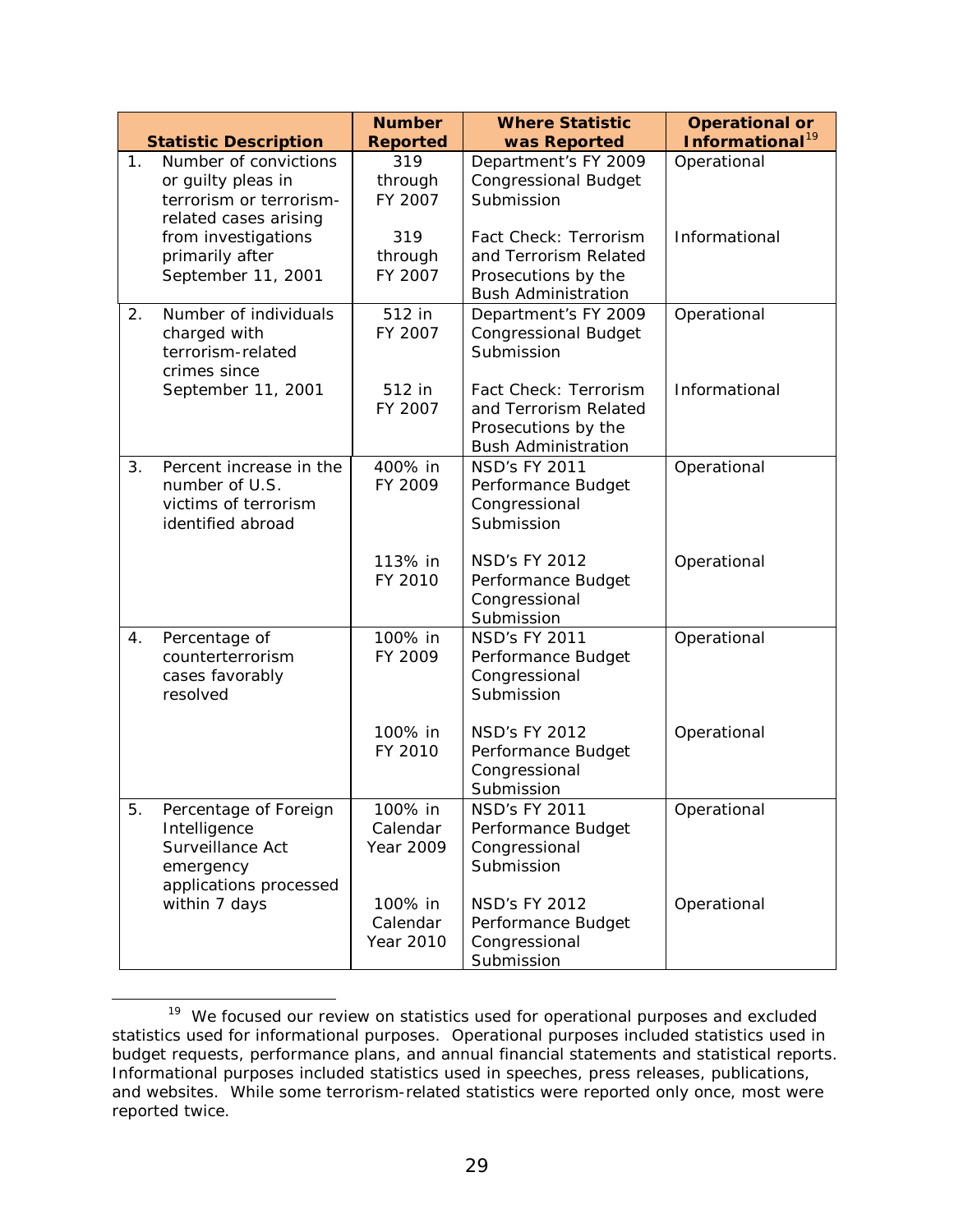|                | <b>Statistic Description</b>                                                                                                                                                                               | <b>Number</b><br><b>Reported</b> | <b>Where Statistic</b><br>was Reported                                                                                     | <b>Operational or</b><br><b>Informational</b> |
|----------------|------------------------------------------------------------------------------------------------------------------------------------------------------------------------------------------------------------|----------------------------------|----------------------------------------------------------------------------------------------------------------------------|-----------------------------------------------|
| 6.             | Percent of U.S. victims<br>of terrorism provided<br>with service and<br>compensation<br>information within 3                                                                                               | 80% in<br>FY 2009                | <b>NSD's FY 2011</b><br>Performance Budget<br>Congressional<br>Submission                                                  | Operational                                   |
|                | business days of<br>victim response to<br>Office of Justice for<br><b>Victims of Overseas</b><br>Terrorism Outreach                                                                                        | 95% in<br>FY 2010                | <b>NSD's FY 2012</b><br>Performance Budget<br>Congressional<br>Submission                                                  | Operational                                   |
| 7 <sub>1</sub> | Percentage of<br>counterterrorism<br>cases where classified<br>information is<br>safeguarded according                                                                                                     | 100% in<br>FY 2009               | <b>NSD's FY 2011</b><br>Performance Budget<br>Congressional<br>Submission                                                  | Operational                                   |
|                | to the Classified<br>Information<br>Procedures Act<br>requirements without<br>impacting the judicial<br>process                                                                                            | 100% in<br>FY 2010               | <b>NSD's FY 2012</b><br>Performance Budget<br>Congressional<br>Submission                                                  | Operational                                   |
| 8.             | Percentage of<br>international training<br>needs met                                                                                                                                                       | 78% (47 of<br>60) in<br>FY 2009  | <b>NSD's FY 2011</b><br>Performance Budget<br>Congressional<br>Submission                                                  | Operational                                   |
|                |                                                                                                                                                                                                            | 100% (13<br>of 13) in<br>FY 2010 | <b>NSD's FY 2012</b><br>Performance Budget<br>Congressional<br>Submission                                                  | Operational                                   |
| 9.             | Number of individuals<br>that were charged<br>with terrorism<br>violations from<br>January to June 2009<br>and have been<br>successfully<br>prosecuted and/or<br>sentenced in federal<br>courts nationwide | Greater<br>than 30               | Statement of the<br><b>Attorney General</b><br>before the U.S. Senate<br>Committee on the<br>Judiciary on June 17,<br>2009 | Informational                                 |

**Source:** Documents as identified in the "Where Statistic was Reported" column

After our initial review of the nine statistics, we excluded from our review the last statistic shown in the preceding table because the statistic was used for informational purposes only as opposed to operational purposes.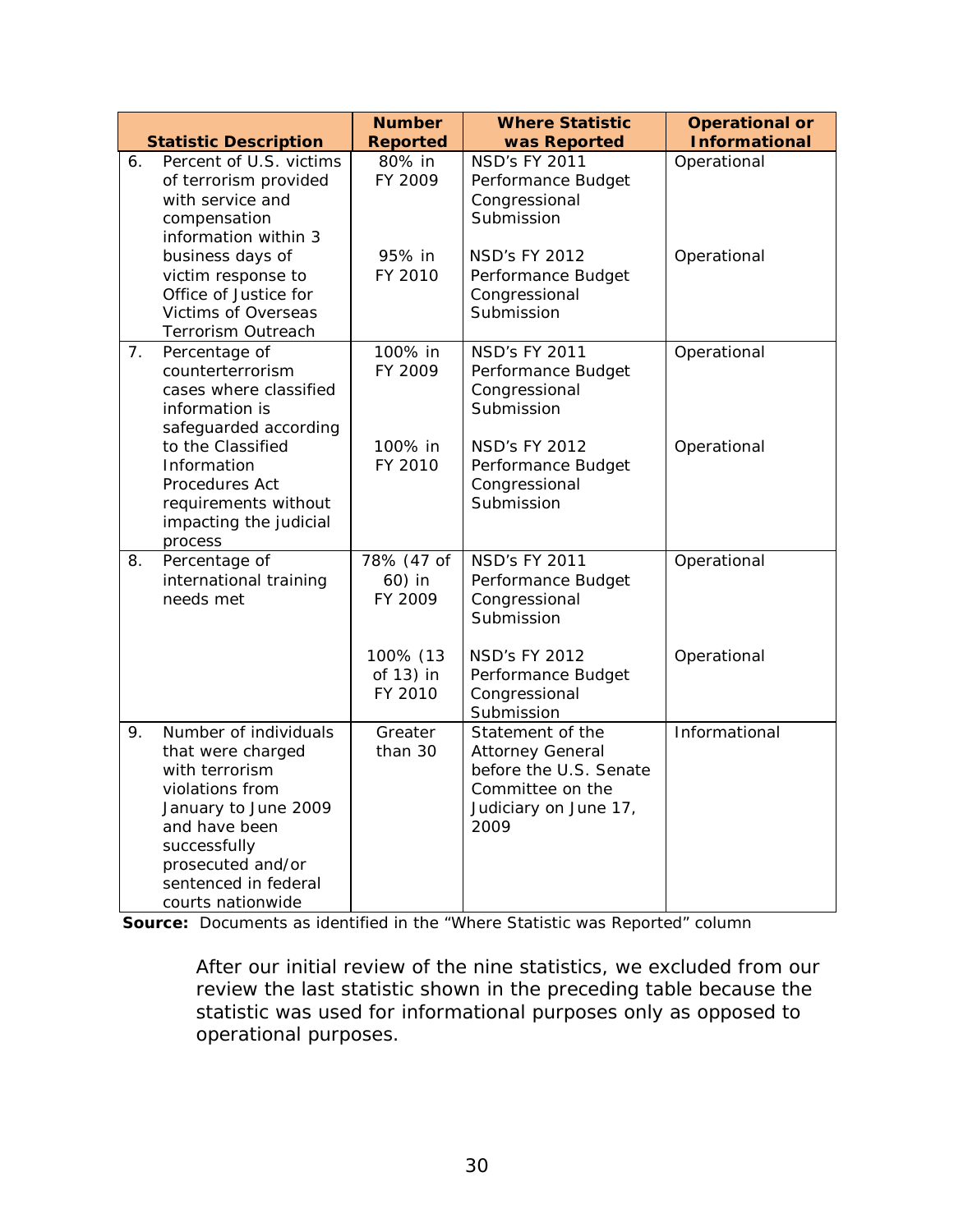- 2. We reviewed documentation and interviewed NSD officials to identify the following information for each of the remaining eight terrorism-related statistics reported for:
	- the period covered by the statistic;
	- the key NSD personnel responsible for tracking and reporting the statistic and what mechanisms were used to track the statistics; and
	- the processes used to report the statistics and the internal controls established to ensure the accuracy of the reported statistics.
- 3. Of the eight operational statistics, two were reported during the prior audit and were also reported subsequent to the prior audit with updated data. During this follow-up audit, we selected those two statistics, which are described below, for follow-up testing.

| <b>Description of Statistic</b>                                                                                                                          | <b>System Used to Track Statistic</b>                            |
|----------------------------------------------------------------------------------------------------------------------------------------------------------|------------------------------------------------------------------|
| 1. Number of convictions or guilty pleas in<br>terrorism or terrorism-related cases<br>arising from investigations primarily<br>after September 11, 2001 | Counterterrorism Section's<br>electronic spreadsheet application |
| 2. Number of individuals charged with<br>terrorism-related crimes since<br>September 11, 2001                                                            | Counterterrorism Section's<br>electronic spreadsheet application |

#### **Previously Reported Terrorism-Related Statistics Selected for Detailed Testing**

4. For the remaining six operational statistics, we used a risk level to decide which statistics to test by developing a method to weigh the level of risk that the operational statistics were reported accurately. We came up with the following six categories of risk and used a risk rating scale of one to three within each category with one being relatively low risk and three being relatively high risk.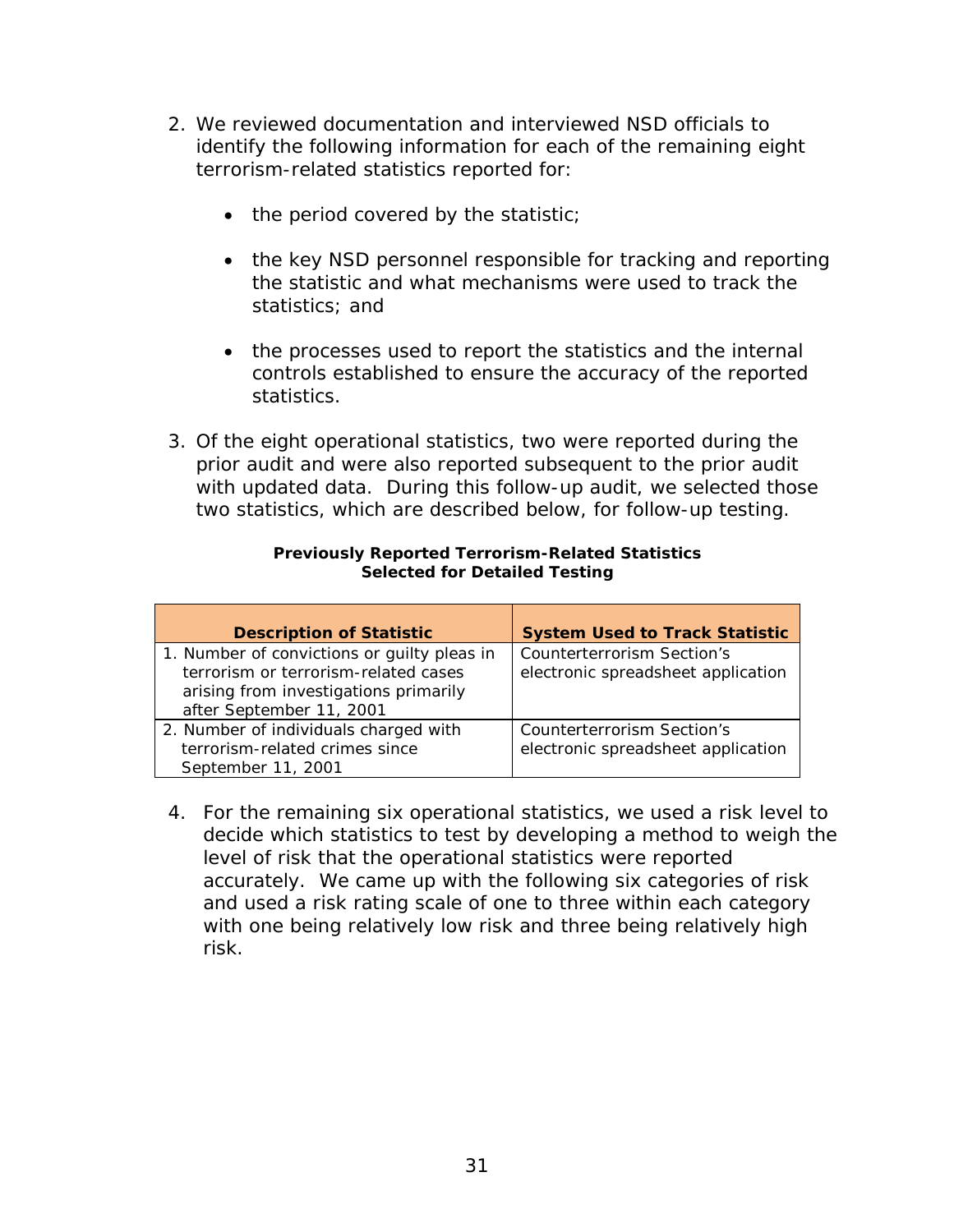| Risk Category/<br><b>Risk</b><br><b>Rating Elements</b><br>Rating<br>1. Frequency of use<br>Reported 1 to 3 times<br>1<br>$\overline{2}$<br>Reported 4 to 10 times<br>3<br>Reported 11 to 35 times<br>2. Internal controls<br>Established and documented<br>1<br>$\overline{2}$<br>Established but not documented<br>3<br>Not established<br>3. Magnitude of the statistic<br>reported<br>From 0 to 100<br>1<br>$\overline{2}$<br>From 101 to 1,000<br>Greater than 1,000, to include any dollar-<br>3<br>related numbers, percentages, and hours<br>4. Inconsistencies in statistics<br>reported<br>No inconsistencies<br>1<br>$\overline{2}$<br>One inconsistency<br>3<br>Multiple inconsistencies<br>5. Reported in informational formats<br>by others<br>Reported by other than the Attorney<br>General, Deputy Attorney General, FBI<br>1<br>Director, or EOUSA<br>Reported by EOUSA<br>$\overline{2}$<br>Reported by the Attorney General, Deputy<br>Attorney General, or FBI Director<br>3<br>6. Preciseness of the statistic<br>reported<br>No operational statistics in group are<br>precisely stated<br>1<br>Some operational statistics in group are<br>precisely stated<br>2<br>All operational statistics in group are | RISK OF TEFFOFISM-REIATED STATISTICS |   |
|-------------------------------------------------------------------------------------------------------------------------------------------------------------------------------------------------------------------------------------------------------------------------------------------------------------------------------------------------------------------------------------------------------------------------------------------------------------------------------------------------------------------------------------------------------------------------------------------------------------------------------------------------------------------------------------------------------------------------------------------------------------------------------------------------------------------------------------------------------------------------------------------------------------------------------------------------------------------------------------------------------------------------------------------------------------------------------------------------------------------------------------------------------------------------------------------------------------------------------------|--------------------------------------|---|
|                                                                                                                                                                                                                                                                                                                                                                                                                                                                                                                                                                                                                                                                                                                                                                                                                                                                                                                                                                                                                                                                                                                                                                                                                                     |                                      |   |
|                                                                                                                                                                                                                                                                                                                                                                                                                                                                                                                                                                                                                                                                                                                                                                                                                                                                                                                                                                                                                                                                                                                                                                                                                                     |                                      |   |
|                                                                                                                                                                                                                                                                                                                                                                                                                                                                                                                                                                                                                                                                                                                                                                                                                                                                                                                                                                                                                                                                                                                                                                                                                                     |                                      |   |
|                                                                                                                                                                                                                                                                                                                                                                                                                                                                                                                                                                                                                                                                                                                                                                                                                                                                                                                                                                                                                                                                                                                                                                                                                                     |                                      |   |
|                                                                                                                                                                                                                                                                                                                                                                                                                                                                                                                                                                                                                                                                                                                                                                                                                                                                                                                                                                                                                                                                                                                                                                                                                                     |                                      |   |
|                                                                                                                                                                                                                                                                                                                                                                                                                                                                                                                                                                                                                                                                                                                                                                                                                                                                                                                                                                                                                                                                                                                                                                                                                                     |                                      |   |
|                                                                                                                                                                                                                                                                                                                                                                                                                                                                                                                                                                                                                                                                                                                                                                                                                                                                                                                                                                                                                                                                                                                                                                                                                                     |                                      |   |
|                                                                                                                                                                                                                                                                                                                                                                                                                                                                                                                                                                                                                                                                                                                                                                                                                                                                                                                                                                                                                                                                                                                                                                                                                                     |                                      |   |
|                                                                                                                                                                                                                                                                                                                                                                                                                                                                                                                                                                                                                                                                                                                                                                                                                                                                                                                                                                                                                                                                                                                                                                                                                                     |                                      |   |
|                                                                                                                                                                                                                                                                                                                                                                                                                                                                                                                                                                                                                                                                                                                                                                                                                                                                                                                                                                                                                                                                                                                                                                                                                                     |                                      |   |
|                                                                                                                                                                                                                                                                                                                                                                                                                                                                                                                                                                                                                                                                                                                                                                                                                                                                                                                                                                                                                                                                                                                                                                                                                                     |                                      |   |
|                                                                                                                                                                                                                                                                                                                                                                                                                                                                                                                                                                                                                                                                                                                                                                                                                                                                                                                                                                                                                                                                                                                                                                                                                                     |                                      |   |
|                                                                                                                                                                                                                                                                                                                                                                                                                                                                                                                                                                                                                                                                                                                                                                                                                                                                                                                                                                                                                                                                                                                                                                                                                                     |                                      |   |
|                                                                                                                                                                                                                                                                                                                                                                                                                                                                                                                                                                                                                                                                                                                                                                                                                                                                                                                                                                                                                                                                                                                                                                                                                                     |                                      |   |
|                                                                                                                                                                                                                                                                                                                                                                                                                                                                                                                                                                                                                                                                                                                                                                                                                                                                                                                                                                                                                                                                                                                                                                                                                                     |                                      |   |
|                                                                                                                                                                                                                                                                                                                                                                                                                                                                                                                                                                                                                                                                                                                                                                                                                                                                                                                                                                                                                                                                                                                                                                                                                                     |                                      |   |
|                                                                                                                                                                                                                                                                                                                                                                                                                                                                                                                                                                                                                                                                                                                                                                                                                                                                                                                                                                                                                                                                                                                                                                                                                                     |                                      |   |
|                                                                                                                                                                                                                                                                                                                                                                                                                                                                                                                                                                                                                                                                                                                                                                                                                                                                                                                                                                                                                                                                                                                                                                                                                                     |                                      |   |
|                                                                                                                                                                                                                                                                                                                                                                                                                                                                                                                                                                                                                                                                                                                                                                                                                                                                                                                                                                                                                                                                                                                                                                                                                                     |                                      |   |
|                                                                                                                                                                                                                                                                                                                                                                                                                                                                                                                                                                                                                                                                                                                                                                                                                                                                                                                                                                                                                                                                                                                                                                                                                                     |                                      |   |
|                                                                                                                                                                                                                                                                                                                                                                                                                                                                                                                                                                                                                                                                                                                                                                                                                                                                                                                                                                                                                                                                                                                                                                                                                                     |                                      |   |
|                                                                                                                                                                                                                                                                                                                                                                                                                                                                                                                                                                                                                                                                                                                                                                                                                                                                                                                                                                                                                                                                                                                                                                                                                                     |                                      |   |
|                                                                                                                                                                                                                                                                                                                                                                                                                                                                                                                                                                                                                                                                                                                                                                                                                                                                                                                                                                                                                                                                                                                                                                                                                                     |                                      |   |
|                                                                                                                                                                                                                                                                                                                                                                                                                                                                                                                                                                                                                                                                                                                                                                                                                                                                                                                                                                                                                                                                                                                                                                                                                                     |                                      |   |
|                                                                                                                                                                                                                                                                                                                                                                                                                                                                                                                                                                                                                                                                                                                                                                                                                                                                                                                                                                                                                                                                                                                                                                                                                                     |                                      |   |
|                                                                                                                                                                                                                                                                                                                                                                                                                                                                                                                                                                                                                                                                                                                                                                                                                                                                                                                                                                                                                                                                                                                                                                                                                                     |                                      |   |
|                                                                                                                                                                                                                                                                                                                                                                                                                                                                                                                                                                                                                                                                                                                                                                                                                                                                                                                                                                                                                                                                                                                                                                                                                                     |                                      |   |
|                                                                                                                                                                                                                                                                                                                                                                                                                                                                                                                                                                                                                                                                                                                                                                                                                                                                                                                                                                                                                                                                                                                                                                                                                                     |                                      |   |
|                                                                                                                                                                                                                                                                                                                                                                                                                                                                                                                                                                                                                                                                                                                                                                                                                                                                                                                                                                                                                                                                                                                                                                                                                                     |                                      |   |
|                                                                                                                                                                                                                                                                                                                                                                                                                                                                                                                                                                                                                                                                                                                                                                                                                                                                                                                                                                                                                                                                                                                                                                                                                                     |                                      |   |
|                                                                                                                                                                                                                                                                                                                                                                                                                                                                                                                                                                                                                                                                                                                                                                                                                                                                                                                                                                                                                                                                                                                                                                                                                                     |                                      |   |
|                                                                                                                                                                                                                                                                                                                                                                                                                                                                                                                                                                                                                                                                                                                                                                                                                                                                                                                                                                                                                                                                                                                                                                                                                                     |                                      |   |
|                                                                                                                                                                                                                                                                                                                                                                                                                                                                                                                                                                                                                                                                                                                                                                                                                                                                                                                                                                                                                                                                                                                                                                                                                                     |                                      |   |
|                                                                                                                                                                                                                                                                                                                                                                                                                                                                                                                                                                                                                                                                                                                                                                                                                                                                                                                                                                                                                                                                                                                                                                                                                                     |                                      |   |
|                                                                                                                                                                                                                                                                                                                                                                                                                                                                                                                                                                                                                                                                                                                                                                                                                                                                                                                                                                                                                                                                                                                                                                                                                                     |                                      |   |
|                                                                                                                                                                                                                                                                                                                                                                                                                                                                                                                                                                                                                                                                                                                                                                                                                                                                                                                                                                                                                                                                                                                                                                                                                                     |                                      |   |
|                                                                                                                                                                                                                                                                                                                                                                                                                                                                                                                                                                                                                                                                                                                                                                                                                                                                                                                                                                                                                                                                                                                                                                                                                                     | precisely stated                     | 3 |

#### **OIG's Methodology for Measuring Risk of Terrorism-Related Statistics**

We calculated an overall average risk score for each of the six operational statistics by adding the risk rating assigned for each of the six risk categories and then dividing this sum by six. We selected the following three of the six operational statistics for audit testing based on the risk rating we calculated and on our judgment of the significance of the statistic to the war on terror.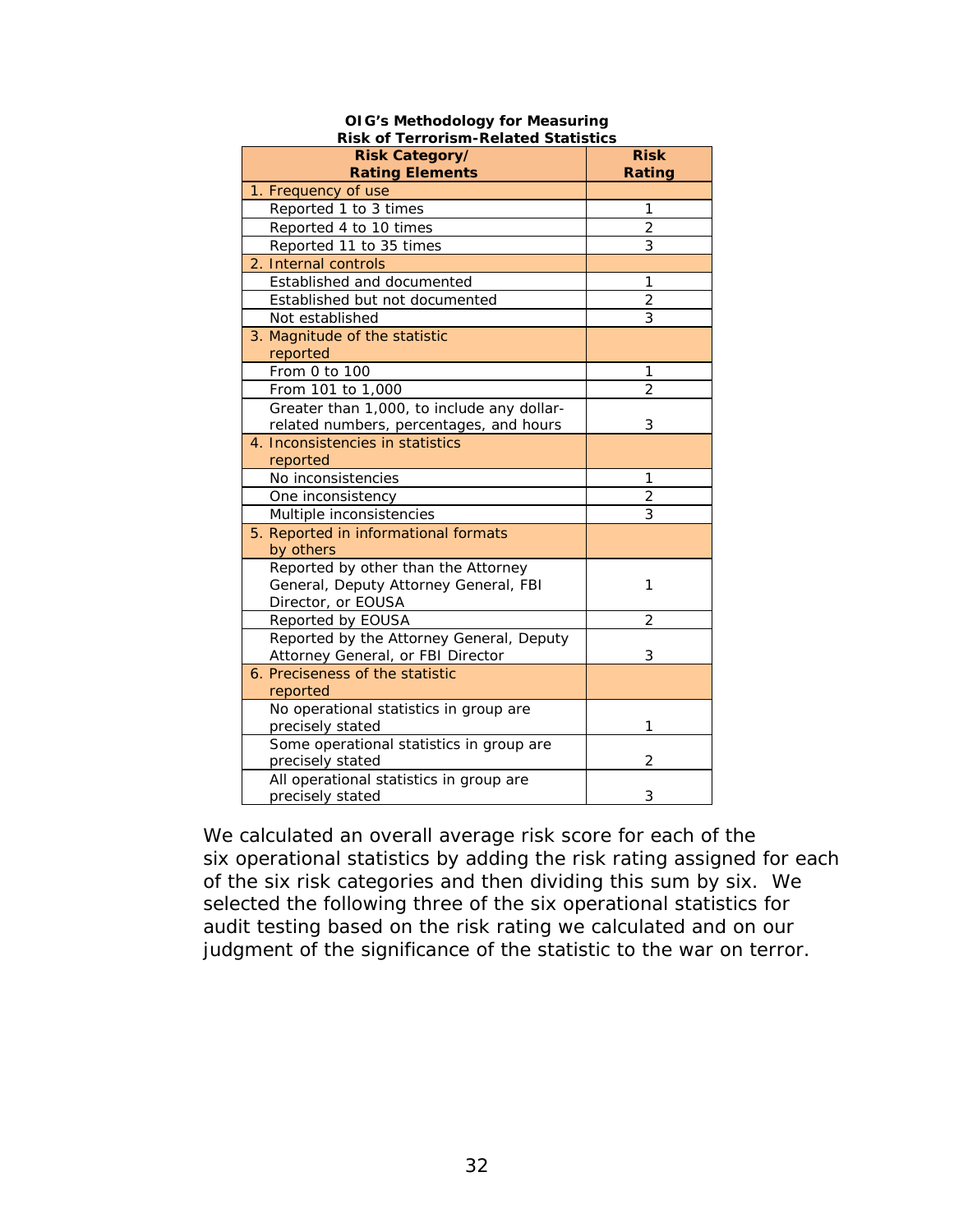#### **New Terrorism-Related Statistics Selected for Detailed Testing**

| <b>Description of Statistic</b>                                                                             | <b>System Used to Track</b><br><b>Statistic</b>                     |
|-------------------------------------------------------------------------------------------------------------|---------------------------------------------------------------------|
| 1. Percent increase in the number of<br>U.S. victims of terrorism identified<br>abroad                      | Victims of Overseas Terrorism<br><b>Tracking Tool</b>               |
| 2. Percentage of counterterrorism cases<br>favorably resolved                                               | Counterterrorism Section's<br>electronic spreadsheet<br>application |
| 3. Percentage of Foreign Intelligence<br>Surveillance Act emergency<br>applications processed within 7 days | Office of Intelligence's FISA Case<br><b>Tracking System</b>        |

5. We interviewed NSD officials and reviewed supporting documentation to determine whether the five operational statistics selected for testing were accurately reported.

## **Methodology for Sampling the NSD Statistics**

For four of the five NSD operational statistics that we selected for detailed testing, we selected samples for the six times the four statistics were reported by:

- obtaining a listing showing the data (charges, convictions, guilty pleas, victims, cases, or applications) reported for each statistic; and
- selecting one third of the data items to test.

The samples were not statistically designed to enable projection of the sample results to the entire population of data reported for each statistic.

For the remaining operational statistic, we obtained a listing showing the data reported for the statistic and we selected all the data for testing because the total data items reported was small. The following table shows the number of data items selected for each of the eight times the five statistics were reported.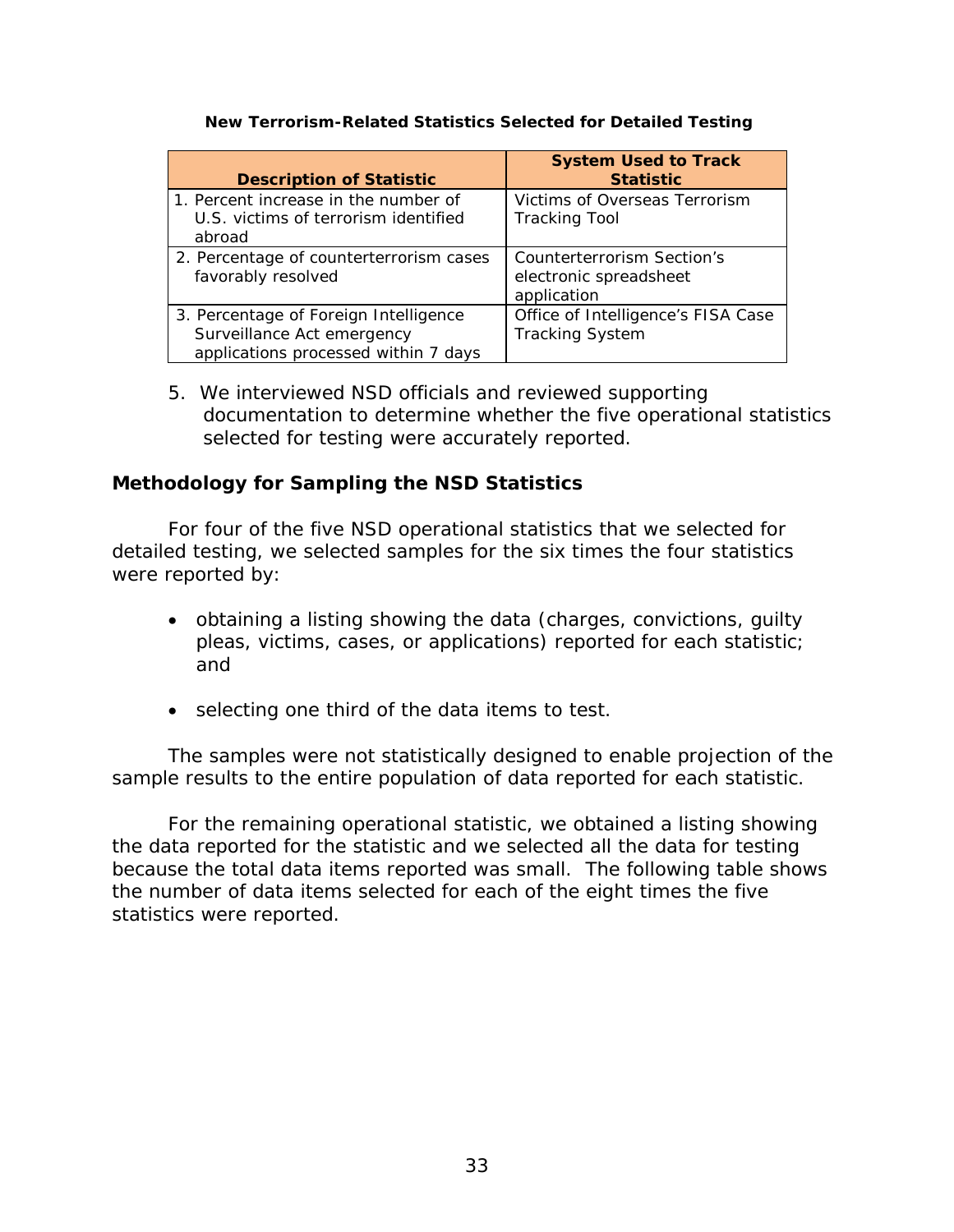| <b>Statistic Description</b>                                                                                                                                            | Data I tems<br><b>Reported</b>     | Data I tems<br><b>Provided by NSD</b><br><b>During Audit</b> | Data I tems<br><b>Tested</b> |
|-------------------------------------------------------------------------------------------------------------------------------------------------------------------------|------------------------------------|--------------------------------------------------------------|------------------------------|
| 1. Number of<br>convictions or guilty<br>pleas in terrorism or<br>terrorism-related<br>cases arising from<br>investigations<br>primarily after<br>September 11,<br>2001 | 319 through<br>FY 2007             | 324                                                          | $108^{20}$                   |
| 2. Number of<br>individuals charged<br>with terrorism-<br>related crimes since<br>September 11,<br>2001                                                                 | 512 through<br>FY 2007             | 544                                                          | $182^{21}$                   |
| 3. Percent increase in<br>the number of U.S.<br>victims of terrorism<br>identified abroad                                                                               | 400% in FY 2009<br>113% in FY 2010 | 200<br>282                                                   | $88^{22}$<br>94              |
| 4. Percentage of<br>counterterrorism<br>cases favorably<br>resolved                                                                                                     | 100% in FY 2009<br>100% in FY 2010 | 59<br>39                                                     | 59<br>39                     |

#### **Samples Selected for NSD Statistics Tested**

<span id="page-38-0"></span> $\overline{a}$  $20$  We initially selected a sample of 108 of the 324 individuals convicted of terrorism or terrorism-related violations. However, 74 of the 108 individuals selected were convicted prior to February 4, 2005, and therefore were included in the group of individuals convicted that we tested during our prior audit. Therefore, we excluded those individuals from testing during this audit, leaving 34 individuals tested during this audit.

<span id="page-38-1"></span> $21$  We initially selected a sample of 182 of the 544 individuals charged with terrorism or terrorism-related violations. However, 127 of the 182 individuals selected were charged prior to February 4, 2005, and therefore were included in the group of individuals charged that we tested during our prior audit. Therefore, we excluded those individuals from testing during this audit, leaving 55 individuals tested during this audit.

<span id="page-38-2"></span> $22$  To calculate the percentage increase reported, the NSD divided the number of victims identified in FY 2009, by the baseline of 50 victims that had been identified prior to FY 2009. We selected a sample of 17 of these 50 victims to test the accuracy of the baseline number used in the NSD's calculation. We also selected a sample of 67 of the 200 victims identified during FY 2009. Based on a reporting deficiency we found for 1 of the 67 victims tested, we also tested 4 additional victims associated with the victim for which we found the reporting deficiency.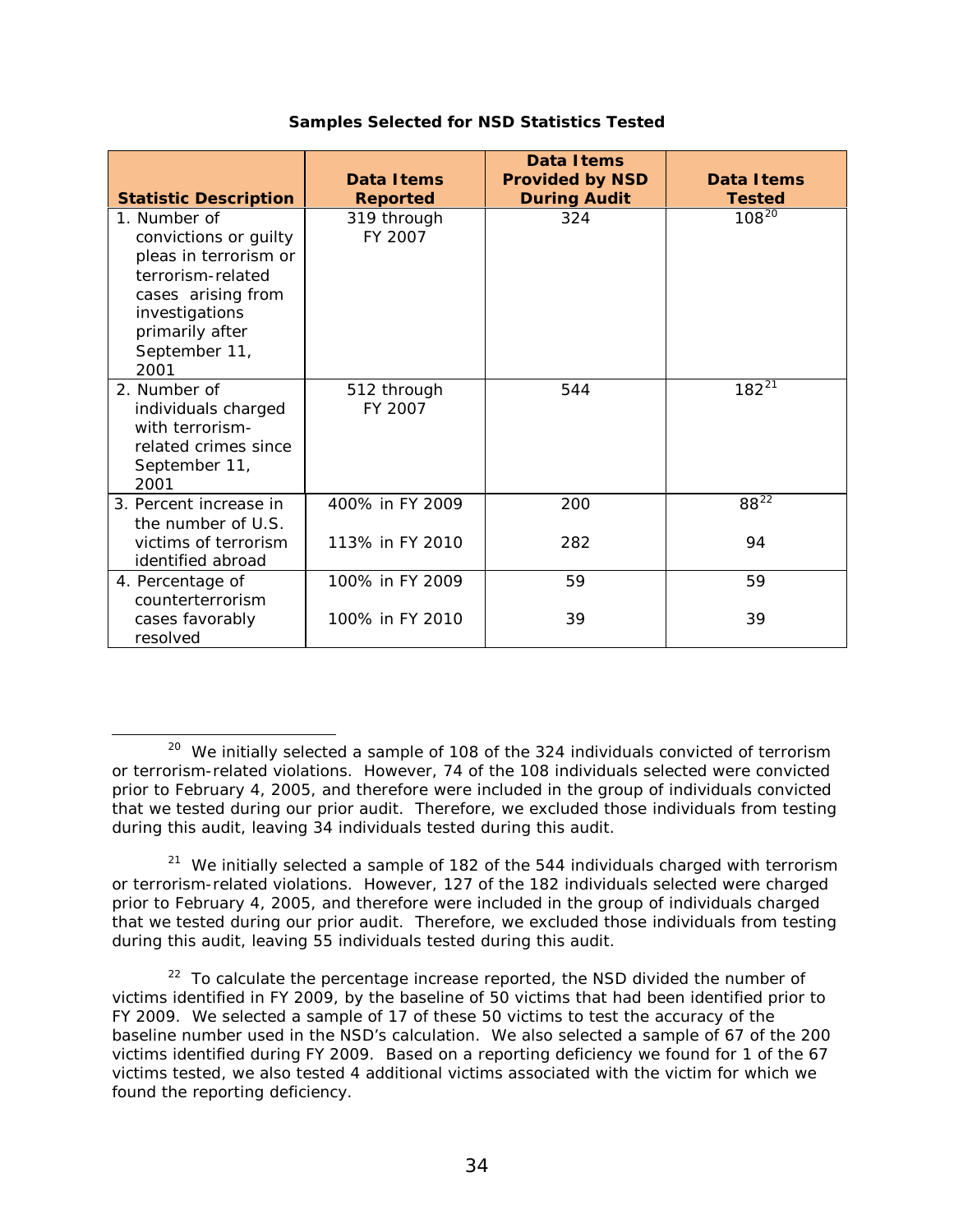| <b>Statistic Description</b>                                 | Data I tems<br><b>Reported</b> | Data I tems<br><b>Provided by NSD</b><br><b>During Audit</b> | Data Items<br><b>Tested</b> |
|--------------------------------------------------------------|--------------------------------|--------------------------------------------------------------|-----------------------------|
| 5. Percentage of<br>Foreign Intelligence<br>Surveillance Act | 100% in Calendar<br>Year 2009  | See footnote <sup>23</sup>                                   | See footnote <sup>23</sup>  |
| emergency<br>applications<br>processed within 7<br>days      | 100% in Calendar<br>Year 2010  | See footnote <sup>23</sup>                                   | See footnote <sup>23</sup>  |

**Source:** The Department's Congressional Budget Submissions and the NSD's Performance Budget Congressional Submissions

<span id="page-39-0"></span> $23$  The numbers associated with this statistic are classified and therefore are not disclosed in this unclassified report.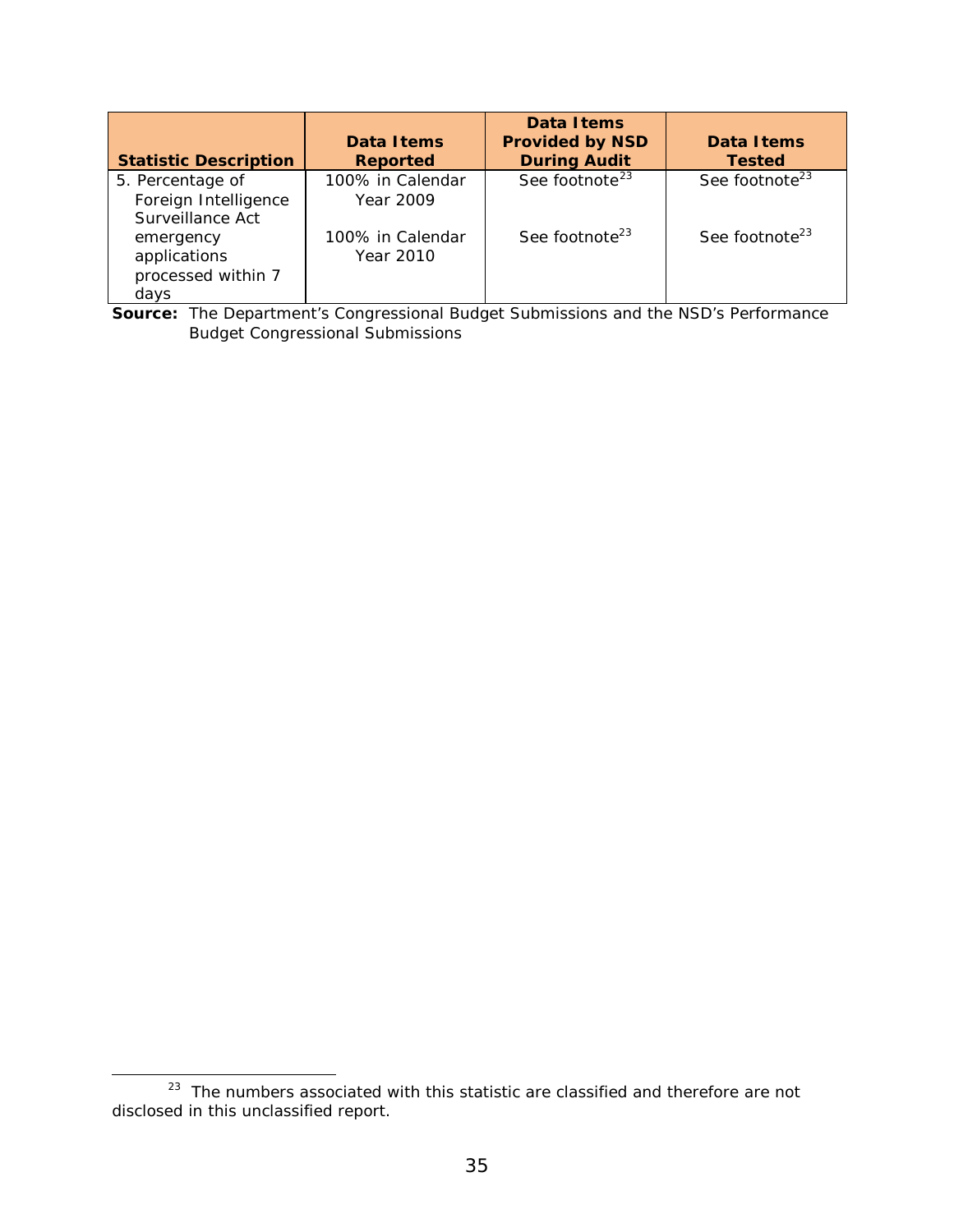# **OTHER PRIOR AUDITS AND INSPECTIONS THAT REVIEWED OR TOUCHED UPON THE ACCURACY OF TERRORISM-RELATED STATISTICS REPORTED BY THE DEPARTMENT**

Besides our 2007 audit of the Department's internal controls over reporting terrorism-related statistics, we identified other previous audits and inspections by the Office of the Inspector General (OIG) and Government Accountability Office (GAO) that reviewed or touched upon the accuracy of terrorism-related statistics reported by the Department.

As noted in our 2007 audit report, the OIG previously reviewed 48 terrorism-related statistics or supporting systems and made recommendations to correct deficiencies identified. The results of these reviews were included in the following nine audit and inspections reports issued from September 2003 through September 2005.

| <b>Report Title</b>                                                                                                                                         | <b>Report</b><br><b>Number</b> | Date<br><b>Issued</b> |
|-------------------------------------------------------------------------------------------------------------------------------------------------------------|--------------------------------|-----------------------|
| Follow-up Audit of the Department of Justice<br>Counterterrorism Fund                                                                                       | $03 - 33$                      | September 2003        |
| Federal Bureau of Investigation Casework<br>and Human Resource Allocation                                                                                   | $03 - 37$                      | September 2003        |
| The Federal Bureau of Investigation's Foreign<br>Language Program - Translation of<br>Counterterrorism and Counterintelligence<br>Foreign Language Material | $04 - 25$                      | <b>July 2004</b>      |
| Internal Effects of the Federal Bureau of<br>Investigation's Reprioritization                                                                               | $04 - 39$                      | September 2004        |
| The Federal Bureau of Investigation's Efforts<br>to Hire, Train, and Retain Intelligence<br>Analysts                                                        | $05 - 20$                      | May 2005              |
| Review of the Terrorist Screening Center                                                                                                                    | $05 - 27$                      | June 2005             |
| The Department of Justice's Terrorism Task<br>Forces, Evaluation and Inspections                                                                            | I-2005-007                     | June 2005             |
| The Federal Bureau of Investigation's Foreign<br>Language Translation Program Follow-Up                                                                     | $05 - 33$                      | <b>July 2005</b>      |
| External Effects of the Federal Bureau of<br><b>Investigation's Reprioritization Efforts</b>                                                                | $05 - 37$                      | September 2005        |

**Source:** OIG audit, review, and inspection reports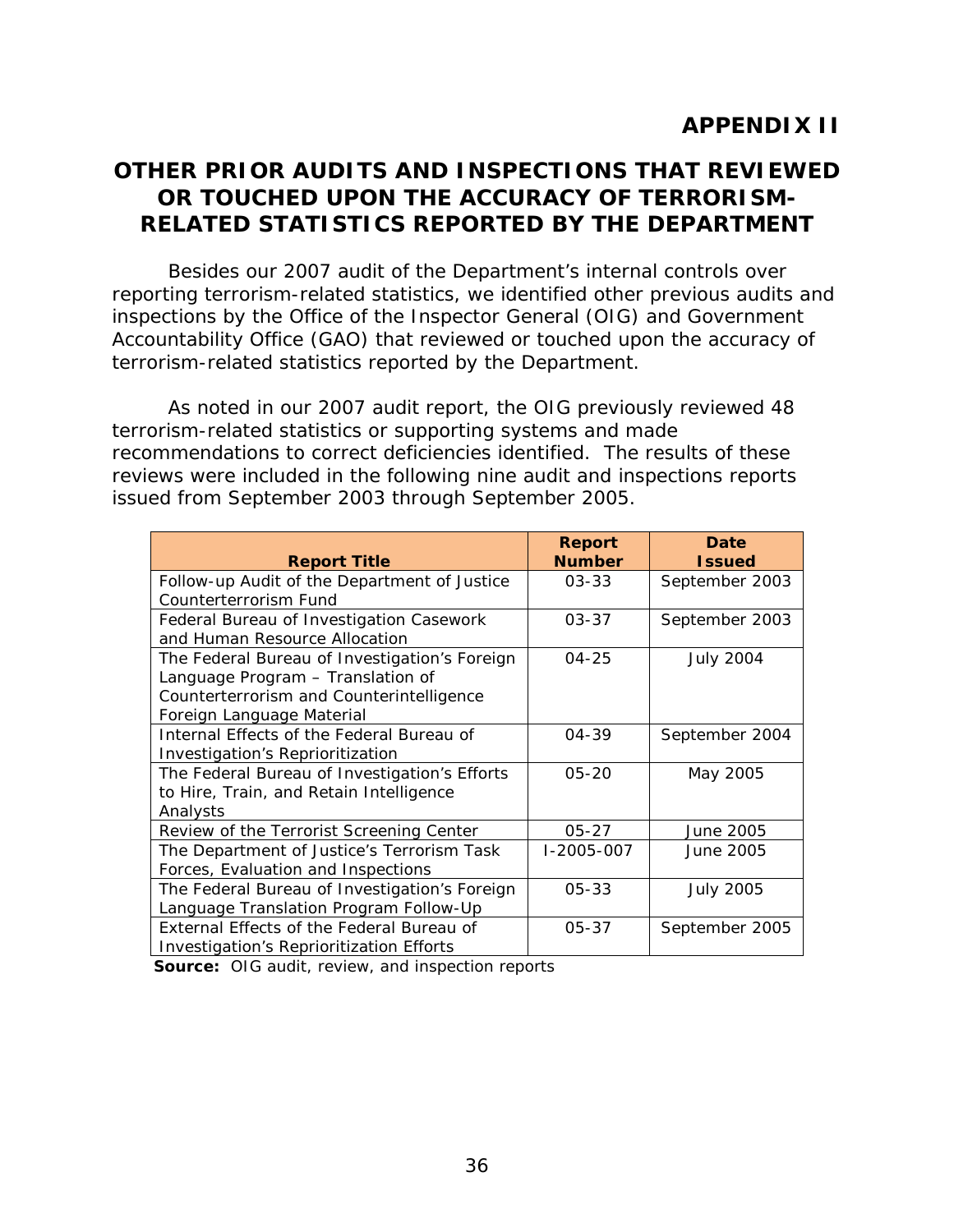In a January 2003 report, the GAO reported on the Department's need for better controls and oversight of terrorism-related statistics. $24$  The GAO reported that in FY 2001 the Department switched from using the FBI's terrorism-related conviction statistics to using those of EOUSA for its annual report because of: (1) concerns raised by a newspaper article's allegation that the Department had inflated its terrorism numbers in its FY 2000 Performance Report,<sup>[25](#page-41-1)</sup> and (2) an effort to report conviction statistics that would be less likely to be misinterpreted. Prior to FY 2002, the FBI and EOUSA used different criteria to classify cases and resulting convictions as terrorism-related, resulting in differences in how each entity ultimately classified a case. Consequently, the total number of convictions classified by the FBI and EOUSA as terrorism-related differed. Also, because EOUSA prosecutes federal cases, its classification system only includes federal convictions, while the FBI's classification system also includes convictions in state, local, and international courts obtained with the FBI's investigative assistance. The GAO reported that the Department did not have sufficient management oversight and internal controls in place to ensure the accuracy and reliability of terrorism-related conviction statistics included in its annual performance reports.

In a March 2004 report, the GAO reported on: (1) the guidance and procedures followed by federal law enforcement agencies regarding counting investigations and arrests, and (2) how investigations and arrests statistics are used.<sup>[26](#page-41-2)</sup> The report also discussed whether multiple agencies were counting and reporting the same investigations and arrests. The GAO concluded that law enforcement agencies often count the same investigations and arrests resulting from joint operations and present these statistics in their public documents and budget justifications. The GAO also observed that: (1) none of the law enforcement agencies reviewed have a central repository of joint investigations and arrests, and (2) not all of the agencies distinguish between unilateral and joint arrests and investigations within their databases. The GAO concluded that making this distinction

<span id="page-41-0"></span><sup>24</sup> U.S. General Accounting Office, *Justice Department: Better Management Oversight and Internal Controls Needed to Ensure Accuracy of Terrorism-Related Statistics,* GAO-03-266 (January 2003). On July 7, 2004, the GAO was renamed the Government Accountability Office.

<span id="page-41-1"></span><sup>25</sup> Mark Fazlollah and Peter Nicholas, "U.S. Overstates Arrests in Terrorism," *The Philadelphia Inquirer*, December 16, 2001.

<span id="page-41-2"></span><sup>26</sup> U.S. General Accounting Office, *Federal Law Enforcement: Information on the Use of Investigation and Arrest Statistics,* GAO-04-411 (March 2004). The GAO reviewed six federal agencies: the Drug Enforcement Administration; FBI; United States Marshals Service; the former U.S. Customs Service and Immigration and Naturalization Service, now part of the Department of Homeland Security; and United States Postal Inspection Service.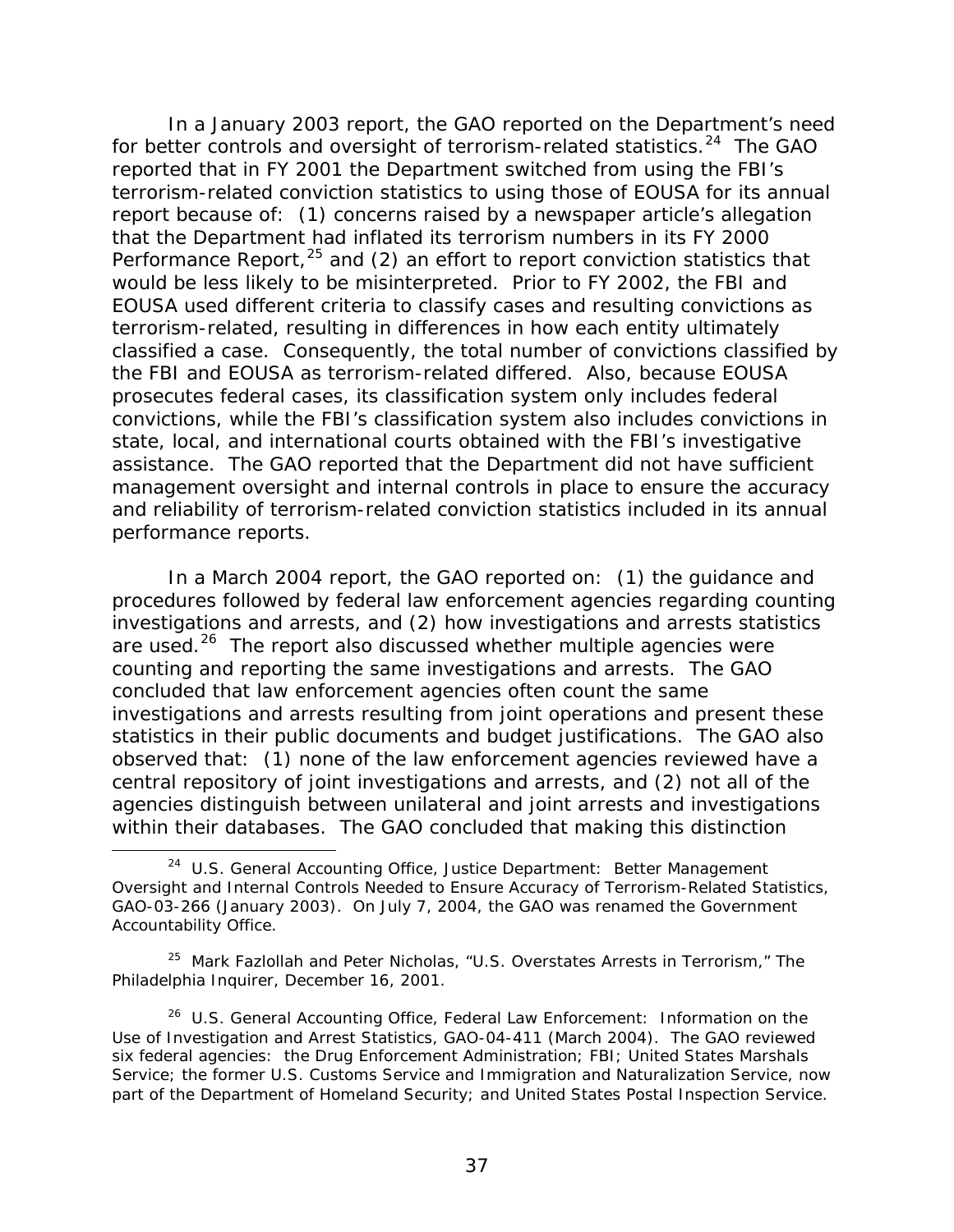would help Congress when making budget decisions related to these agencies.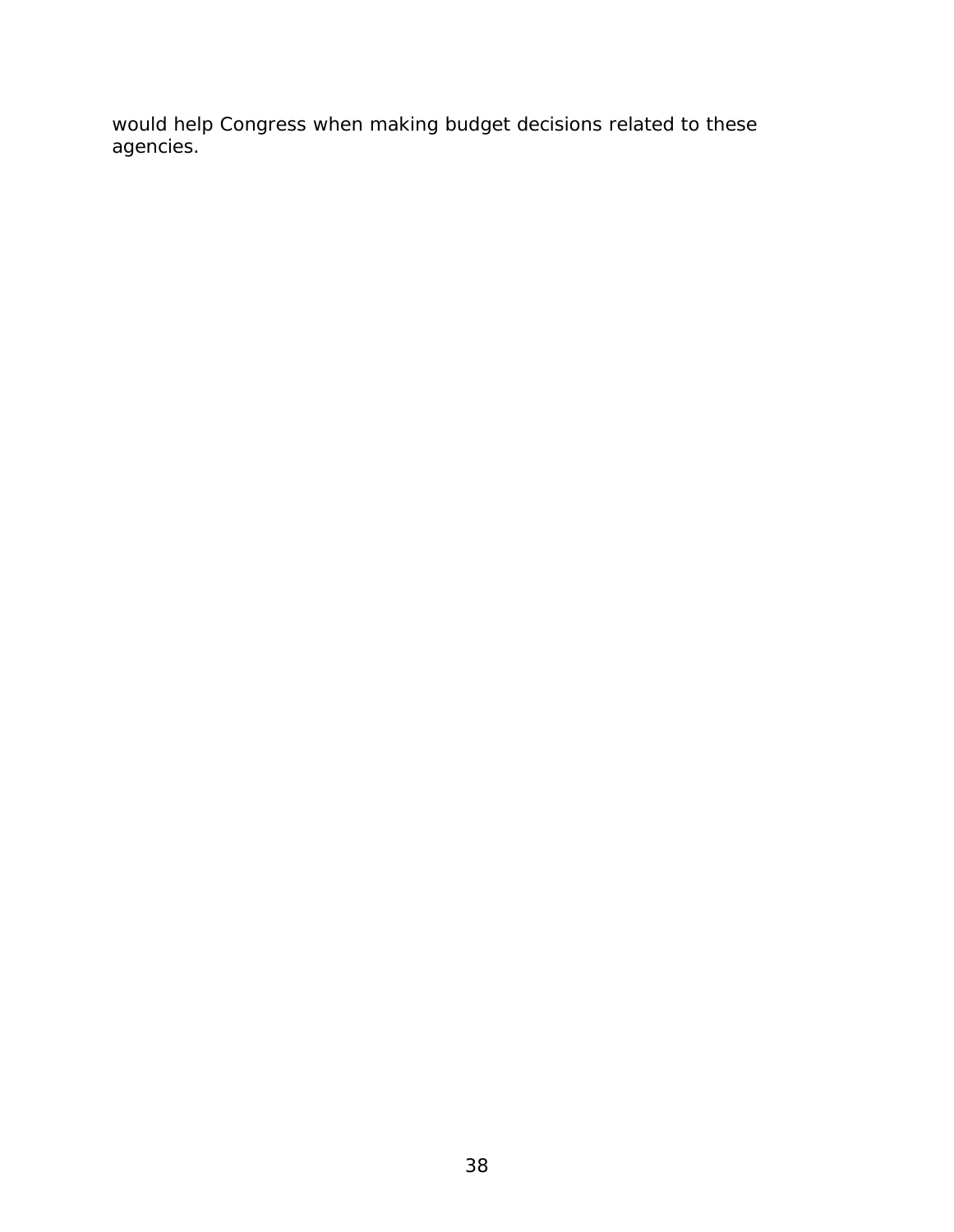# **APPENDIX III**

# **THE NATIONAL SECURITY DIVISION'S RESPONSE TO THE DRAFT AUDIT REPORT**



U.S. **Department of Justice**

National Security Division

*Office of the Assistant Attorney General Washington DC 20530*

August 20, 2012

Michael E. Horowitz Inspector General U.S. Department of Justice Washington, DC 20530

#### Re: Response to the Follow-Up Audit of the Department of Justice's Internal Controls Over Reporting of Terrorism-Related Statistics: The National Security Division

Dear Inspector General Horowitz:

Thank you for the opportunity to provide a response to the Office of the Inspector General (OIG) report on its *Follow-Up Audit of the Department of Justice's Internal Controls Over Reporting of Terrorism-Related Statistics: The National Security Division.* I have attached the results of the National Security Division (NSD)'s sensitivity review, as well as NSD's official response, concurring with each of the recommendations in this Report and setting out the actions that NSD has taken to address each of them.

Please let me know if NSD can be of further assistance on this or any other issue.

Sincerely,

Lisa O. Monaco Assistant Attorney General National Security Division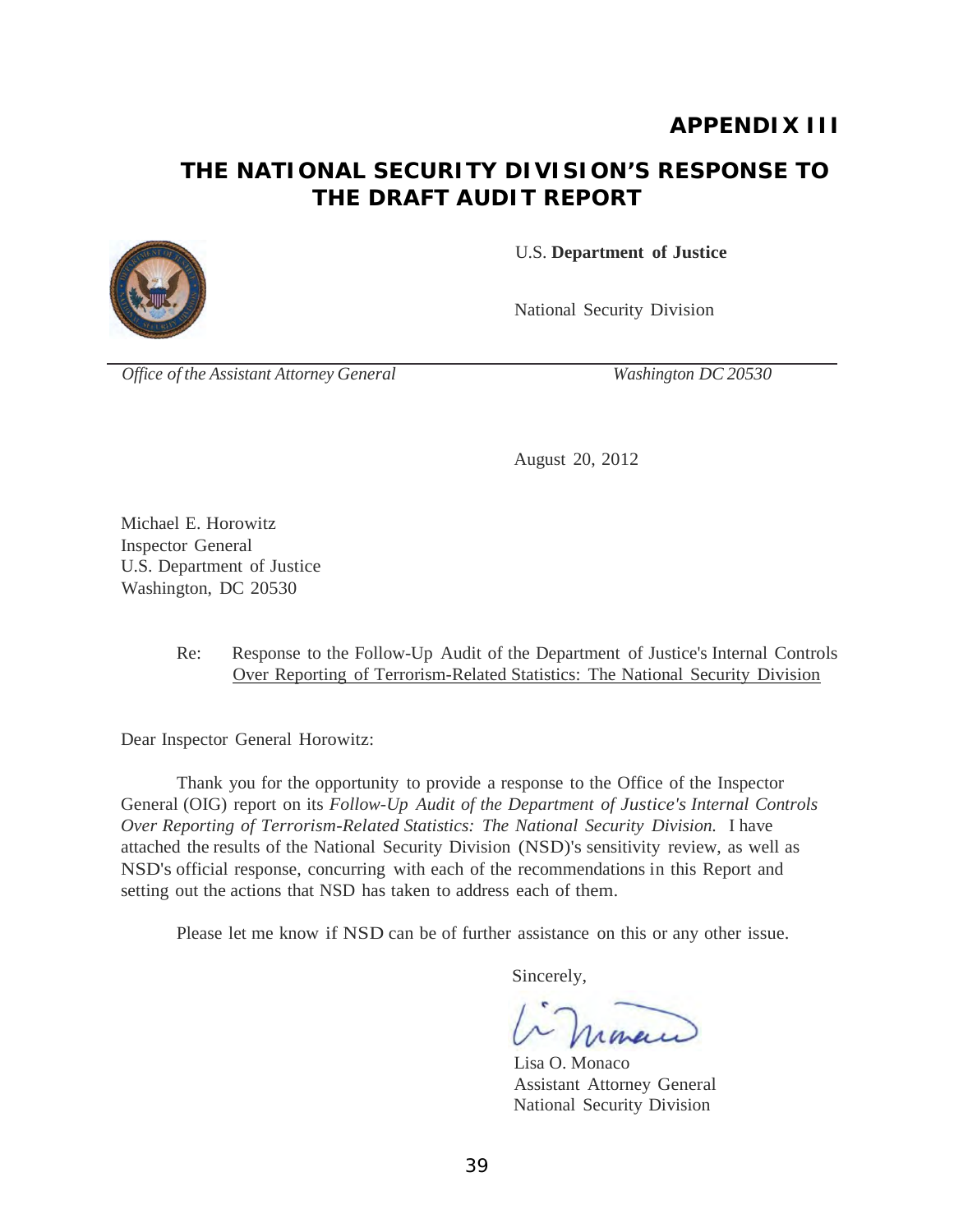#### **National Security Division Response to** *Follow-up of the Department of Justice's Internal Controls Over Reporting of Terrorism-Related Statistics: National Security Division*

The National Security Division (NSD) appreciates that the OIG acknowledges in its report regarding its *Follow-up of the Department of Justice's Internal Controls Over Reporting of Terrorism-Related Statistics: National Security Division* (Report) that NSD has "improved its reporting of terrorism related statistics," in part through the revision of its procedures for gathering, verifying, classifying, and reporting those figures. *See* Report, page 24. As the

Report acknowledges, NSD's statistics did not appear to be significantly overstated or understated; nevertheless, we agree that NSD's implementation of its revised procedures has not been fully effective at ensuring accurate reporting, and that the controls NSD has in place for gathering, verifying, and reporting its terrorism-related statistics should be further strengthened.

NSD is committed to ensuring that investigations and casework related to terrorism and terrorist threats are reported accurately and, as further outlined below, has already taken steps to implement all three of the OIG's recommendations.

**Recommendation 1.** *Ensure that established procedures for maintaining documentation to support all terrorism-related statistics reported are followed. Such documentation should contain a list of the individuals, cases, or other applicable data necessary to verify the overall number or percentage reported for each statistic.*

• **Resolved.** NSD concurs with this recommendation, and going forward, its Counterterrorism Section (CTS) will maintain both an electronic snapshot and a hard copy record of the data from its case tracking system used to support operational statistics at the time such statistics are reported in NSD budget, Congressional, or other documents.

**Recommendation 2.** *Ensure that the draft procedures developed by the Office of Justice* for Victims of Overseas Terrorism for gathering, verifying, and reporting its *terrorismrelated statistics are formally published.*

• **Action complete.** NSD concurs with this recommendation, and in July 2012, the Office of Justice for Victims of Overseas Terrorism (OVT) published its Victims of Overseas Terrorism Tracking Tool Circular Protocol for all OVT employees. It is available on a part of NSD's intranet accessible to OVT employees. The Tracking Tool is an automated organization and management system that enables the OVT promptly to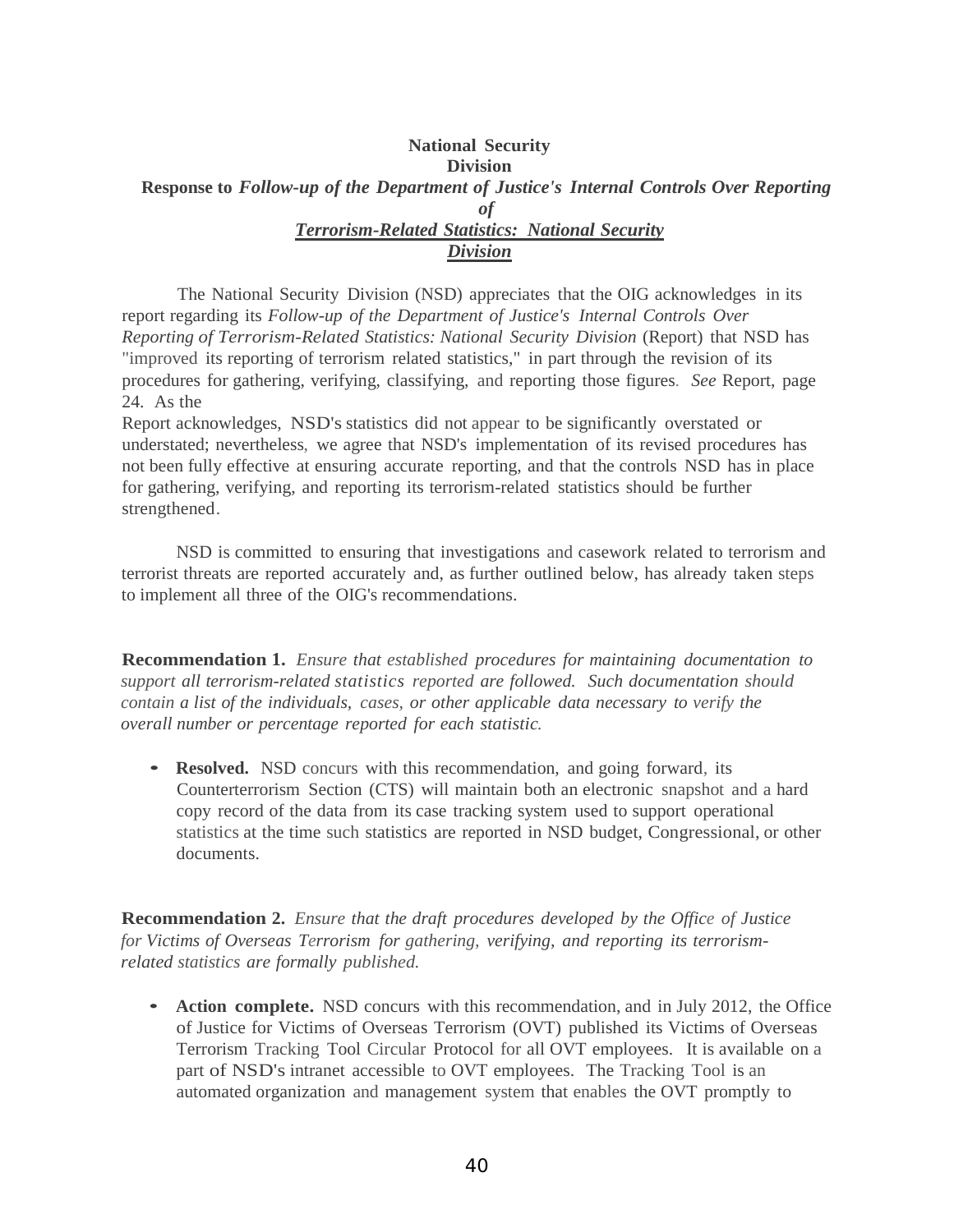access information about the criminal justice response to overseas attacks with U.S. citizen victims and OVT's efforts to assist those victims. The Circular Protocol explains in

detail how the Tracking Tool functions and the roles played by OVT personnel.

**Technical comment.** OVT has assessed that on page 11, box 3, the total number of victims that OIG sampled for 2009 was 71, not 67. Following OIG's assessment that 3 of

67 victims were missing address information, OIG reviewed an additional four victims from the same case in which missing information was found, and those four were also found to be missing address information. These four victims were included in the number of victims reported by OIG as "actually not verified until FY 2010," and thus should also be included in the total number of victims reviewed by OIG. OVT suggests that the result included in box 3 would be accurate if changed to state: However, we found that for 7 of 71 victims tested for FY 2009 NSD did not receive address information until FY 2010 and should not have been counted."

**Recommendation 3.** *Ensure that the definitions included in the budget for reported statistics clearly identify how the group of items counted for each statistic was determined.*

• **Action complete.** NSD concurs with this recommendation, and has changed its budget language for current and future budget presentations to more clearly articulate how data is grouped to calculate the terrorism-related statistics reported in those documents (e.g., statistics-reflecting "cases" favorably resolved has been changed to "defendants" whose cases were favorably resolved). Going forward, the NSD Executive Office, in coordination with CTS and NSD leadership, will continue to ensure that NSD budget documents clearly and consistently define the data behind reported terrorism-related statistics.

Because NSD already has addressed each of these recommendations by improving its controls over reporting of terrorism-related statistics, we believe that no further actions are required. NSD is committed to effectively implementing these recommendations on a continuing basis, so that we can ensure that investigations and casework related to terrorism and terrorist threats are reported accurately.

2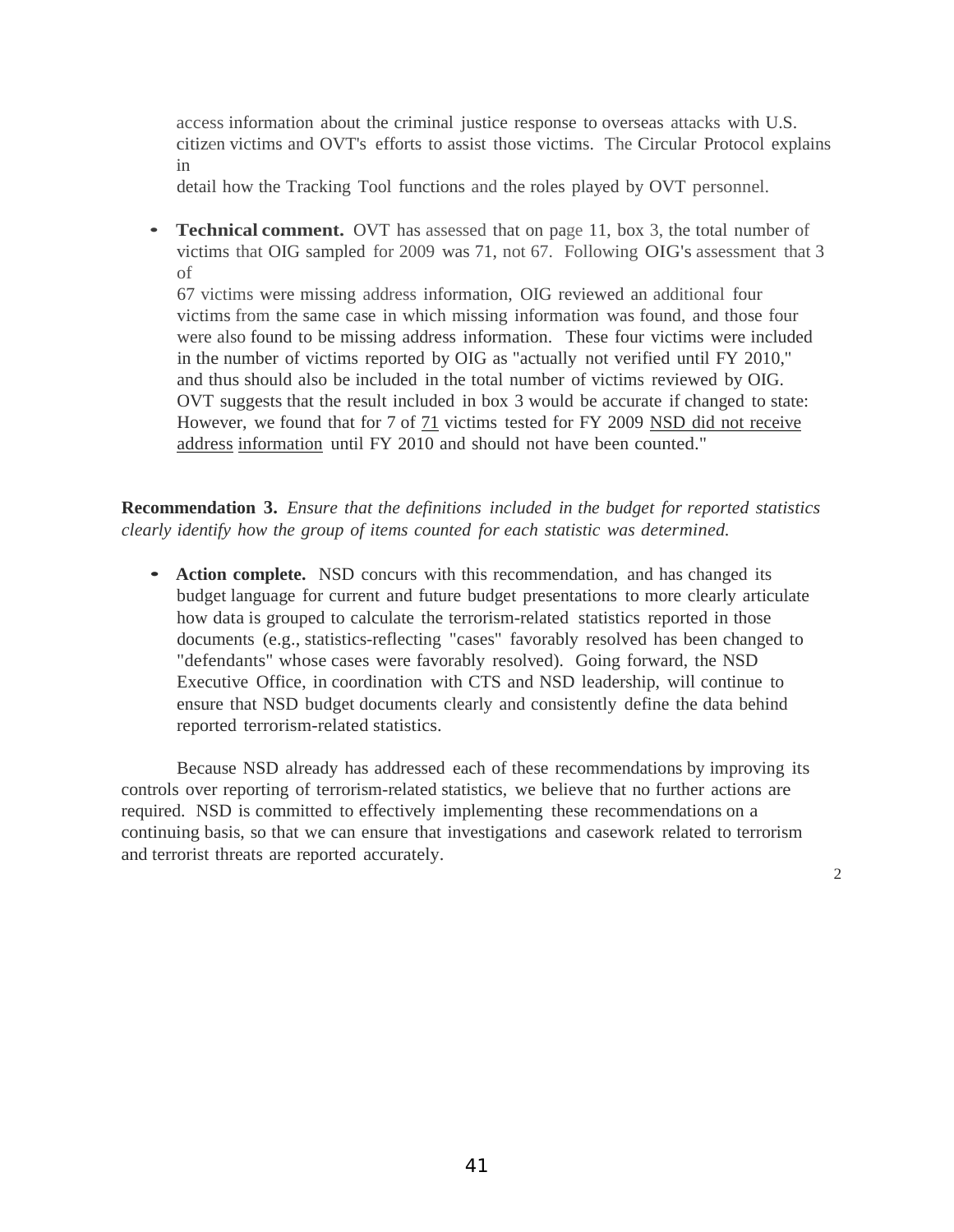# **APPENDIX IV**

# **OFFICE OF THE INSPECTOR GENERAL ANALYSIS AND SUMMARY OF ACTIONS NECESSARY TO CLOSE THE REPORT**

The OIG provided a draft of this audit report to the NSD. The NSD's response is incorporated in Appendix III of this final report. The following provides the OIG analysis of the response and summary of actions necessary to close the report.

#### **Recommendation Number:**

1. **Resolved.** The NSD concurred with our recommendation to ensure that established procedures for maintaining documentation to support all terrorism-related statistics reported are followed. The NSD stated in its response that its Counterterrorism Section intends to maintain both an electronic snapshot and a hard copy record of the data from its case tracking system used to support operational statistics at the time such statistics are reported in the NSD's budget, congressional, and other documents.

This recommendation can be closed when we receive documentation demonstrating that the NSD revised its circular containing internal control procedures for gathering, verifying, and reporting terrorismrelated statistics. The circular should require that NSD maintain both an electronic snapshot and a hard copy record of the data from its case tracking system used to support operational statistics reported in the NSD's budget, congressional, and other documents.

2. **Resolved.** The NSD concurred with our recommendation to ensure that the draft procedures developed by the Office of Justice for Victims of Overseas Terrorism (OVT) for gathering, verifying, and reporting its terrorism-related statistics are formally published. The NSD stated in its response that in July 2012, OVT published its Victims of Overseas Terrorism Tracking Tool Circular Protocol that explains in detail how the tracking tool functions and the roles played by OVT staff. The NSD also made a technical comment regarding the number of reported victims for FY 2009 that the OIG tested. In response to the NSD's comment, we made minor edits to the tables on pages 11 and 33 to clarify the number of reported victims that we tested.